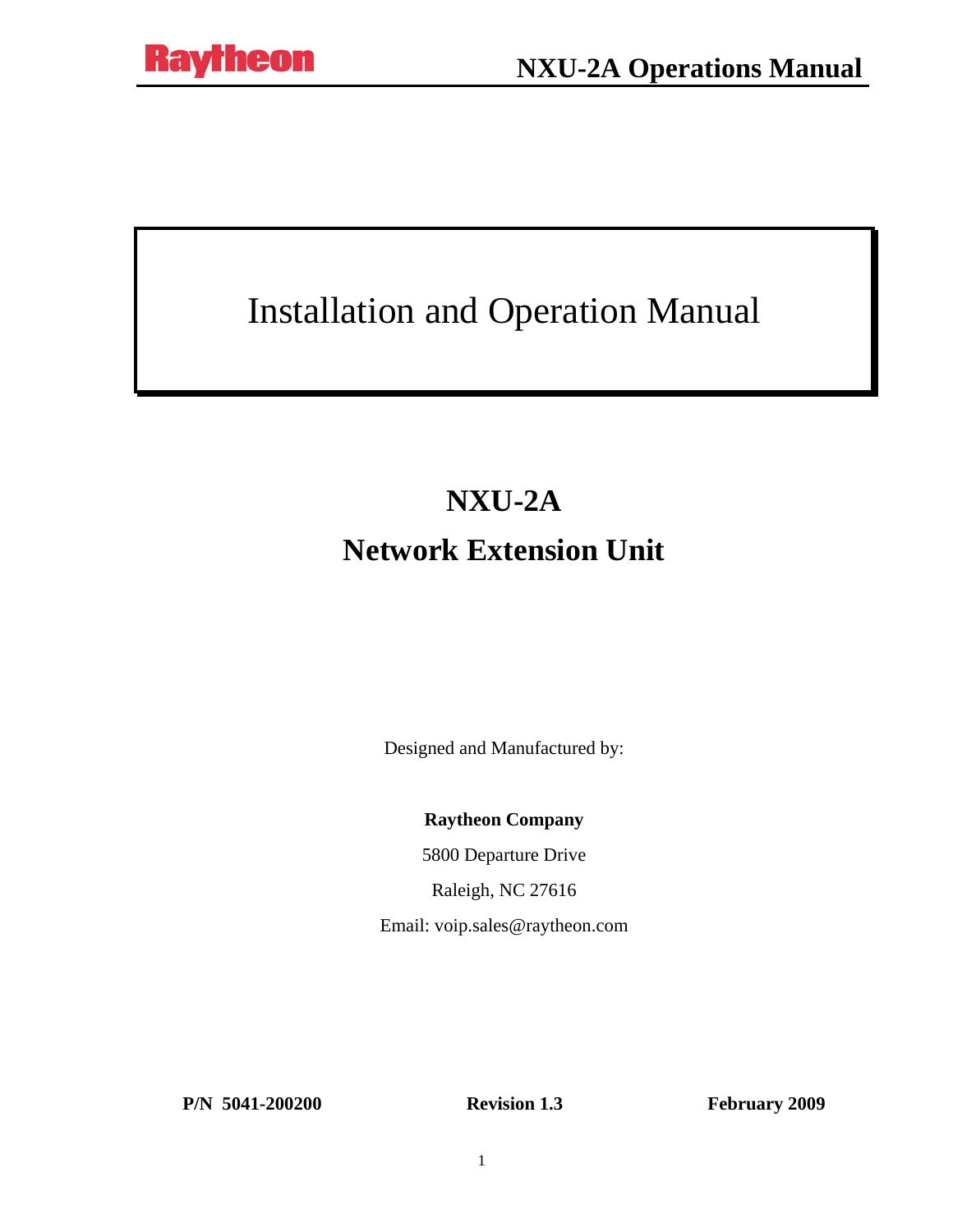#### **FEDERAL COMMUNICATIONS COMMISSION**

#### **(FCC) COMPLIANCE NOTICE:**

#### **RADIO FREQUENCY INTERFERENCE NOTICE**

This equipment has been tested and found to comply with the limits for a Class A digital device, pursuant to Part 15 of the FCC Rules. These limits are designed to provide reasonable protection against harmful interference when the equipment is operated in a commercial environment. This equipment generates, uses, and can radiate radio frequency energy and, if not installed and used in accordance with the instruction manual, may cause harmful interference to radio communications. Operation of this equipment in a residential area is likely to cause harmful interference in which case users will be required to correct the interference at their own expense.

#### **CAUTION**

Changes or modifications to this equipment not expressly approved by Raytheon could void the user's authority to operate this equipment.

#### **NOTICE**

Raytheon reserves the right to make changes to the equipment and specifications without prior notice.

#### **PROPRIETARY STATEMENT**

The information contained in this manual is the property of Raytheon and is intended for the purchaser's use only. It may not be reproduced without the expressed written consent of Raytheon. © 2009 Raytheon Company.

#### **Raytheon Company**

5800 Departure Drive Raleigh, NC 27616 Email: voip.sales@raytheon.com Phone: (919) 790-1011 Fax: (919) 790-1456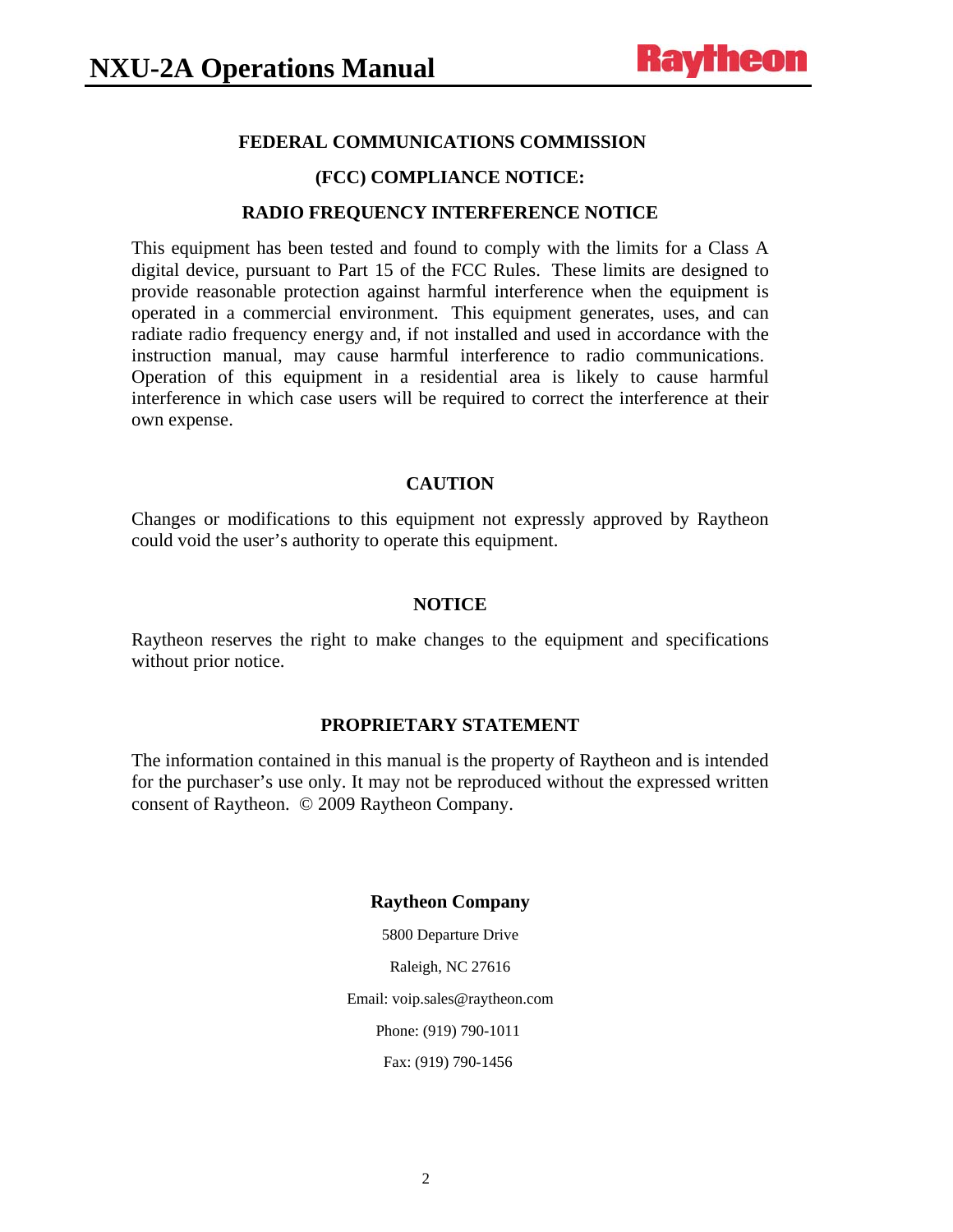# **Table of Contents**

| $\mathbf{1}$ |                  |  |
|--------------|------------------|--|
|              | 1.1              |  |
|              | 1.2              |  |
|              | 1.2.1            |  |
|              | 1.2.2            |  |
|              | 1.3              |  |
|              | 1.4              |  |
|              | 1.5              |  |
|              | 1.6              |  |
|              | 1.7              |  |
| $\mathbf{2}$ |                  |  |
|              | 2.1              |  |
|              | 2.2              |  |
|              | 2.3              |  |
|              | 2.4              |  |
|              | 2.5              |  |
|              | 2.5.1            |  |
|              | 2.6              |  |
|              | 2.7              |  |
|              | 2.8              |  |
|              | 2.8.1            |  |
|              | 2.8.2            |  |
|              | 2.8.3            |  |
|              | 2.8.4            |  |
|              | 2.8.5            |  |
|              | 2.8.6            |  |
|              |                  |  |
|              |                  |  |
| 3            |                  |  |
|              | 3.1              |  |
|              | 3.2              |  |
|              | 3.3              |  |
|              | 3.3.1            |  |
|              | 3.3.2            |  |
|              | 3.3.3            |  |
|              | 3.3.4            |  |
|              | 3.3.5            |  |
|              | 3.3.6            |  |
|              | 3.3.7            |  |
|              | 3.3.8            |  |
|              | 3.3.9            |  |
|              | 3.3.10           |  |
|              | 3.3.11           |  |
|              | 3.3.12           |  |
|              | 3.3.13           |  |
|              | 3.3.14           |  |
|              | 3.3.15           |  |
|              | 3.3.16           |  |
|              | 3.3.17<br>3.3.18 |  |
|              | 3.3.19           |  |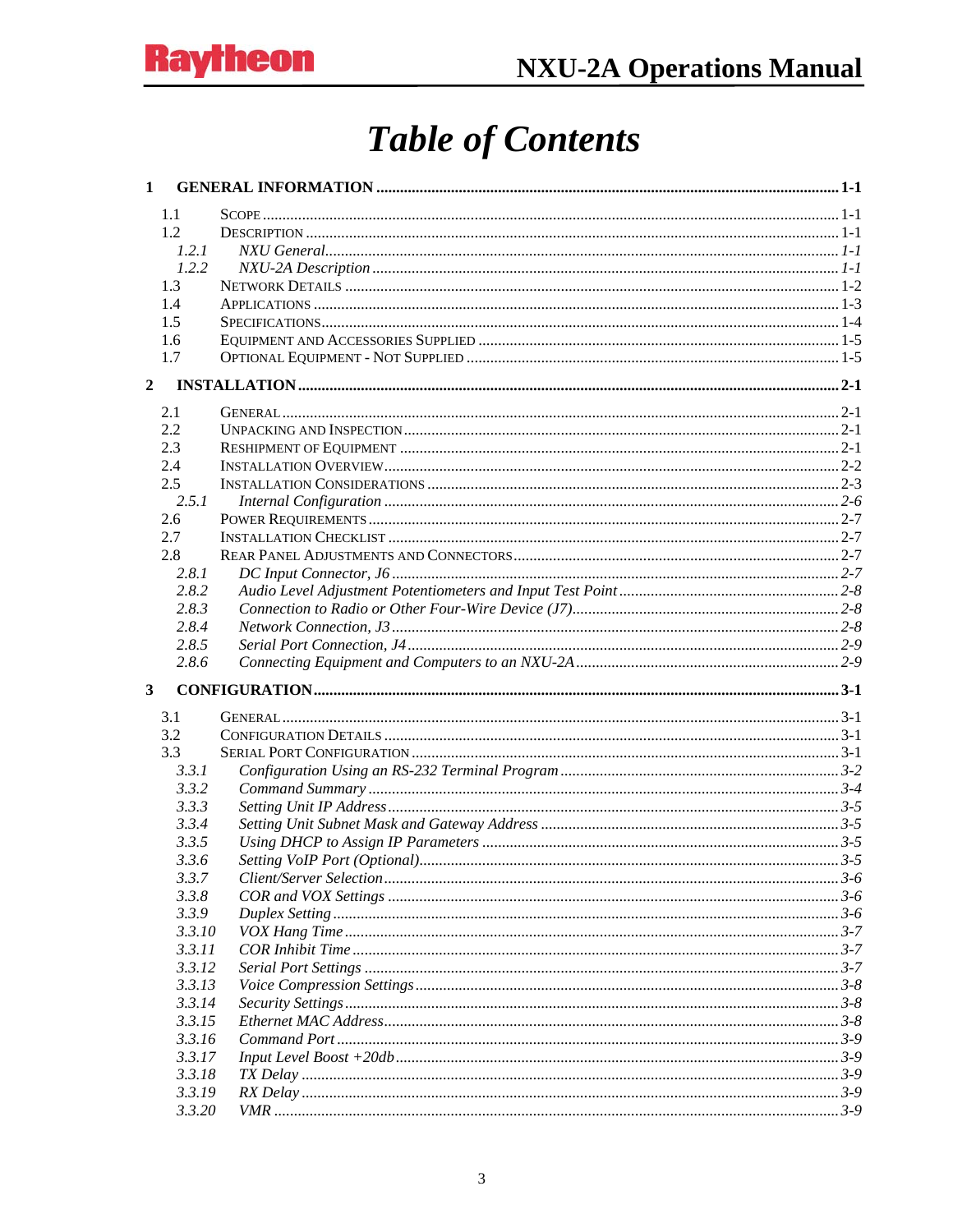|                         | 3.3.21        |       |
|-------------------------|---------------|-------|
|                         | 3.3.22        |       |
|                         | 3.4           |       |
|                         | 3.5           |       |
|                         | 3.5.1         |       |
|                         | 3.5.2         |       |
|                         | 3.6           |       |
|                         | 3.7           |       |
|                         | 3.7.1         |       |
|                         | 3.7.2         |       |
|                         | 3.7.3         |       |
|                         | 3.7.4         |       |
|                         | 3.7.5         |       |
|                         | 3.7.6         |       |
|                         | 3.7.7         |       |
| $\overline{\mathbf{4}}$ |               |       |
|                         | 4.1           |       |
|                         | 4.2           |       |
|                         | 4.2.1         |       |
|                         | 4.2.2         |       |
|                         | 4.2.3         |       |
|                         | 4.2.4         |       |
|                         | 4.3           |       |
|                         | 4.4           |       |
|                         | 4.4.1         |       |
|                         | 4.4.2         |       |
|                         | 4.4.3         |       |
|                         | 4.4.4         |       |
|                         | 4.4.5         |       |
|                         | 4.5           |       |
|                         | 4.5.1         |       |
|                         | 4.5.2         |       |
|                         | $4.6^{\circ}$ |       |
|                         | 4.6.1         |       |
|                         | 4.6.2         |       |
| 5                       |               |       |
| 6                       |               |       |
|                         | 6.1           |       |
| 7                       |               |       |
| 8                       | <b>INDEX</b>  | . 8-1 |
|                         |               |       |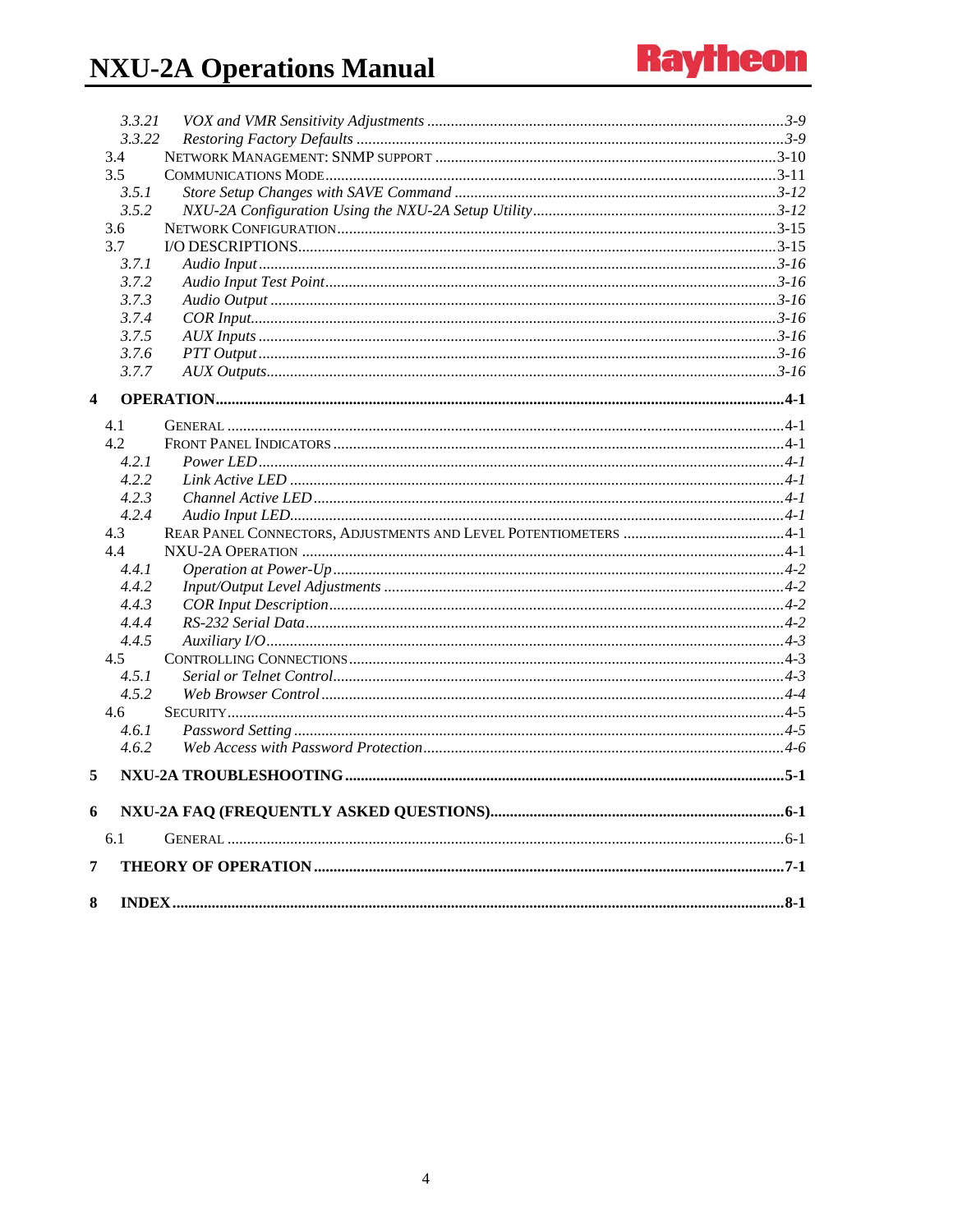

## **List of Figures**

## **List of Tables**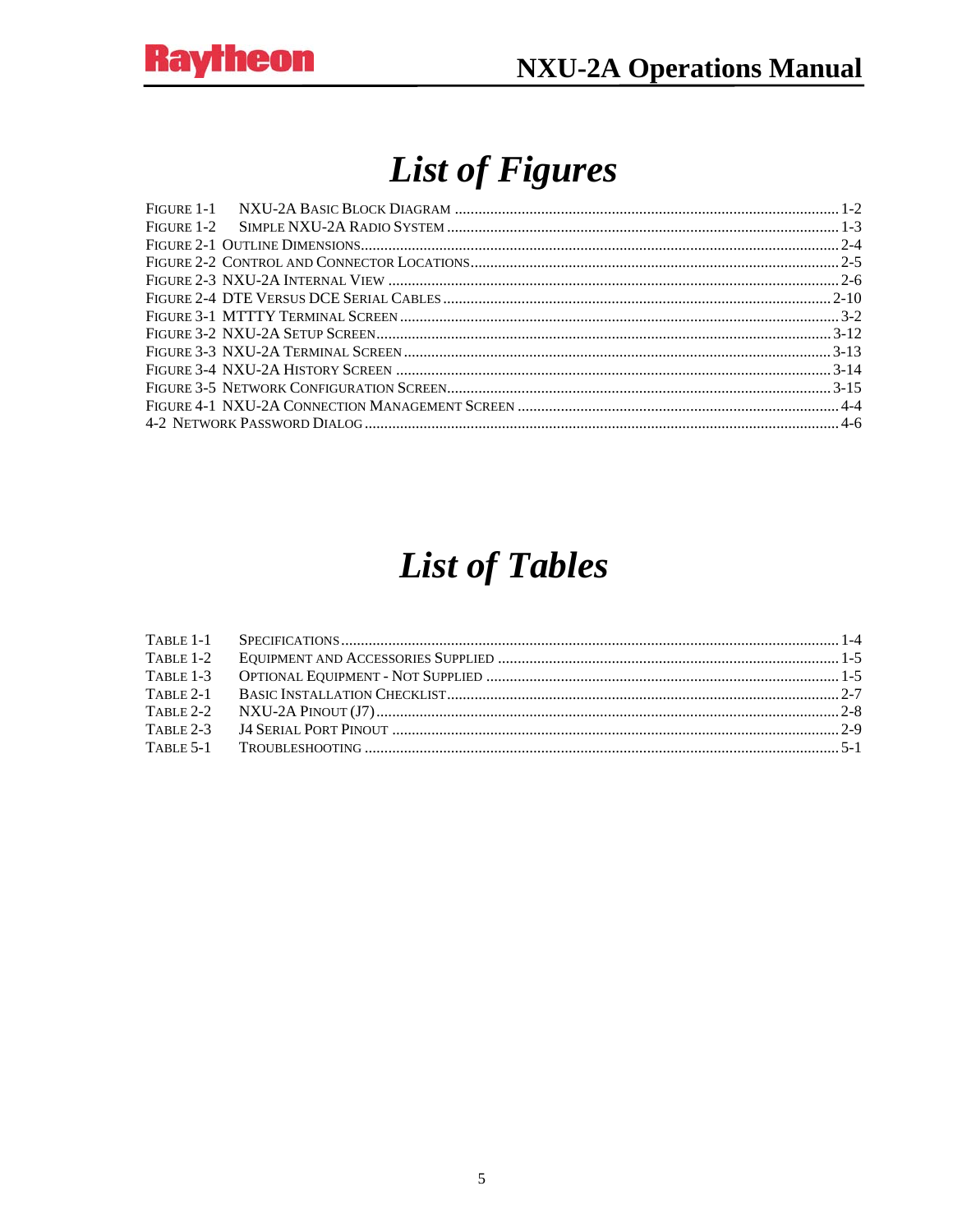|             |                                                      | <b>Glossary</b>                                                                                                                                                                                                 |
|-------------|------------------------------------------------------|-----------------------------------------------------------------------------------------------------------------------------------------------------------------------------------------------------------------|
| <b>COR</b>  | <b>Carrier Operated Relay</b>                        | A signal from a receiver that gives a positive indication<br>that a carrier or signal is being received and that the<br>receiver is unsquelched. It has the same function as<br>Carrier Operated Squelch (COS). |
| <b>COS</b>  | <b>Carrier Operated</b><br>Squelch                   | See COR.                                                                                                                                                                                                        |
| <b>DHCP</b> | <b>Dynamic Host</b><br><b>Configuration Protocol</b> | A method of automatically assigning an IP address to an<br>Ethernet device at startup time. This method conserves<br>IP addresses in networks where devices do not stay<br>connected permanently.               |
| <b>DSP</b>  | <b>Digital Signal Processor</b>                      | A type of microprocessor, which is optimized for signal<br>processing functions.                                                                                                                                |
| IP          | <b>Internet Protocol</b>                             | A protocol designed to allow communications between<br>computers on different networks.                                                                                                                         |
| <b>LAN</b>  | <b>Local Area Network</b>                            | A group of computers and associated devices that share a<br>common communications line, typically within a small<br>geographic area.                                                                            |
| <b>PTT</b>  | Push-to-talk                                         | A signal to a radio transmitter, which controls the actual<br>transmission of radio frequency energy over the air. Also<br>called a keyline.                                                                    |
| <b>TCP</b>  | <b>Transmission Control</b><br>Protocol              | An additional layer to the Internet Protocol, which<br>ensures delivery of packets, sent across the network. It<br>can handle situations such as lost packets or packets<br>arriving out of order.              |
| <b>UDP</b>  | <b>User Datagram Protocol</b>                        | An additional layer to the Internet Protocol which does<br>not ensure delivery of packets but which offers much<br>lower transmission overhead than TCP.                                                        |
| <b>VoIP</b> | Voice over Internet<br>Protocol                      | Also called Voice over Packet (VoP), a method of<br>sending voice communications across a digital network.                                                                                                      |
| <b>WAN</b>  | <b>Wide Area Network</b>                             | A network, which is spread out over a wider area, such<br>as around a city or state. It may include other public or<br>shared networks.                                                                         |
|             |                                                      |                                                                                                                                                                                                                 |

## *Glossary*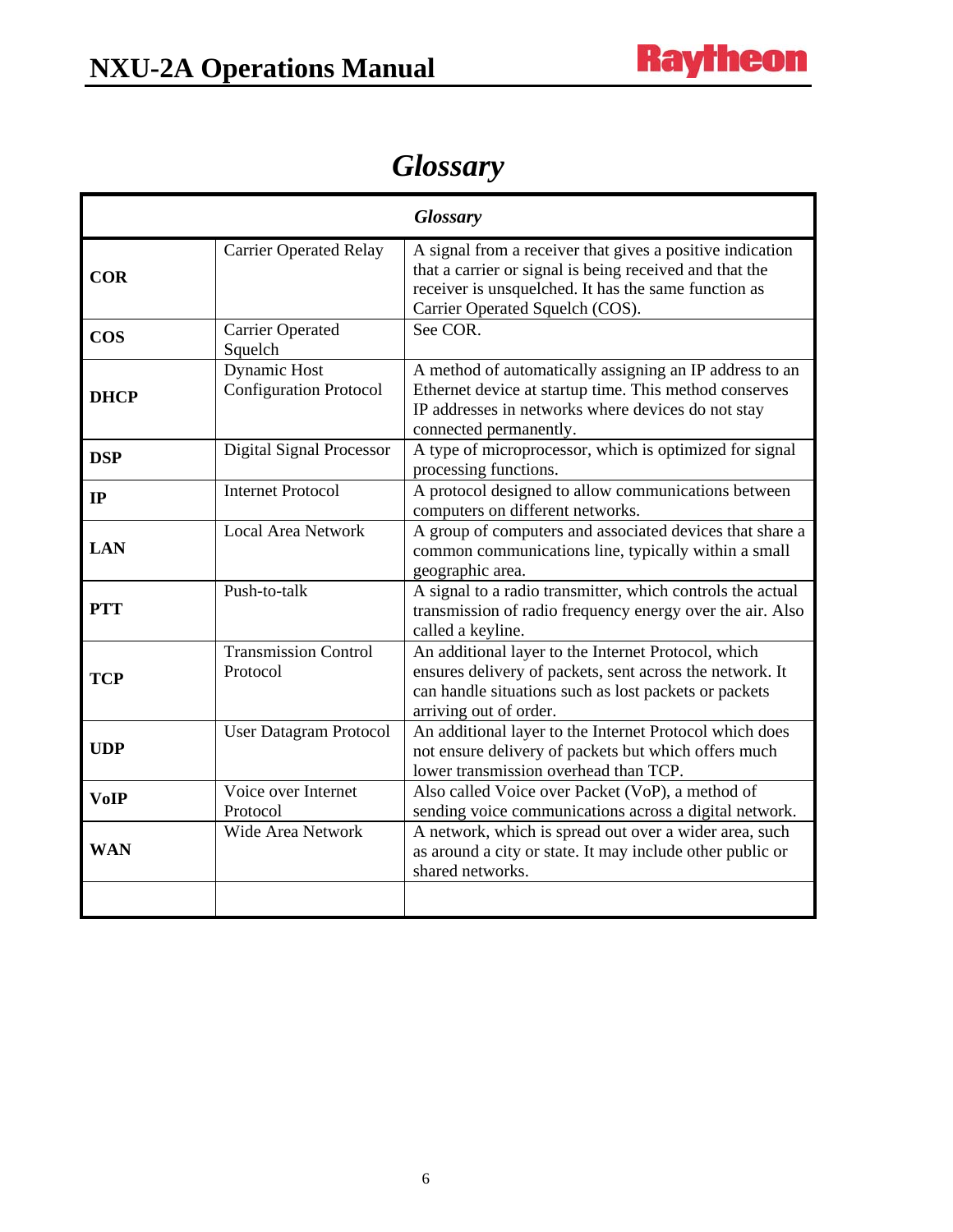### **1 General Information**

#### *1.1 Scope*

This instruction manual provides the information necessary to install and operate the NXU-2A Network Extension Unit.

#### *1.2 Description*

#### **1.2.1 NXU General**

NXU stands for **N**etwork E**x**tension **U**nit. NXU units connect communications equipment to a digital network using VoIP (Voice over Internet Protocol) technology. NXU units use our proprietary technology, embodied in a family of hardware and software products that enable voice communications devices to be interconnected via a network across the room or around the world. VoIP is a means of digitizing voice signals and transmitting them over a digital network, such as a LAN, WAN, or even the Internet itself.

#### *1.2.1.1 Advantages of NXU Technology*

- $\triangleright$  Enables the design of low cost, extremely flexible radio communications networks.
- ¾ Multiplexes voice audio and data over a standard Ethernet network.
- $\triangleright$  Uses existing network infrastructure eliminating the need for leased lines and microwave sites.
- $\triangleright$  Eliminates the requirement for pilot tones and other in-band signaling.
- ¾ Facilitates centralized control of a communications network from a single computer.

#### **1.2.2 NXU-2A Description**

The NXU-2A is intended for use with radio communications consoles, communications radios, and Raytheon products such as the ACU-1000 Interconnect Unit. A general-purpose standalone device interfaces full duplex audio, one RS-232 port, and three status bits onto an Ethernet network. A pair of NXU-2As can form a simple system that creates a transparent communications link between the two. The NXU-2A at one end (usually the equipment end) is the *server*; the one at the other end (usually the operator end) is the *client*. The audio, RS-232, and status bits are transparently transferred between the server and the client.

Any NXU-2A can be set up as a server or as a client depending on system needs. The RS-232 interface allows for different baud rates between the server and the client.

The NXU-2A monitors its network connection and adjusts its parameters automatically to provide optimum performance under varying network conditions. Front panel indicators display the unit's status. Initial configuration is done through the NXU-2A's serial port, but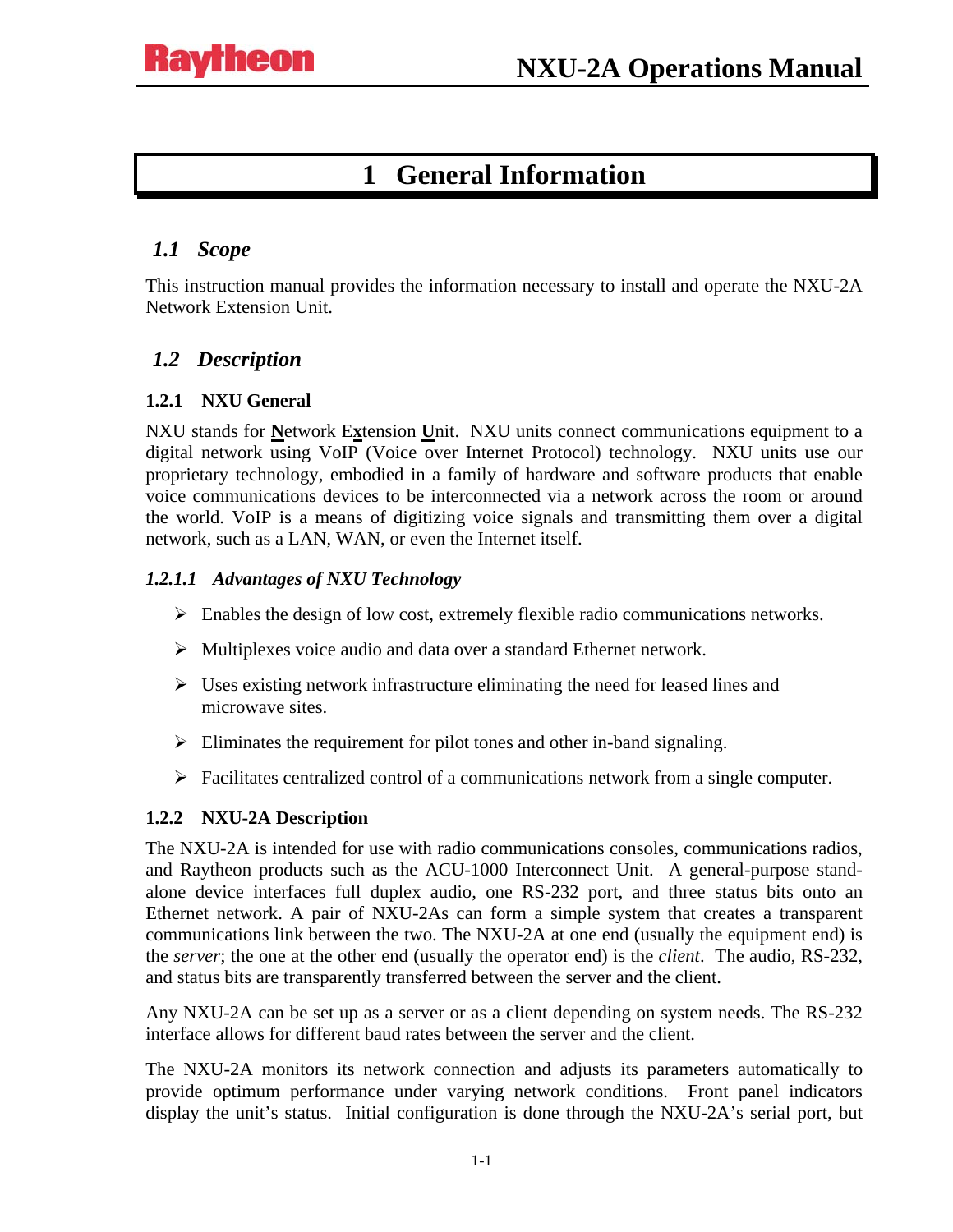following this initial setup, a standard web browser can be used over the network to view and change the unit's settings and also to perform diagnostic tests.

Designed for years of continuous operation in mission-critical applications and remote locations, the NXU-2A has no moving parts and requires no periodic shutdown or maintenance. Start up upon power on is typically 5 seconds.

#### *1.3 Network Details*

The NXU-2A is a 10/100BASE-T Ethernet device and each unit has a unique Ethernet address and an RJ-45 physical interface jack. A 10/100BASE-T device operates at either 10 or 100 Mbps and interconnects to an Ethernet hub or switch using standard CAT 5 twisted pair cable, also known as UTP. The maximum cable length between an NXU-2A and its hub port is 100 meters. With the right connective equipment (recommended or supplied by Raytheon), the NXU-2A's Ethernet port can be linked with virtually any LAN, WAN, or the Internet, no matter which topology or cabling system is in use.



*Figure 1-1 NXU-2A Basic Block Diagram*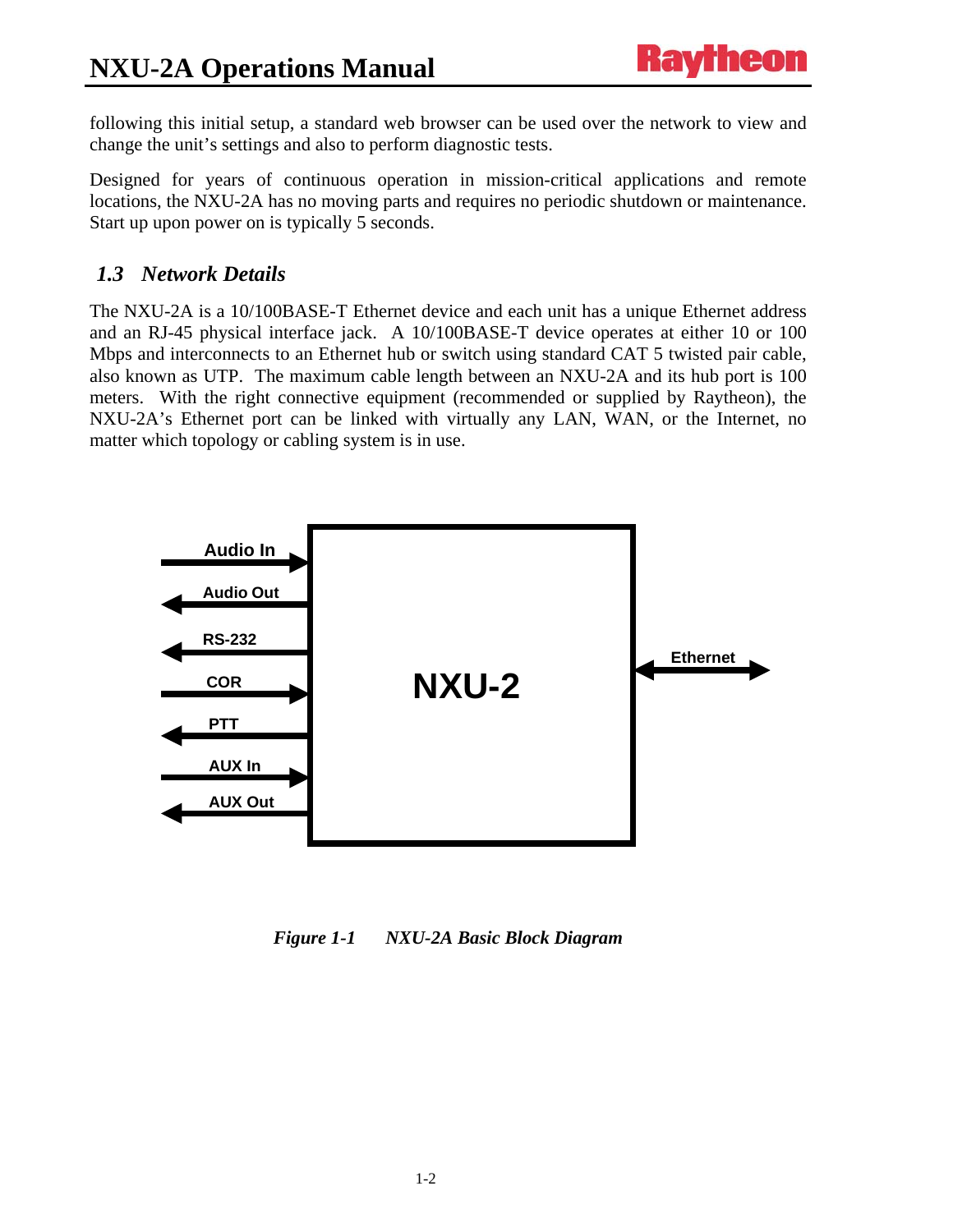#### *1.4 Applications*

Figure 1-2 below illustrates a basic NXU-2A application in which a communications transceiver is connected via a network to a remote audio console. The transmit/receive audio and PTT/COR signals are transported digitally across the network and appear at the other end. The network data transfer is transparent to the user, and the operator at the audio console can use the radio as if it were located right beside him.



*Figure 1-2 Simple NXU-2A Radio System*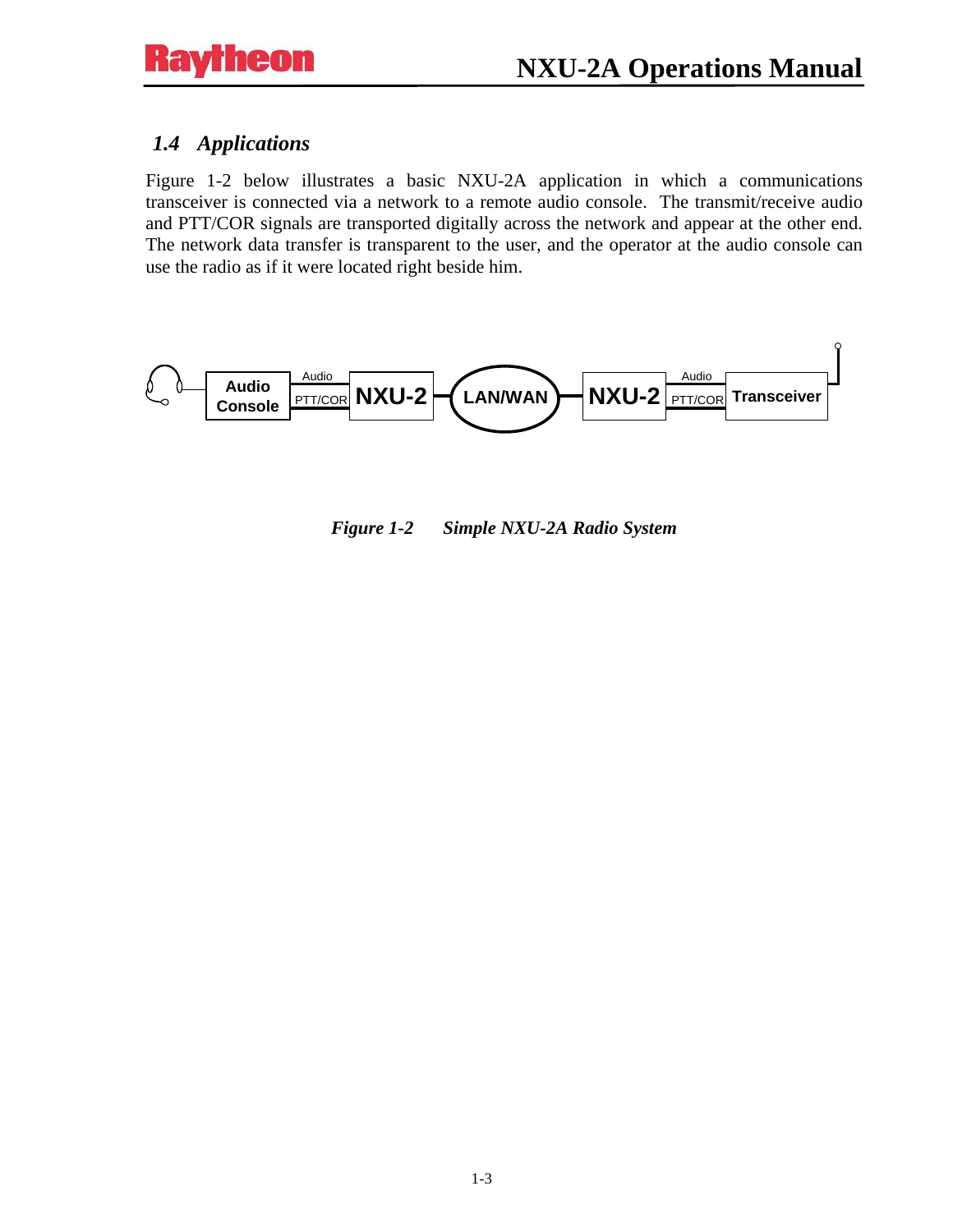### *1.5 Specifications*

|                              | Table 1-1<br><b>Specifications</b>                                              |
|------------------------------|---------------------------------------------------------------------------------|
| <b>RX</b> Audio Input        |                                                                                 |
| Input impedance              | Balanced 47k ohms, transformer coupled.                                         |
| Input Level                  | Incoming signals adjustable from $-30$ to $+11$ dBm to set 0 dBm nominal input; |
|                              | +15 dBm clipping. +20 dB boost configurable                                     |
| <b>Frequency Response</b>    | 10 Hz to 3600 Hz +/-2dB.                                                        |
| <b>TX Audio Output</b>       |                                                                                 |
| Output Impedance             | Unbalanced 10 ohms, AC Coupled.                                                 |
| Output Level                 | Adjustable from -30 to +11 dBm, 0 dBm nominal factory default; +15 dBm          |
|                              | clipping into a 600 ohm load.                                                   |
| <b>Frequency Response</b>    | 10 Hz to 3350 Hz +/- 2dBm.                                                      |
| Distortion                   | 0.5% or less (excepting Vocoder).                                               |
| <b>COR &amp; AUX Input</b>   |                                                                                 |
| Input impedance              | 47k ohm pull-up to $+5V$ .                                                      |
| Polarity                     | COR: Selectable active low or active high; AUX Inputs: Active low.              |
| Threshold                    | $+2.5V$ nominal.                                                                |
| Protection                   | $Up To + 100 VDC.$                                                              |
| <b>PTT</b> and AUX Output    |                                                                                 |
| Output Type                  | Open drain, 47k ohm pull-up to $+5V$ .                                          |
| <b>Maximum Sink Current</b>  | 100 mA.                                                                         |
| Max Open Circuit Voltage     | $+60$ VDC.                                                                      |
| <b>Serial Interface</b>      |                                                                                 |
| Interface Type               | RS-232, Asynchronous, Full Duplex.                                              |
| <b>Baud Rates</b>            | 300, 1200, 2400, 4800, 9600, 19200, 38400, 57600, 115200 bps.                   |
| Connector                    | DB-9 Male, Standard PC/AT DCE Pinout.                                           |
| <b>Network Interface</b>     |                                                                                 |
| Interface Type               | 10/100BASE-T Ethernet, 10 or 100 Mbps; RJ-45 Connector.                         |
| Protocols                    | Audio and status-UDP, RS-232- TCP.                                              |
| Audio Vocoder                | Selectable, 13, 16, 24, 32, or 64 Kbps data rate.                               |
| <b>General/Environmental</b> |                                                                                 |
| Programming/Configuration    | Web, Telnet, or RS-232 Interface.                                               |
| Front Panel                  | Power, Link Active, Channel Active, and Audio Level LEDs.                       |
| Rear Panel                   | Audio/Data, Serial, Network, and Power Connectors.                              |
| Audio/Data Connector         | DB-15 Female.                                                                   |
| Input Power (12 VDC Nom)     | +11 to +15 VDC $@$ 0.5A max. Wall-cube supplied operates on 100-240 VAC.        |
| <b>Power Connector</b>       | Coaxial Jack, 2.5 mm ID, 5 to 5.5 mm OD; Center Pin Positive; Reverse           |
|                              | Polarity Protected.                                                             |
| Size and Weight              | 1.4" H x 8"W x 6.8"D (3.55 x 20.3 x 17.3 cm). 1.1 lbs. (0.5kg).                 |
| Temperature                  | Operating: -20 to +60 degrees C. Storage: -40 to +85 degrees C.                 |
| Humidity                     | Up to 95% $@$ 55 degrees C.                                                     |
| Shock                        | MIL-STD-810D, Method 516.3, Procedure VI.                                       |
| Vibration                    | MIL-STD-810D, Method 514.3, Category 1.                                         |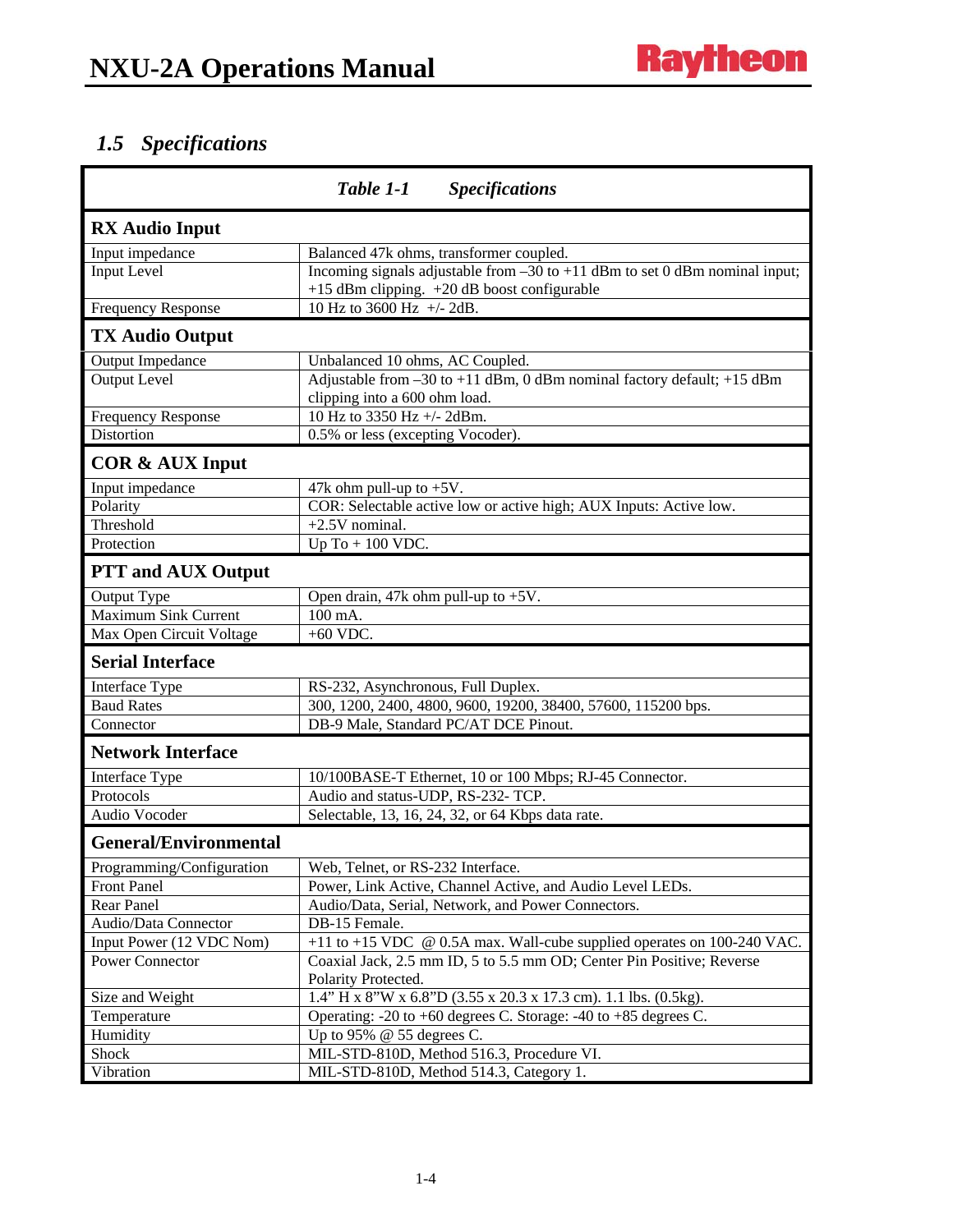|          | Table 1-2<br><b>Equipment and Accessories Supplied</b>                                        |             |
|----------|-----------------------------------------------------------------------------------------------|-------------|
|          | NXU-2A Shipping Level - P/N 5041-200000                                                       |             |
| Quantity | <b>Item</b>                                                                                   | P/N         |
|          | NXU-2A Final Assembly                                                                         | 5041-201000 |
|          | Includes the NXU-2A enclosure containing these modules:<br>NXU-2A PCB Assembly<br>5041-201100 |             |
|          | DC Power Supply $[100 \text{ to } 240 \text{ VAC}, 47-63 \text{ Hz to } +12 \text{ VDC},$     | 1620-120600 |
|          | 500 mA ]                                                                                      |             |
|          | Operation & Maintenance Manual                                                                | 5041-200200 |
|          | NXU-2A Setup Utility CD                                                                       | 5041-200100 |
|          | <b>Accessory Kit</b>                                                                          | 5000-600150 |
|          | Consisting of:                                                                                |             |
|          | <b>Part Number</b> Description<br>Qty                                                         |             |
|          | 0313-070000 Network Cable, 6 ft.                                                              |             |
|          | 0313-080000 RS-232 Serial Cable, 6 ft.                                                        |             |
|          | 0360-015100 Connector, cable type, D-15 plug                                                  |             |
|          | 0313-080515 Audio Crossover Adapter                                                           |             |

### *1.6 Equipment and Accessories Supplied*

### *1.7 Optional Equipment - Not Supplied*

|                                                   | Table 1-3 | <b>Optional Equipment - Not Supplied</b> |
|---------------------------------------------------|-----------|------------------------------------------|
| <b>Item</b>                                       | P/N       | <b>Description</b>                       |
| N/A                                               | N/A       | N/A                                      |
| At this time, there are no options for the NXU-2A |           |                                          |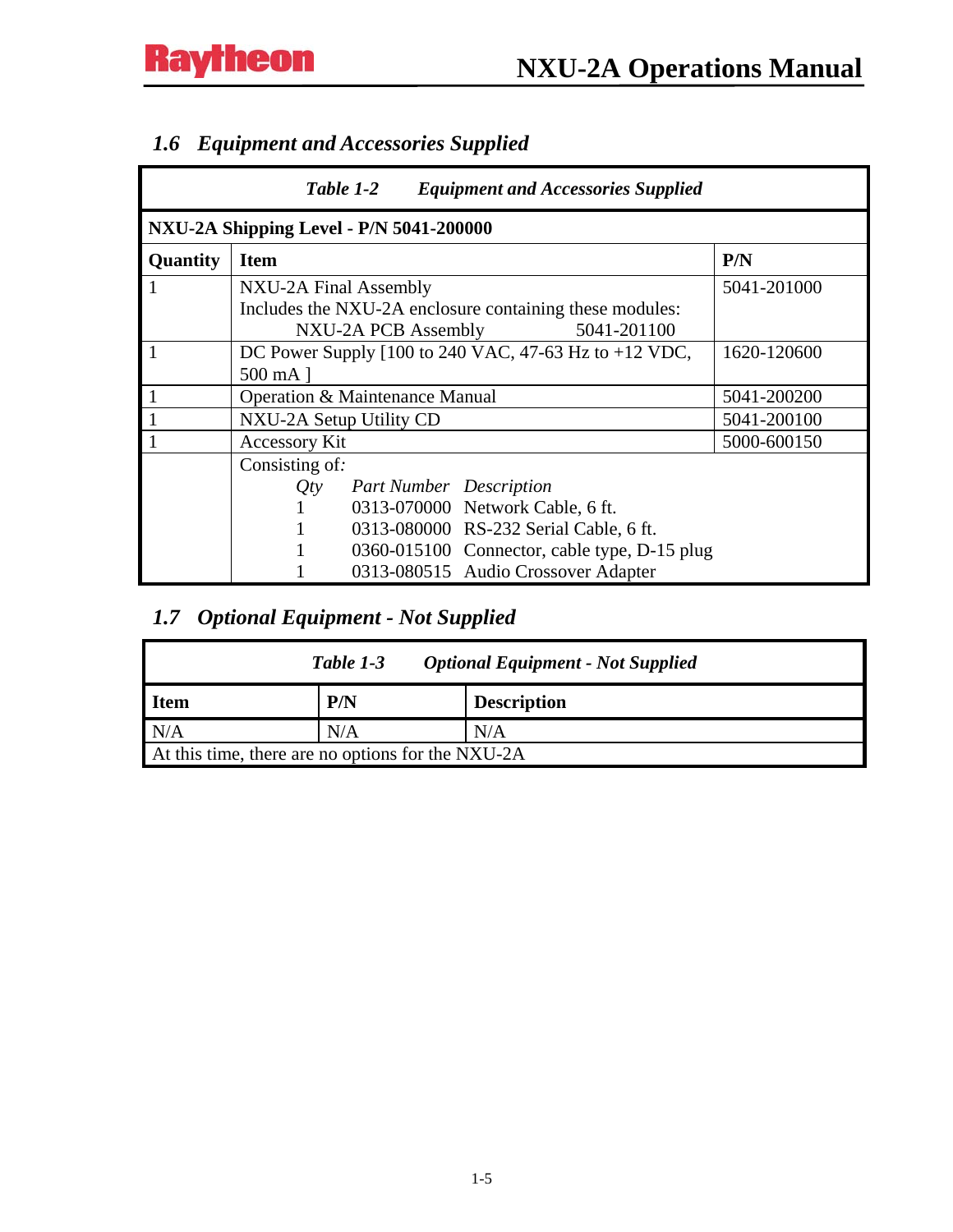*This Page Left Intentionally Blank.*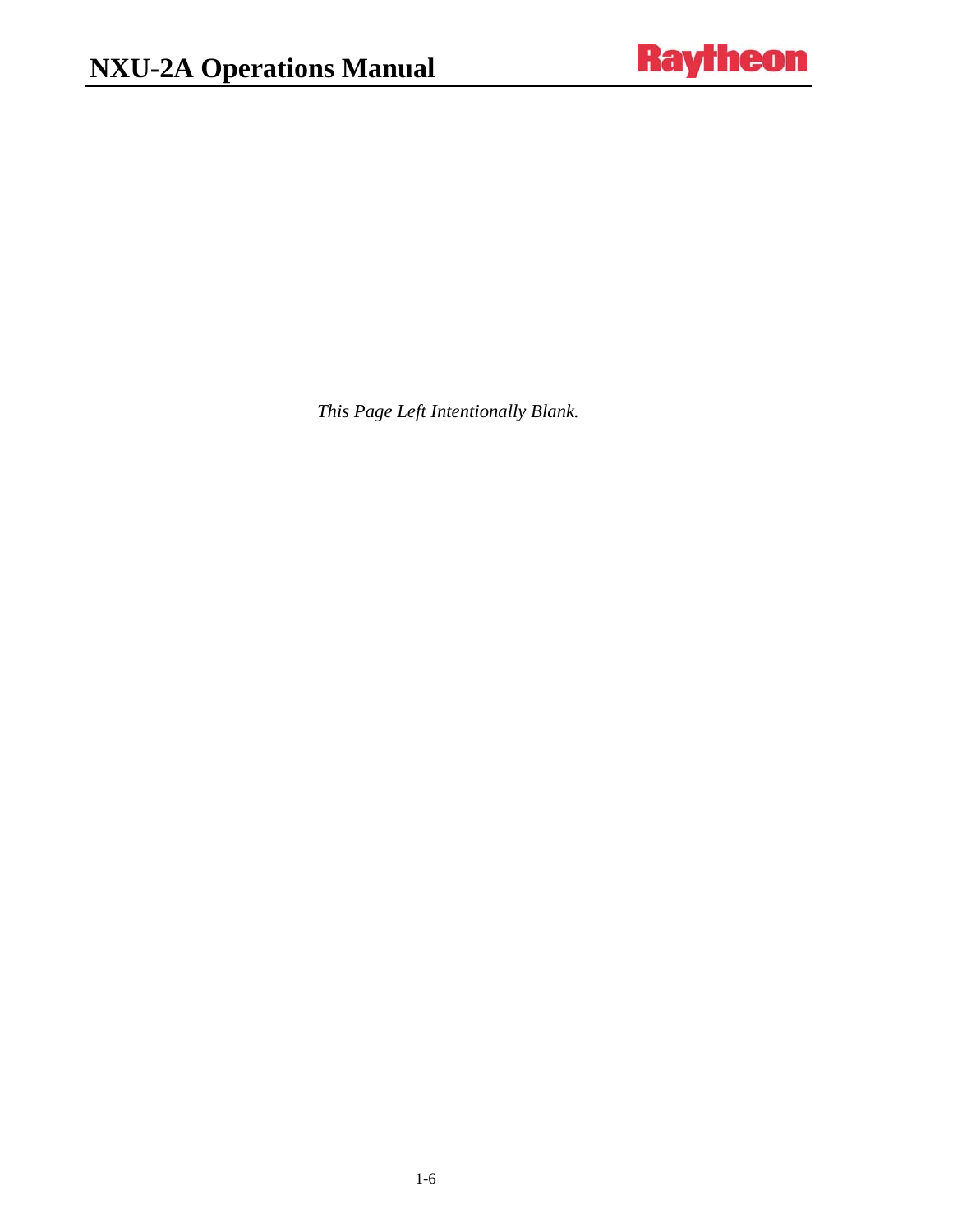### **2 Installation**

#### *2.1 General*

This section provides the instructions for unpacking, inspection, installation and set-up. Also included are directions for reshipment of damaged parts or equipment.

#### *2.2 Unpacking and Inspection*

After unpacking the unit, retain the carton and packing materials until the contents have been inspected and checked against the packing list. If there is a shortage or any evidence of damage, do not attempt to use the equipment. Contact the carrier and file a shipment damage claim. A full report of the damage should also be reported to the Customer Service Department. The following information should be included in the report:

- ¾ Order Number
- $\triangleright$  Equipment Model and Serial Numbers
- $\triangleright$  Shipping Agency
- $\triangleright$  Date(s) of Shipment

The Customer Service Department can be reached by phone at (919) 790-1011, by fax at (919) 790-1456. Upon receipt of this information, we will arrange for repair or replacement of the equipment.

#### *2.3 Reshipment of Equipment*

If it is necessary to return the equipment to the manufacturer, a Returned Material Authorization (RMA) number must first be obtained from us. This number must be noted on the outside of the packing carton and on all accompanying documents. When packing the unit for reshipment, it is best to use the original packaging for the unit; if this is not possible, make sure that adequate packing material is used to prevent excessive shocks during transport and handling.

Shipment should be made prepaid consigned to:

 **Raytheon Customer Service Department 5800 Departure Drive Raleigh, North Carolina 27616 USA**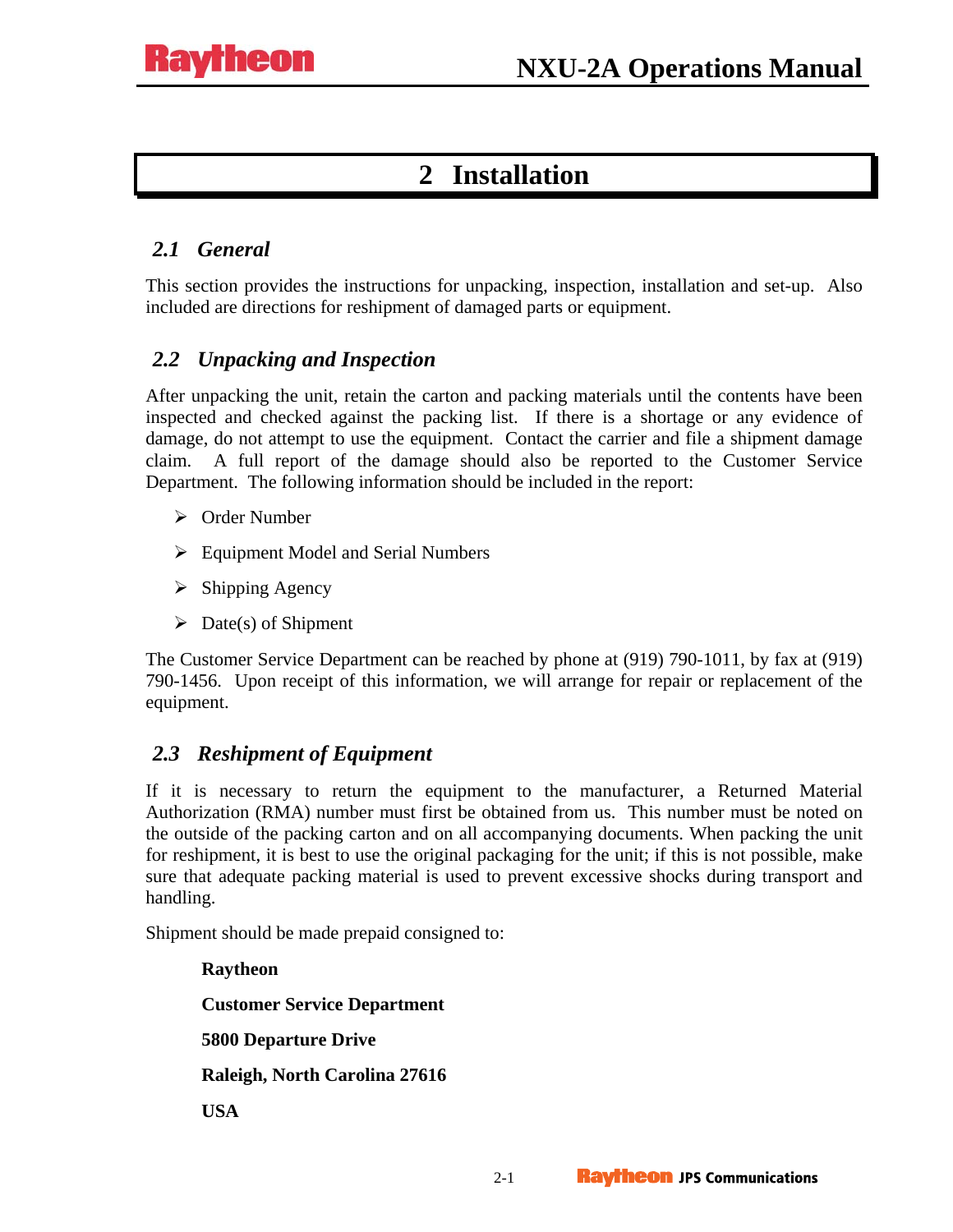Plainly, mark with indelible ink all mailing documents as follows:

#### **GOODS RETURNED FOR REPAIR**

Mark all sides of the package:

#### **FRAGILE - ELECTRONIC EQUIPMENT**

Inspect the package prior to shipment to be sure it is properly marked and securely wrapped.

#### *2.4 Installation Overview*

**NOTE:** NXU-2A installation requires knowledge of Ethernet network fundamentals as well as a basic understanding of Internet Protocol (IP). As with any network-connected device, improperly configuring and installing the NXU-2A could disrupt proper network operation. Please seek the assistance of your network administrator or other knowledgeable person if you are unsure about how your network is configured.

Six steps are needed to properly install the NXU-2A. These steps are:

1. Determine the IP address, subnet mask, and (if applicable) the gateway address for the unit. You may have to contact the network administrator for your organization to obtain this information.

**NOTE:** Operation of the NXU-2A is not possible without the information requested above.

2. Provide the proper primary power for the unit.

**NOTE:** Use only the Class 2 power supply provided with the equipment.

**REMARQUE:** Utilisez seulement la Class 2 de la generation electrique qui est inclus avec l'equipement.

- 3. Interconnect the unit with the communications system via the NXU-2A's rear panel connectors. J7 provides the audio and control lines necessary to interface the NXU-2A to your audio equipment.
- 4. Configure the unit's operational parameters per Sections 3.2 Serial Port Configuration through 3.6 Network Configuration.
- 5. Connect the unit to your Ethernet network using the supplied Ethernet cable per Section 2.8.4 Network Connection, J3
- 6. Set the input and output audio levels per Section 4.4.2 Input/Output Level Adjustments.

The NXU-2A is then ready to use.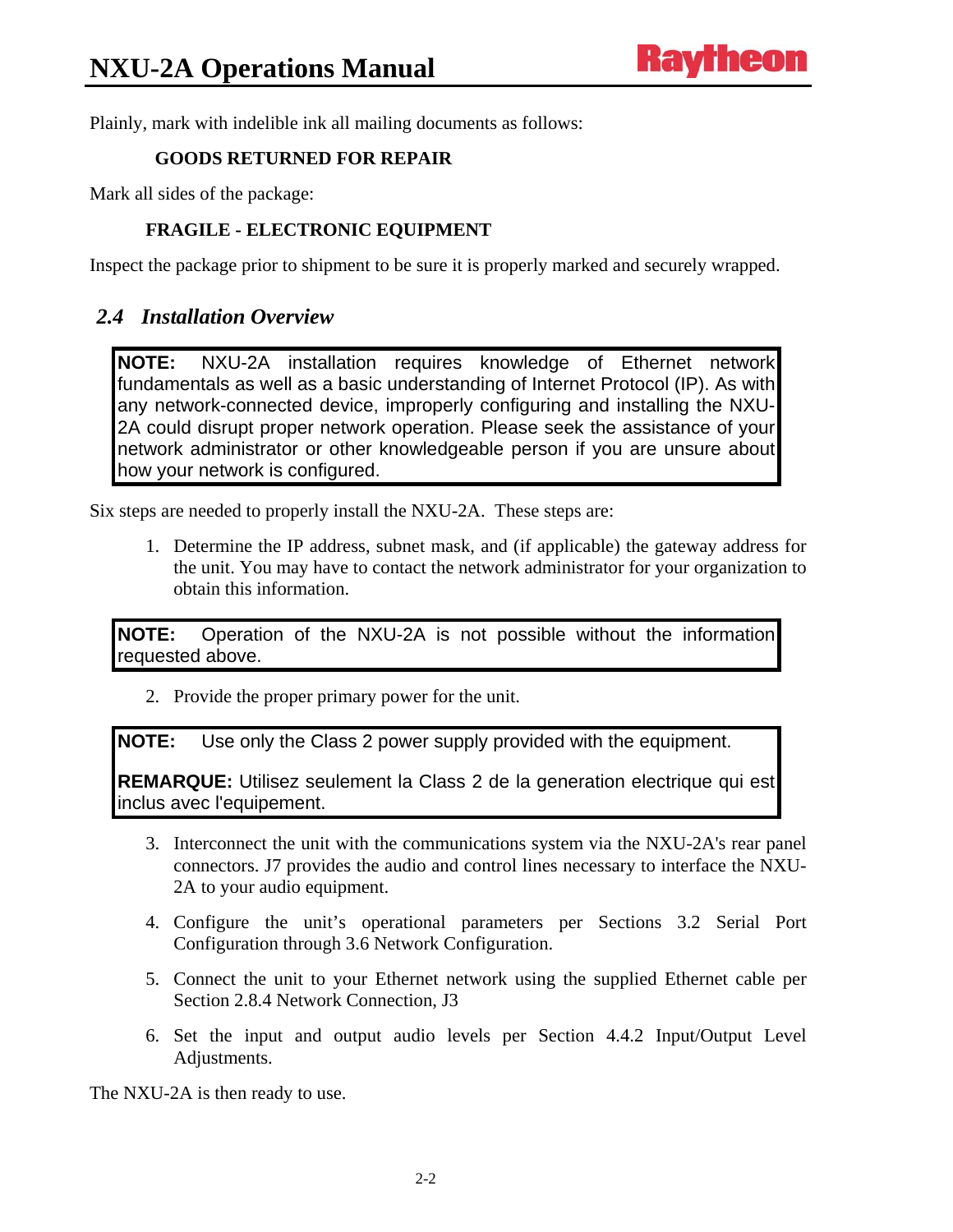#### *2.5 Installation Considerations*

Careful attention to the following installation suggestions should result in the best unit/system performance. Figure 2-1 provides overall unit dimensions.

The NXU-2A must be installed in a structure that provides both protection from the weather and assurance of ambient temperatures between -10 and +55 degrees C. Since the unit is neither splash proof nor corrosion resistant, it must be protected from exposure to salt spray. When the unit is mounted in a cabinet with other heat-generating equipment, the use of a rack blower is suggested to keep the cabinet interior temperature rise to a minimum.

**NOTE:** If the NXU-2A is installed in a high RF environment such as repeater system or other transmitter site, it is recommended that all cable assemblies be individually shielded, with the shield grounded to the ground pin on the terminal block for that module. For all D-subminiature connector cable assemblies, cable shields should be connected to connector shells so that they make contact with the grounded D-subminiature connector shells on the NXU-2A.

**NOTE:** For the DC input, the plug is the equipment disconnect device.

**REMARQUE:** Pour deconnecter le DC, retirez la prise qui est couramment connecte a l'equipement.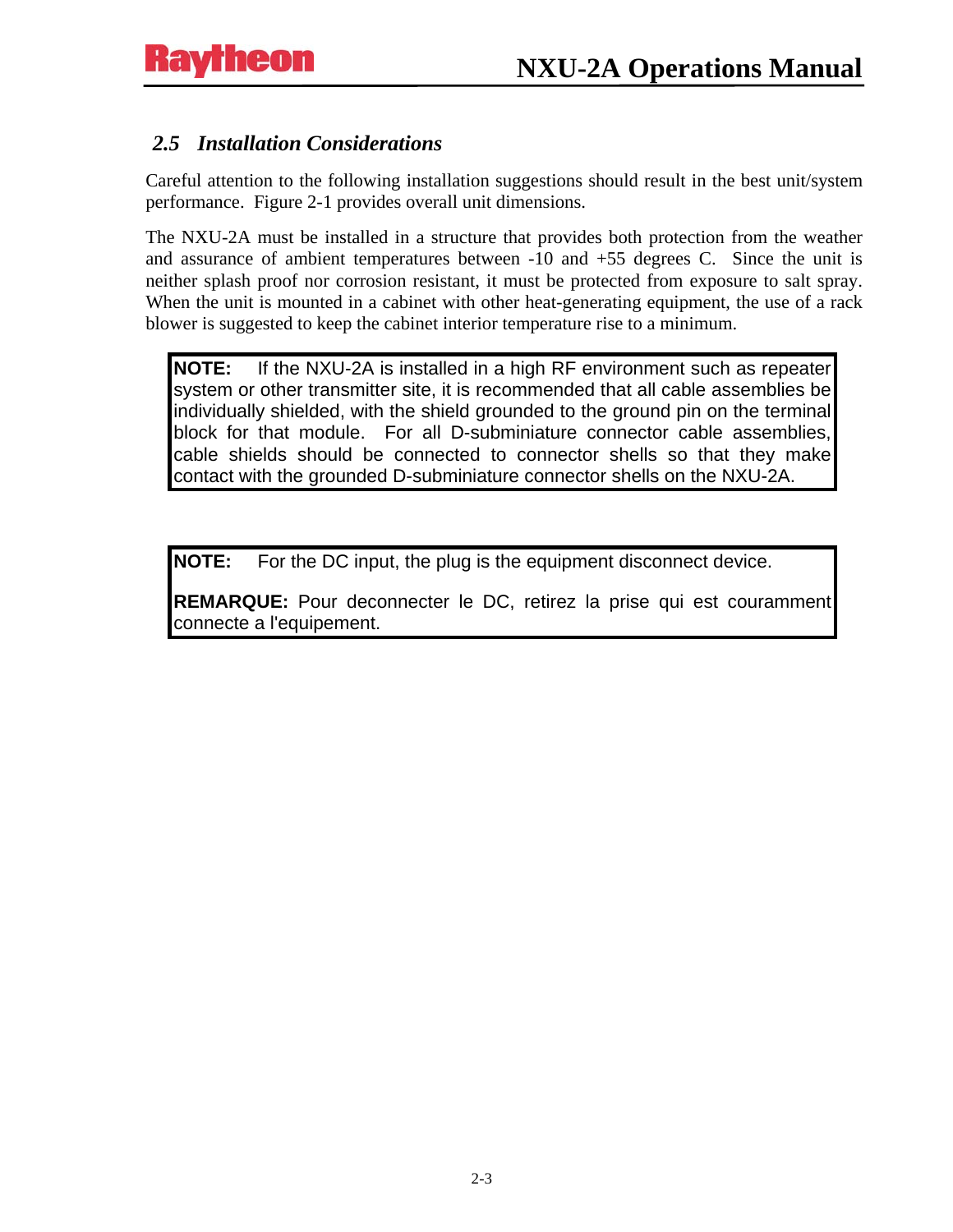

| <b>Raytheon</b><br><b>JPS Communications</b><br>NXU-2A NETWORK EXTENSION UNIT | CHANNEL AUDIO<br><b>MAIN</b><br>link<br><b>POWER</b><br>ACTIVE ACTIVE<br><b>INPUT</b><br>'G<br>G. |  |
|-------------------------------------------------------------------------------|---------------------------------------------------------------------------------------------------|--|
|                                                                               |                                                                                                   |  |

*Figure 2-1 Outline Dimensions*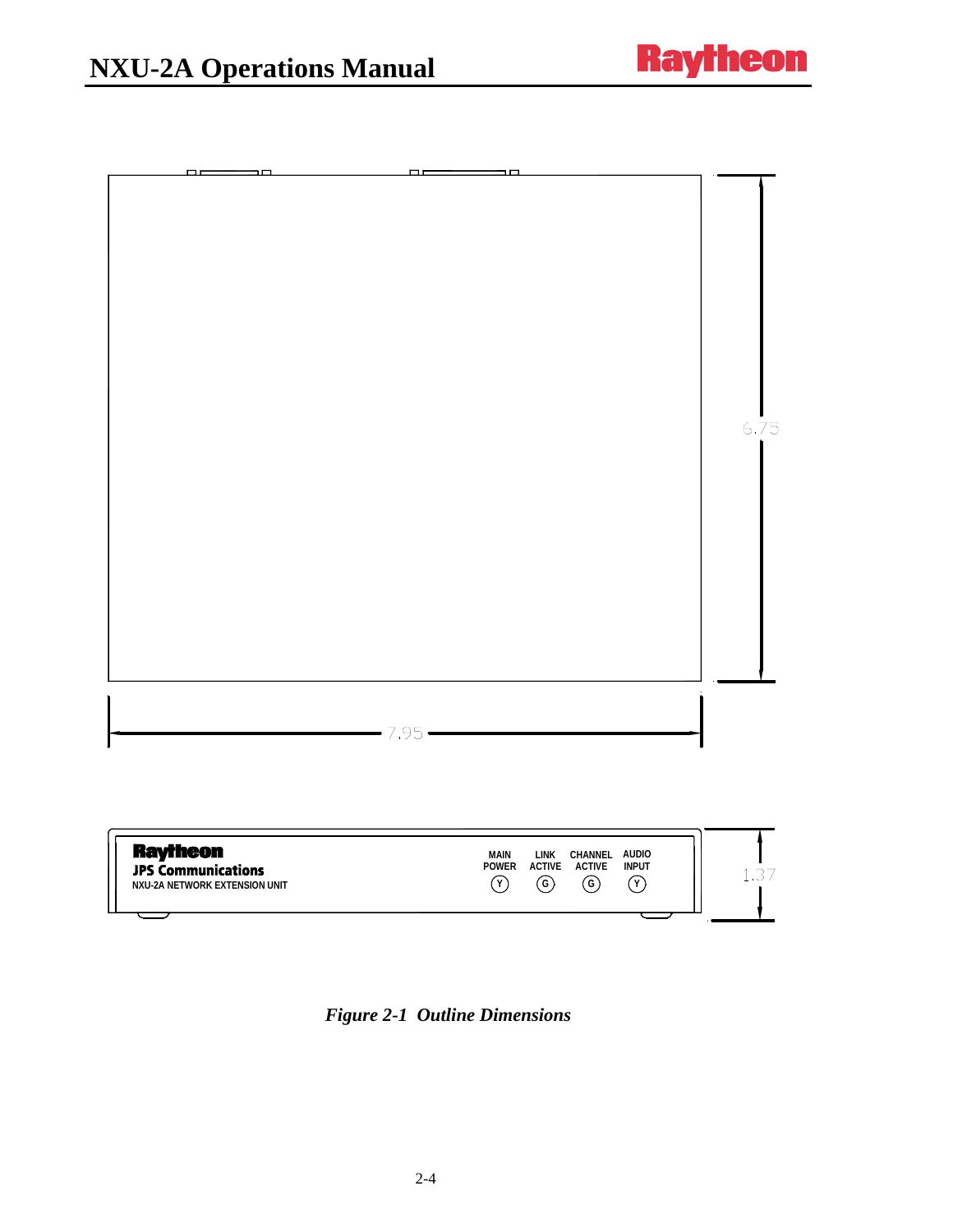



*Figure 2-2 Control and Connector Locations*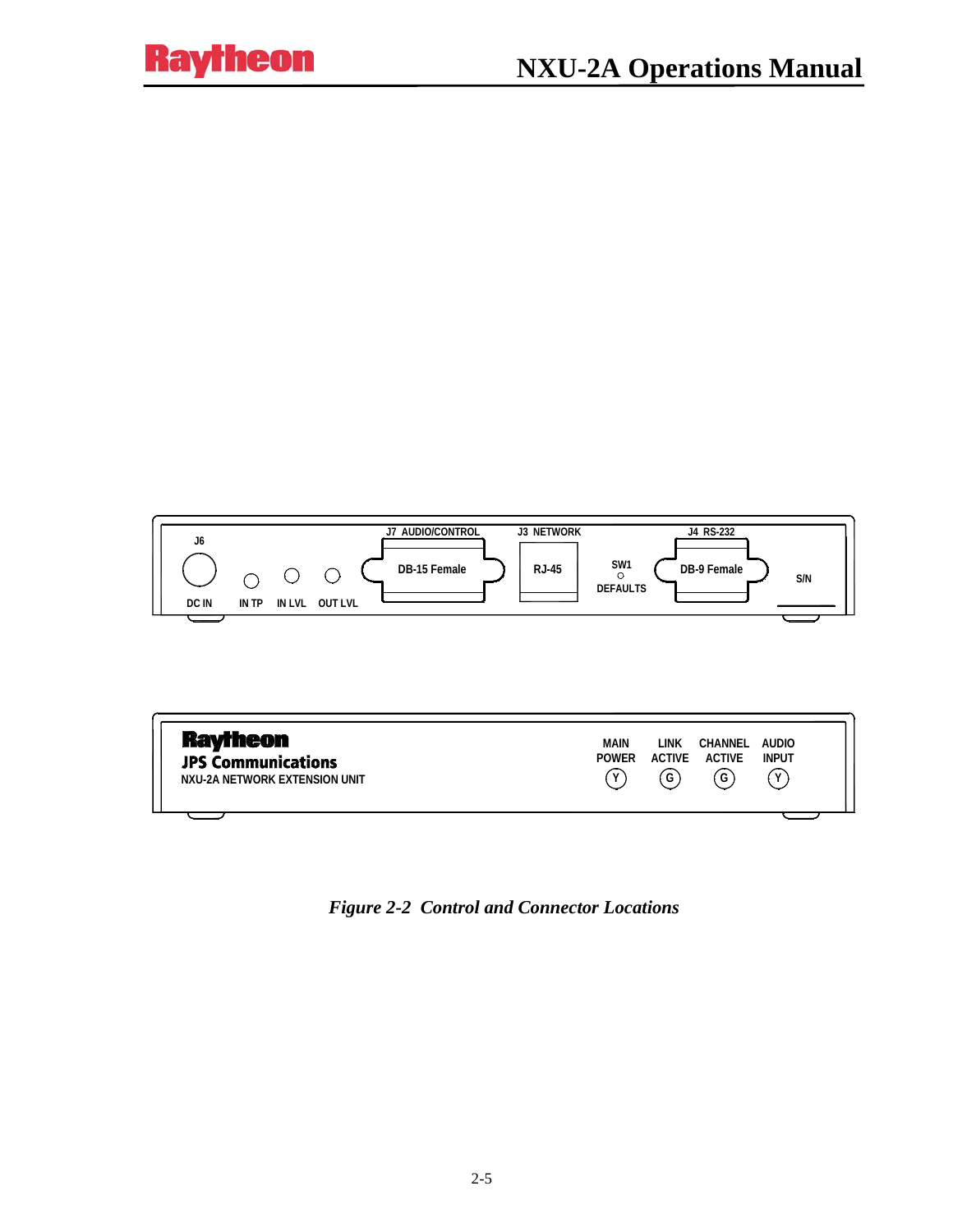#### **2.5.1 Internal Configuration**

The illustration below shows the NXU-2A with its top cover and rear panel removed. There is normally no reason to remove the top cover, as the NXU-2A has no internal user-serviceable configuration controls.



*Figure 2-3 NXU-2A Internal View*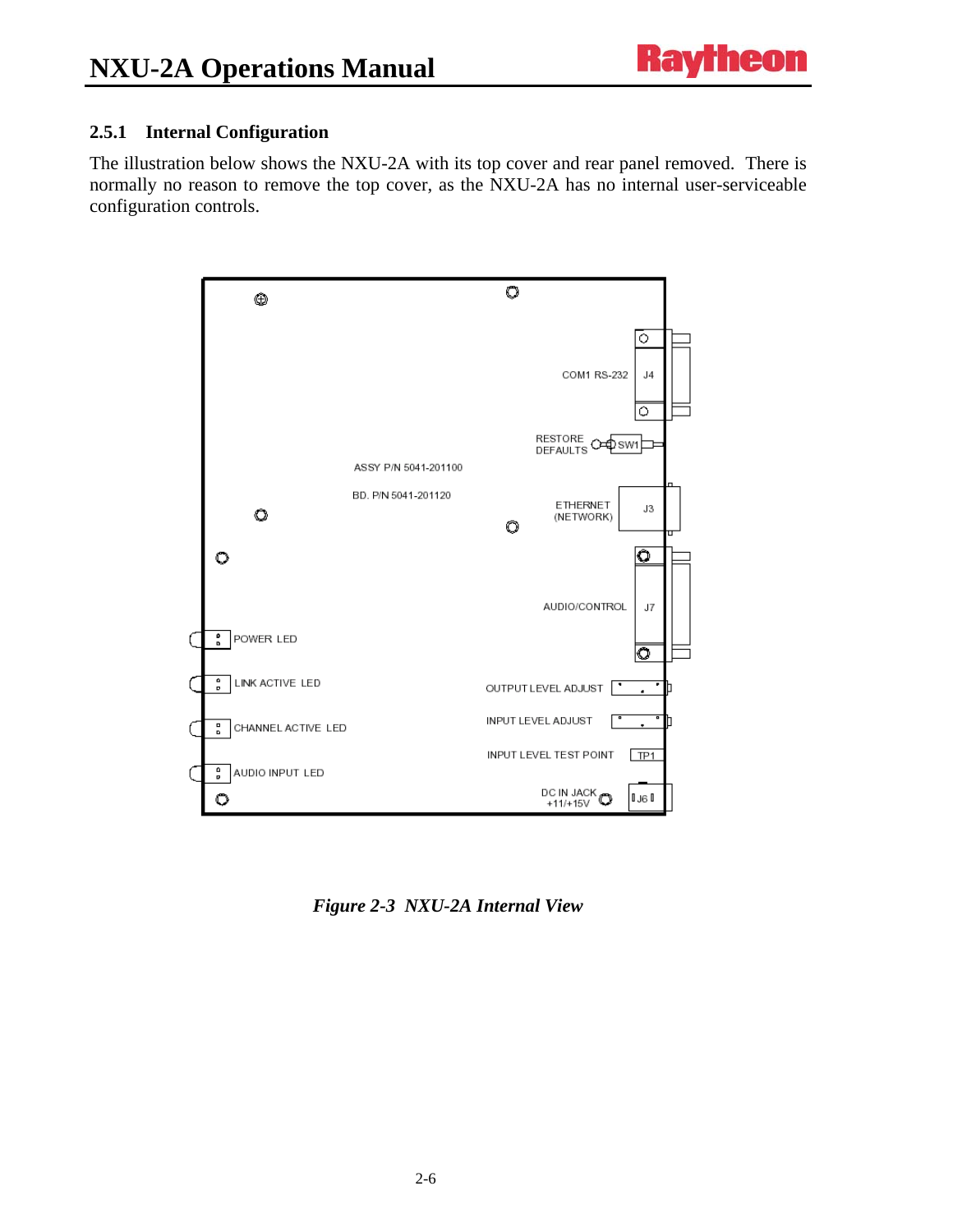### *2.6 Power Requirements*

The NXU-2A is designed to operate from a nominal +12V DC supply. The unit will meet all of its specifications over a voltage range of  $+11$  to  $+15$  VDC and will be damaged by a DC source that delivers a constant (non-transient) DC voltage above this range. The DC power consumption is 500 mA maximum. The AC adapter provided with the unit meets these specifications.

**NOTE:** Use only the Class 2 power supply provided with the equipment.

**REMARQUE:** Utilisez seulement la Class 2 de la generation electrique qui est inclus avec l'equipement.

The NXU-2A is a microprocessor-controlled device. As with any such equipment, a very short loss of power can cause operational problems and/or cause the unit to reset. The communications link will be inoperable during the reset period. We recommend the NXU-2A and associated equipment be connected to an AC power source that utilizes an uninterruptible power system (UPS). If the overall site does not have UPS capability, the NXU-2A should be plugged into a smaller UPS, such as those used for personal computer systems

| Table 2-1                              | <b>Basic Installation Checklist</b>               |
|----------------------------------------|---------------------------------------------------|
| Determine NXU-2A network parameters    | You must assign these values. If you are not sure |
| such as IP address, subnet mask, and   | how to determine these values, see the network    |
| gateway address.                       | administrator for your organization.              |
| Provide suitable power for the device. | See section 2.6 Power Requirements.               |
| Make interconnections.                 | See Section 2.8.2 Audio Level Adjustment          |
|                                        | Potentiometers and Input Test Point for External  |
|                                        | Interconnect Information.                         |
| Configure NXU-2A parameters.           | See Section 3 Configuration.                      |
| Adjust audio levels.                   | See Section 4.4.2.                                |

### *2.7 Installation Checklist*

#### *2.8 Rear Panel Adjustments and Connectors*

Refer to Figure 2-2 for a view of the NXU-2A Rear Panel. All rear panel connectors and adjustment potentiometers are explained in the section below, starting at the left side of the panel.

#### **2.8.1 DC Input Connector, J6**

The NXU-2A operates on a nominal +12 VDC. The power is applied through J6 via the "Wall Cube" AC adapter provided with the unit.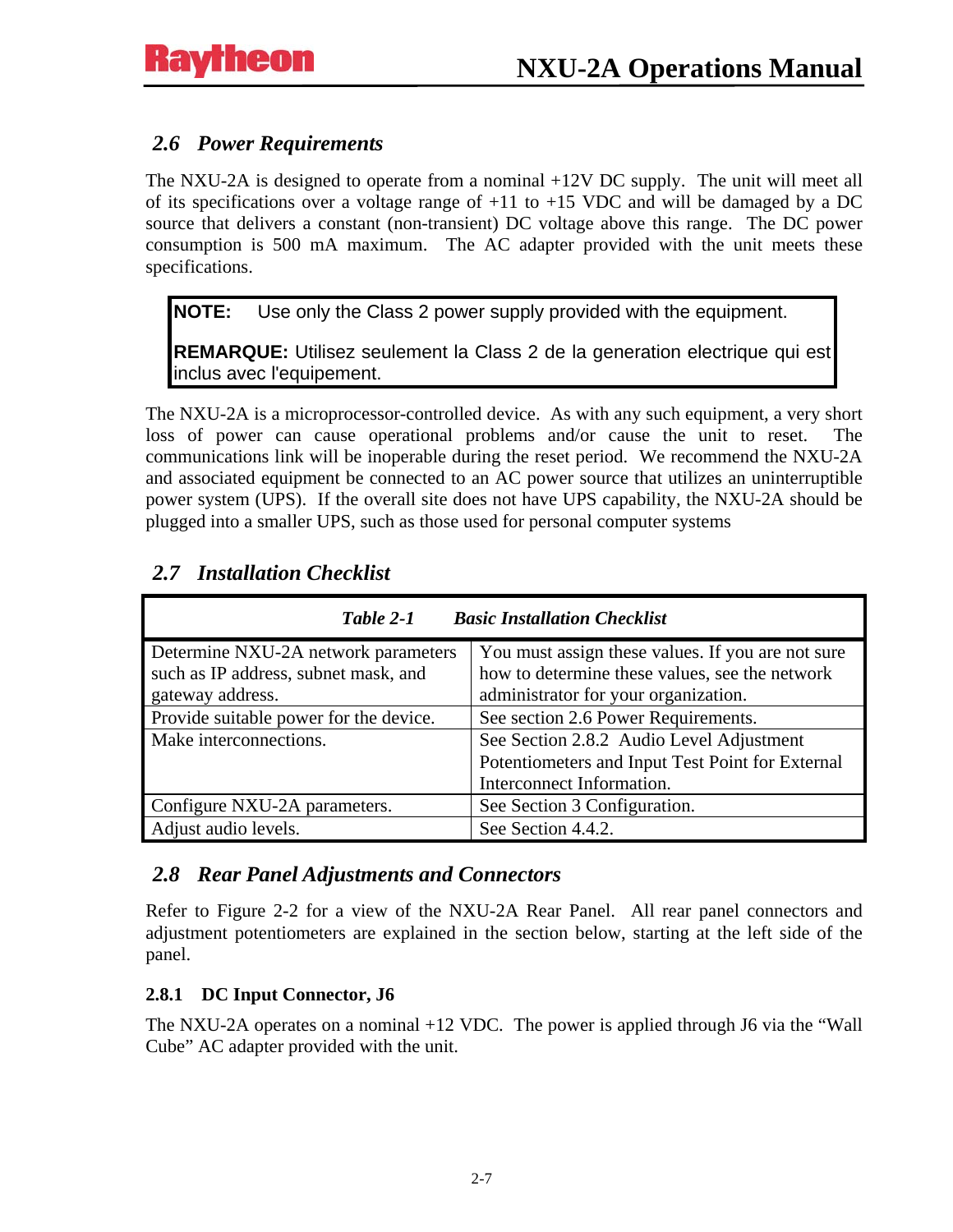#### **2.8.2 Audio Level Adjustment Potentiometers and Input Test Point**

A test probe may be inserted into the test point to measure the level of the incoming audio. See Section 4.4.2 for input and output audio level setting instructions.

#### **2.8.3 Connection to Radio or Other Four-Wire Device (J7)**

The interface between the NXU-2A and associated radio or other audio device is made via J7 (Audio/Control) on the rear panel. J7 is a female DB-15 connector.

Note: an *Audio Crossover Adapter*, part number **0313 080515** is included with the NXU-2A. This DB-15 male to DB-15 female adapter allows the use of radio cables developed specifically for the ACU-1000 Intelligent Interconnect system to be used with the NXU-2A. It provides a crossover of transmit and receive audio as well as COR and PTT control signals. *You only need this adapter if you are planning to connect an NXU-2A to a radio and you are using a cable specifically designed to connect an ACU-1000 to that radio.* The adapter makes the NXU-2A audio connector pinout match the one found on the ACU-1000. If you are wiring your own cable, or if you are connecting the NXU-2A directly to an ACU-1000 then you don't need the Audio Crossover Adapter.

| Table 2-2<br>$NXU-2A Pinout (J7)$                 |                      |                                                   |  |
|---------------------------------------------------|----------------------|---------------------------------------------------|--|
| <b>PIN</b><br><b>Signal</b><br><b>Description</b> |                      |                                                   |  |
|                                                   | Ground               | Ground connection.                                |  |
| $\overline{2}$                                    |                      | Not used.                                         |  |
| 3                                                 | $/AUX$ In 0          | Auxiliary Input 0 - Active low.                   |  |
| $\overline{4}$                                    | /AUX Out 0           | Auxiliary Output 0 - Active low.                  |  |
| 5                                                 | Ground               | Ground connection.                                |  |
| 6                                                 | Audio Input          | Balanced audio input.                             |  |
| $\overline{7}$                                    | <b>Analog Ground</b> | Analog ground.                                    |  |
| 8                                                 | <b>Audio Output</b>  | Unbalanced Audio output.                          |  |
| 9                                                 |                      | Not used.                                         |  |
| 10                                                | /AUX In 1            | Auxiliary Input 1 - Active low; general purpose.  |  |
| 11                                                | /AUX Out 1           | Auxiliary Output 1 - Active low; general purpose. |  |
| 12                                                | /COR Input           | Input from radio COR, programmable active high or |  |
|                                                   |                      | low.                                              |  |
| 13                                                | /PTT Out             | Output to radio PTT, active low, open drain.      |  |
| 14                                                | Audio Input          | Balanced audio input.                             |  |
| 15                                                | Analog Ground        | Analog ground.                                    |  |

#### **2.8.4 Network Connection, J3**

The NXU-2A is connected to the Ethernet network via rear panel connector J3 using a standard RJ-45 Ethernet Patch Cable (non-crossover). A six-foot long cable is included with the unit.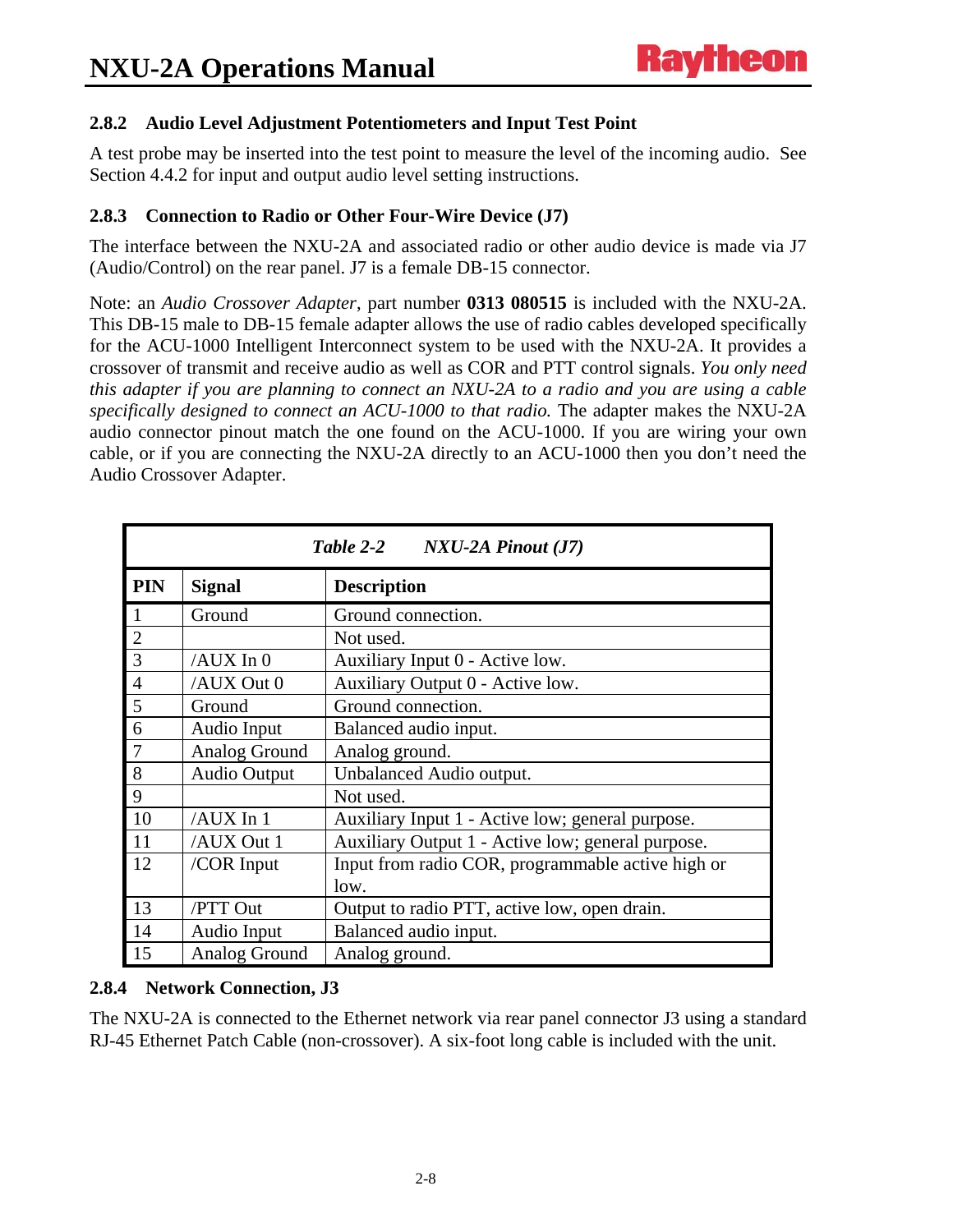#### **2.8.5 Serial Port Connection, J4**

J4 is a standard RS-232 DCE serial port. It is a female DB-9 connector, and can be interfaced to most PCs, typically standard DTE serial ports, using the DB-9 straight-through serial cable included with the NXU-2A.

| Table 2-3 | <b>J4 Serial Port Pinout</b> |
|-----------|------------------------------|
| J4 pin    | <b>Description</b>           |
|           | TX data                      |
|           | RX data                      |
|           | Ground                       |

#### **2.8.6 Connecting Equipment and Computers to an NXU-2A**

The RS-232 serial cable supplied with the NXU-2A is a straight-through cable used to connect the NXU-2A to a PC serial port. In order to connect the NXU-2A port to an ACU-1000, you need a DB-9 male-male null modem cable, also called a crossover cable.

RS-232 serial devices are divided into two types. Devices which provide control information are called DTE (Data Terminal Equipment) devices. Devices which accept control information are called DCE (Data Communication Equipment) devices. In the "old days" the DTE devices were terminals and computers, while the DCE devices were modems. The RS-232 standard specified that DTE devices would connect to DCE devices using a straight-through cable. If you wanted to connect two like devices (DTE to DTE or DCE to DCE) then you needed a null modem (crossover) cable. The PC is a DTE device, and the NXU-2A and ACU-1000 are DCE devices. That is why you need a crossover cable for connecting an ACU-1000 to an NXU-2A. The following drawing shows typical cable requirements for connecting different devices to an NXU-2A. See Figure 2-4 DTE Versus DCE Serial Cables.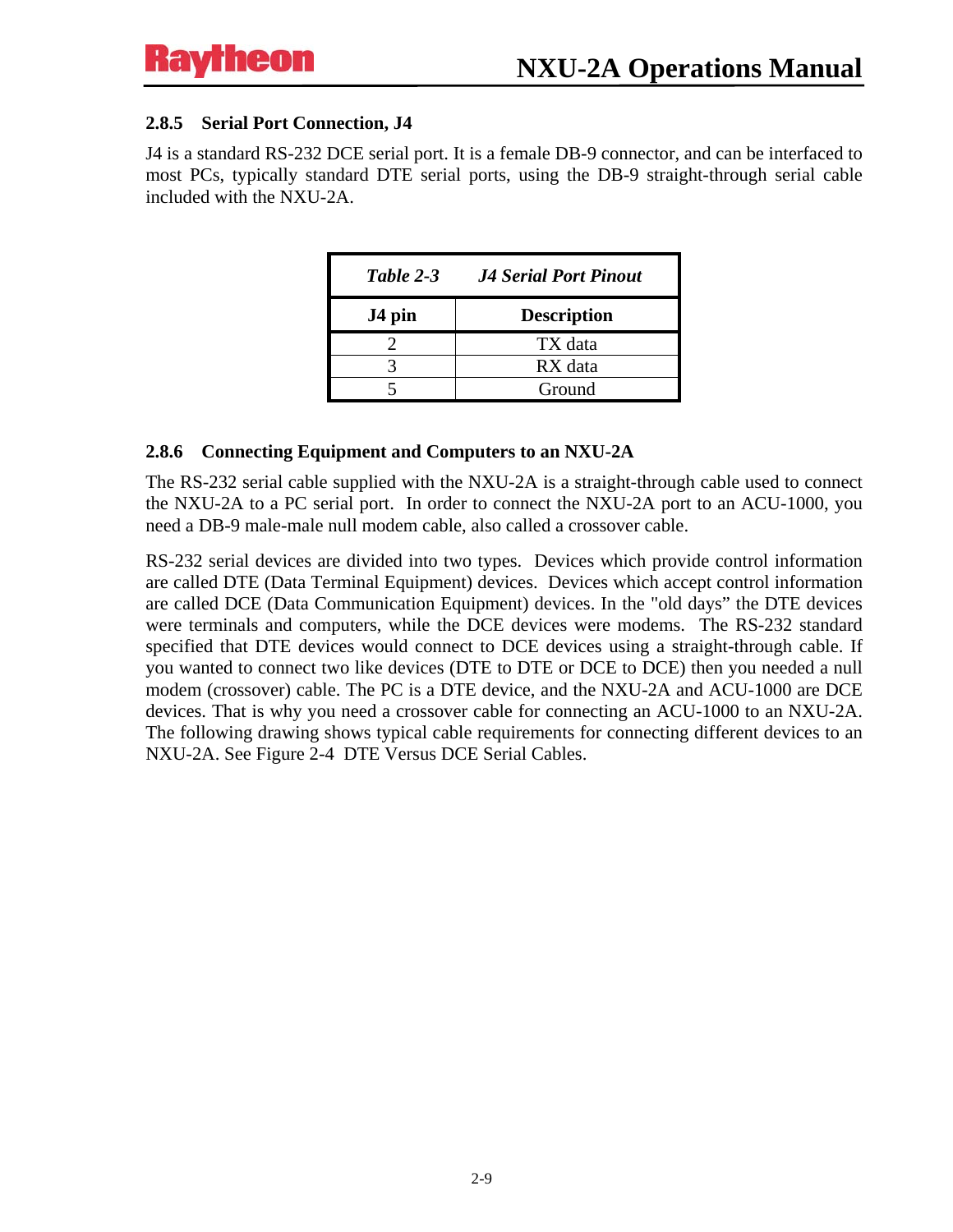

*Figure 2-4 DTE Versus DCE Serial Cables*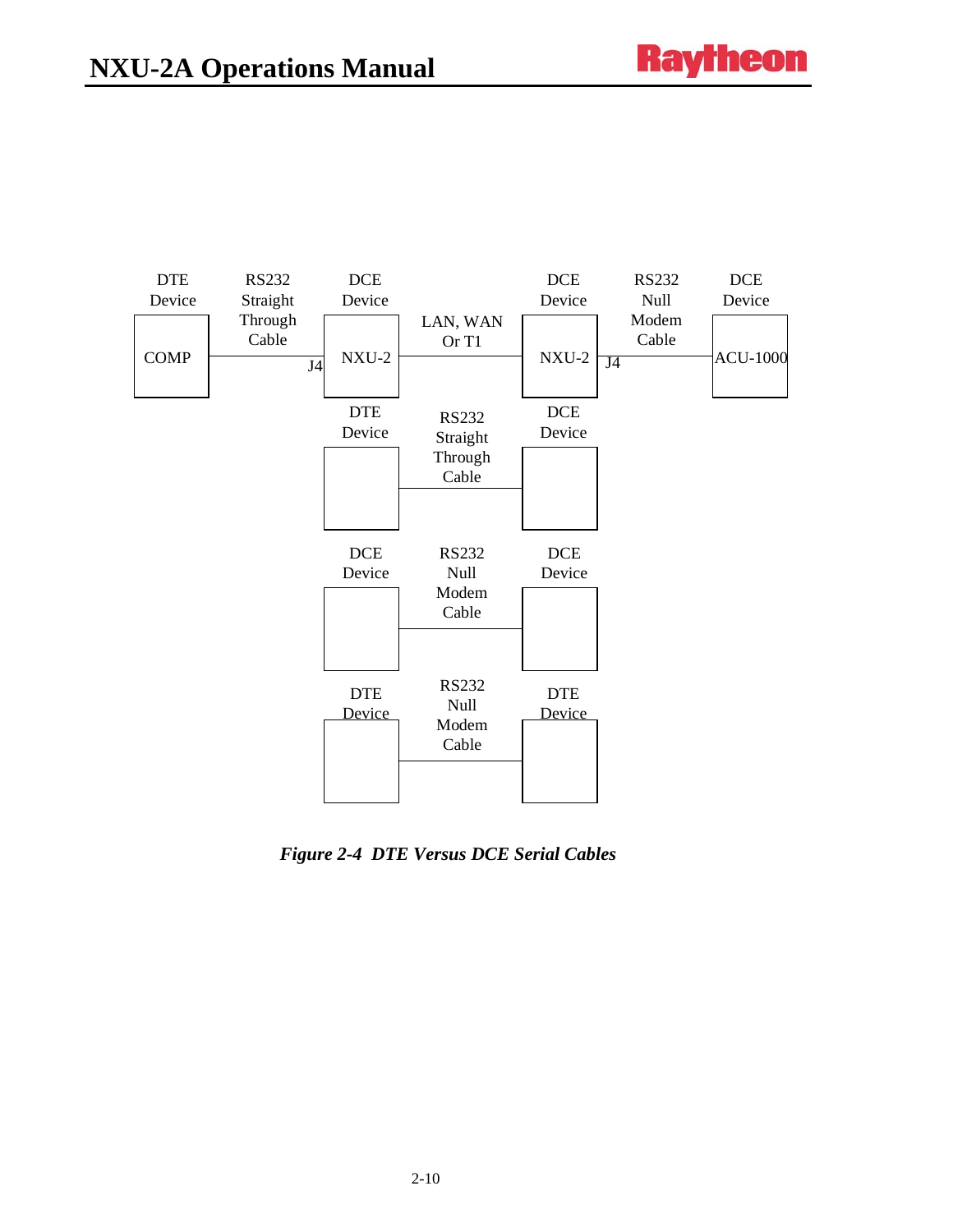### **3 Configuration**

### *3.1 General*

This section explains all settings and level adjustments that configure the NXU-2A. It is not necessary to remove the NXU-2A cover to configure the unit.

### *3.2 Configuration Details*

Configuring an NXU-2A or pair of NXU-2As requires that you allocate an IP address for each unit, and that you designate one unit as a Client and one unit as a Server (explained in subsequent paragraphs). Initial configuration is accomplished by attaching a serial RS-232 terminal to J4. If the unit already has an IP address and is on a network, configuration may be done by connecting to the unit's IP address via telnet or with a web browser. Each method of configuration is discussed below.

**NOTE:** The NXU-2A comes from the factory configured as a Server with the following default settings:

IP Address: 192.168.1.200 Subnet Mask 255.255.255.0 Gateway IP 0.0.0.0

*If the above network parameters are compatible with your network then you may attach the NXU-2A to your network and use your web browser or telnet client to configure the NXU-2A as outlined in Section 3.6 Network Configuration.* 

**NOTE:** To restore the factory default conditions, remove and reapply power to the unit while rear panel switch "SW1" (*DEFAULTS*) is depressed. When the front panel LED's have blinked, release the switch, and the unit will be operational using the factory default parameters. *Any previously assigned user parameters will be lost during this process.*

#### *3.3 Serial Port Configuration*

To configure the NXU-2A using the serial port, connect a standard serial cable from a suitable COM port on your PC to J4 on the NXU-2A rear panel. A standard DB-9 straight-through cable (which should work on most PCs) is included with the NXU-2A. The NXU-2A comes pre-configured with the serial port set at 115200-baud, 8 data bits, no parity, and 1 stop bit. No hardware flow control is used or needed. In order to configure the NXU-2A you will need to know which COM port you are connected to on your PC.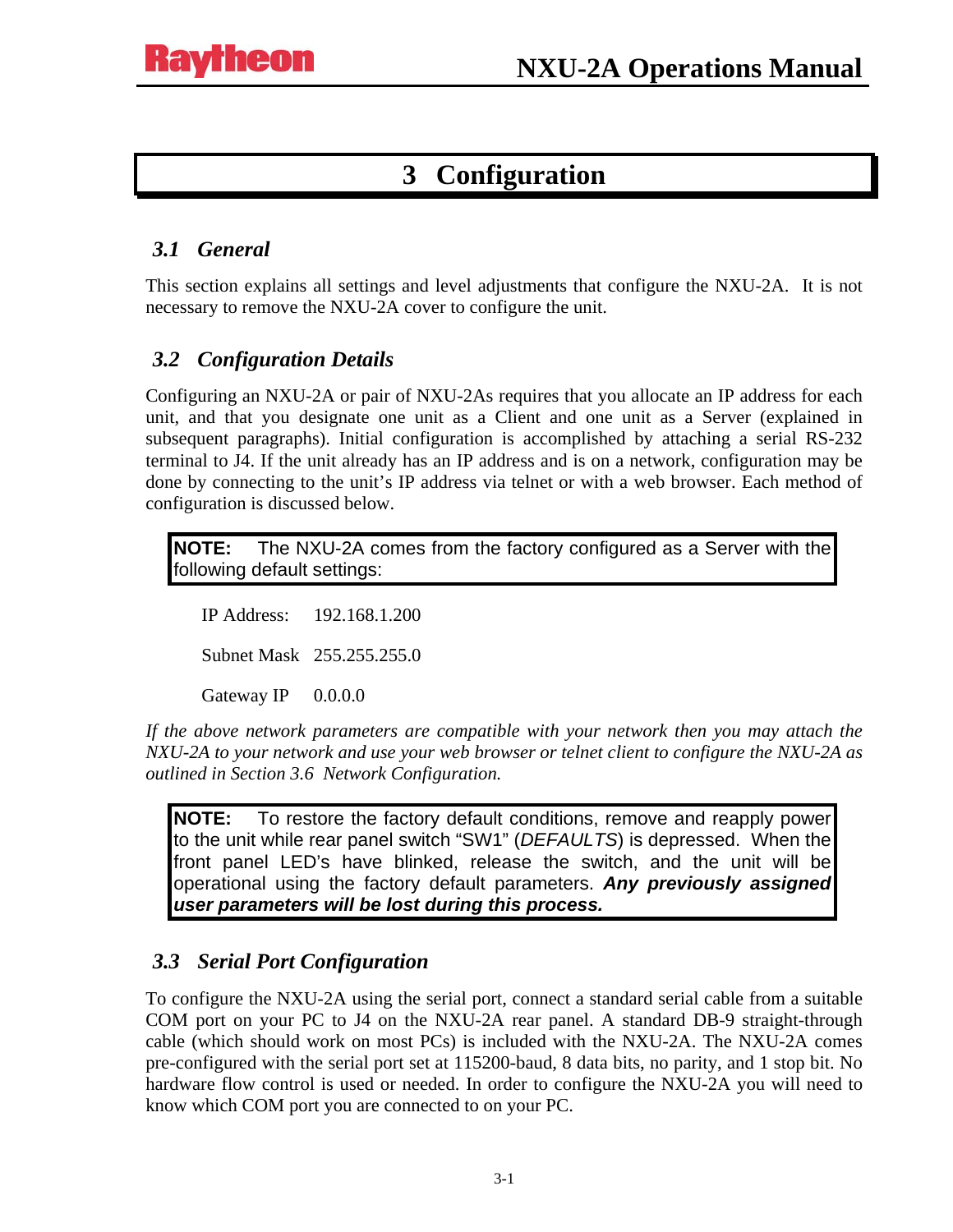The NXU-2A includes a Windows program (the *NXU-2A Setup Utility*). It provides a graphical user interface for configuring the unit via the serial port. This program allows NXU-2A settings to be chosen from a menu and then sends the appropriate commands to the device. Alternatively the NXU-2A may be configured manually using any RS-232 terminal program. Both methods are described. If you want to use the *NXU-2A Setup Utility* you may skip to Section 3.5.2.

#### **3.3.1 Configuration Using an RS-232 Terminal Program**

A terminal program is needed to communicate with the NXU-2A for initial configuration. A suitable Windows terminal program, MTTTY.EXE, is included with the unit. This program may be run directly from the floppy diskette or it may be copied to your hard drive and executed from there. This program is also available from the website.

After running MTTTY and setting the parameters listed above your screen should look like this:

|                |               | <b>Multi-threaded TTY</b>                   |             |        |              |    |                                      |                                 |   |                                    |        | $  \square   \square   \times  $ |  |
|----------------|---------------|---------------------------------------------|-------------|--------|--------------|----|--------------------------------------|---------------------------------|---|------------------------------------|--------|----------------------------------|--|
| Eile           | <b>ITY</b>    | Transfer                                    | He          |        |              |    |                                      |                                 |   |                                    |        |                                  |  |
| Port           |               | Baud                                        |             | Parity |              |    | Data Bits                            | Stop Bits                       |   | Local Echo                         |        | No Reading                       |  |
| COM1           |               | 9600                                        |             | None   |              | 18 |                                      |                                 | ⊽ | <b>Display Errors</b>              |        | No Writing                       |  |
|                | Font          |                                             | Comm Events |        | Flow Control |    | Timeouts                             | Connect                         | 罓 | $CR \Rightarrow CR/LF$<br>Autowrap |        | No Events<br>No Status           |  |
|                |               |                                             |             |        |              |    |                                      |                                 |   |                                    |        |                                  |  |
|                |               |                                             |             |        |              |    |                                      |                                 |   |                                    |        |                                  |  |
|                |               |                                             |             |        |              |    |                                      |                                 |   |                                    |        |                                  |  |
|                |               |                                             |             |        |              |    |                                      |                                 |   |                                    |        |                                  |  |
|                |               |                                             |             |        |              |    |                                      |                                 |   |                                    |        |                                  |  |
|                |               |                                             |             |        |              |    |                                      |                                 |   |                                    |        |                                  |  |
|                |               |                                             |             |        |              |    |                                      |                                 |   |                                    |        |                                  |  |
| $\blacksquare$ |               |                                             |             |        |              |    |                                      |                                 |   |                                    |        |                                  |  |
|                | Modem Status: |                                             |             |        |              |    | Comm Status:                         |                                 |   |                                    |        |                                  |  |
|                |               | CTS $\Box$ DSR $\Box$ RING $\Box$ RLSD (CD) |             |        |              |    | CTS Hold                             | $\Box$ XOFF Hold $\Box$ TX Char |   |                                    | lhere: | 1:Status message go              |  |
|                |               |                                             |             |        |              | г  | DSR Hold   XOFF Sent TX Chars: 0     |                                 |   |                                    |        |                                  |  |
|                |               |                                             |             |        |              |    | Fi RLSD Hold Fi EOF Sent RX Chars: 0 |                                 |   |                                    |        |                                  |  |

*Figure 3-1 MTTTY Terminal Screen* 

Choose the COM port appropriate for your computer and then click the Connect box.

Note: When using MTTTY you must click the Connect box to enable serial communications.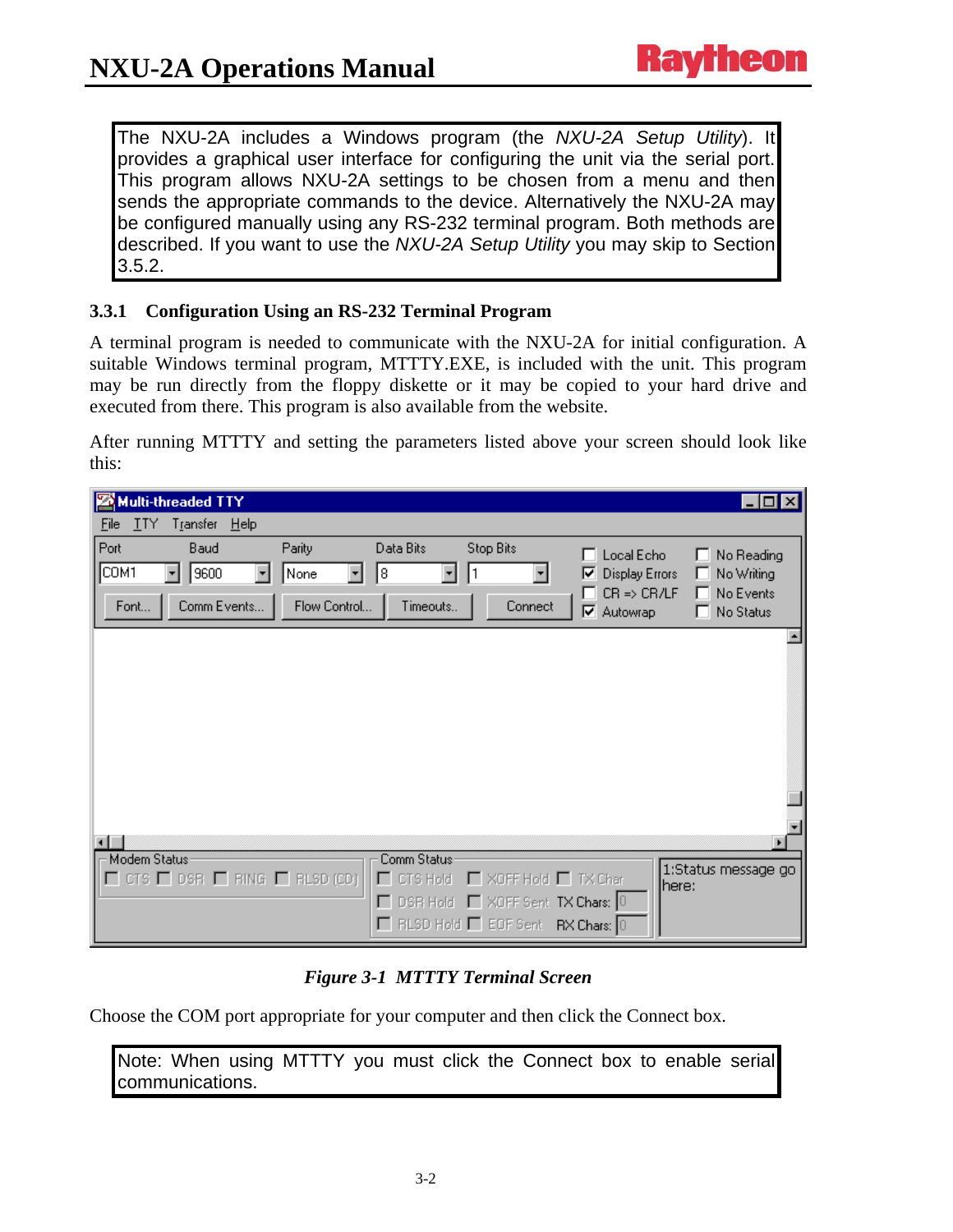### **Hayrneon MXU-2A Operations Manual**

With the serial cable connected and the PC running a terminal program set to the above parameters, apply power to the NXU-2A. Wait at least 10 seconds after power up of the NXU-2A and type +++ (three plus signs) on your keyboard. You must type all 3 '+' characters within 1 second. Do not type anything else, only the 3 '+' characters. The NXU-2A should respond with 'OK'. At this point, you are in *Command Mode*, and you will be able to issue configuration commands to the NXU-2A.

NOTE: If you type the three plus signs into your terminal program and they appear on the screen, the NXU-2A is already in the COMMAND Mode.

Configuration Mode Command Set

Type HELP and press the ENTER key. The NXU-2A should respond with:

NXU-2A Commands:

| <b>BAUD</b>     | <b>BCAST</b>   | <b>CMDPORT</b>  | CONMODE       |
|-----------------|----------------|-----------------|---------------|
| CONN            | COR            | <b>CORINH</b>   | DATA          |
| <b>DISC</b>     | <b>DUPLEX</b>  | <b>ECHO</b>     | <b>GATEIP</b> |
| <b>HANGTM</b>   | <b>HELP</b>    | <b>MAC</b>      | <b>MYIP</b>   |
| <b>NAME</b>     | <b>PARITY</b>  | <b>PASS</b>     | <b>PORT</b>   |
| <b>REBOOT</b>   | <b>SAVE</b>    | <b>SECURITY</b> | <b>SRVRIP</b> |
| <b>SRVRPORT</b> | <b>STAT</b>    | <b>STOP</b>     | <b>SUBNET</b> |
| <b>TRAN</b>     | VER            | <b>VOCODER</b>  | <b>WHAT</b>   |
| <b>BOOST</b>    | <b>RXDELAY</b> | <b>TXDELAY</b>  | <b>VSENSE</b> |

Type HELP followed by a command to get help on that command.

Save changes with the SAVE command.

NOTE: If you decide that you don't want to make any changes to the NXU-2A settings then you should place the NXU-2A back into the TRANSPARENT Mode. The TRAN command should be used to do this, placing the unit back into the data mode.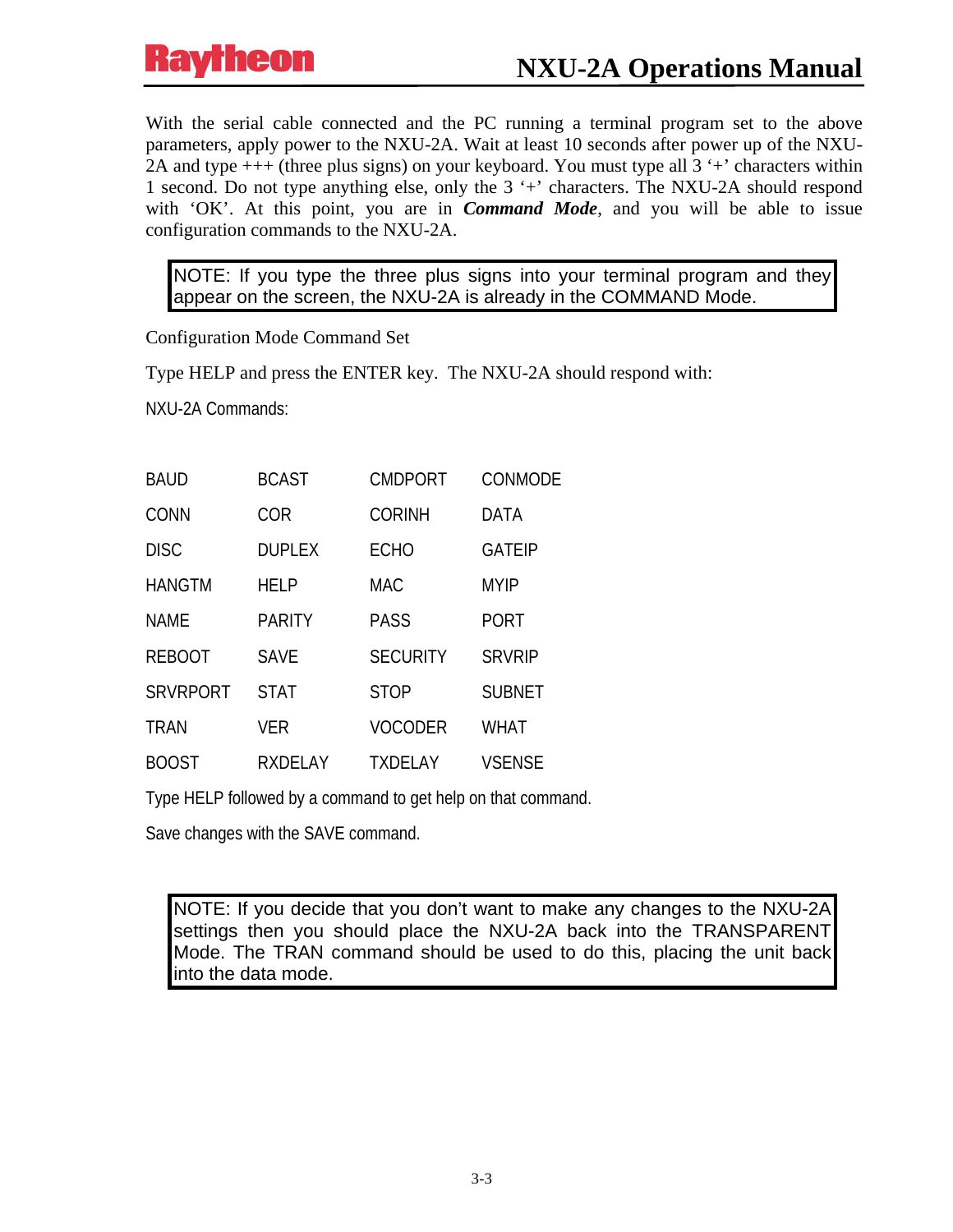#### **3.3.2 Command Summary**

This is a full list of the commands available in the NXU-2A command mode. More detail is given on the following pages. You can get a one-line summary of each command by typing HELP followed by the command.

BAUD <rate> - Set the serial port baud rate BCAST <mode> - Sets the broadcast mode (0) Normal (1) Connectionless (2) Multicast CMDPORT <port number> - Set the port used to receive telnet and WAIS commands CONMODE  $\langle 0/1 \rangle$  - Places unit in CLIENT (0) or Server (1) mode CONN <IP address> - Connect this client to a server at IP address COR  $\langle 0 \rangle$  1/23 > - Sets COR active low (0), high (1), VOX (2), or VMR (3) CORINH <time> - Set COR inhibit time to 0,500,1000,2000,3000, or 4000 mS DATA <7/8> - Set the serial port data bits DISC - Break this client's current connection DUPLEX  $\langle 0/1 \rangle$  - Select either full duplex (0) or half duplex (1) for audio ECHO <ON/OFF> - Enables/disables character echo to console GATEIP <ip address> - Set gateway IP address for this unit HANGTM <time> - Set VOX hang time to 500,1000,2000,3000, or 4000 mS MAC – Return the Ethernet MAC address of this unit  $MYIP < p>indress$  - Set the IP address of this unit NAME <text description> - Give this unit a name PARITY <O/E/N> - Set the serial port parity to Odd, Even, or None PASS <password> - Assign a password for web access PORT <port number> - Set the IP port used by this unit REBOOT - Restart this unit SAVE - Save NXU-2A settings to FLASH memory and restart SECURITY <security level> - Set the security level (0-255) SRVRIP <ip address> - Set the IP address of the NXU-2A server

SRVRPORT <port number> - Set the port where to send VOIP traffic

STAT - Return this client's current connection status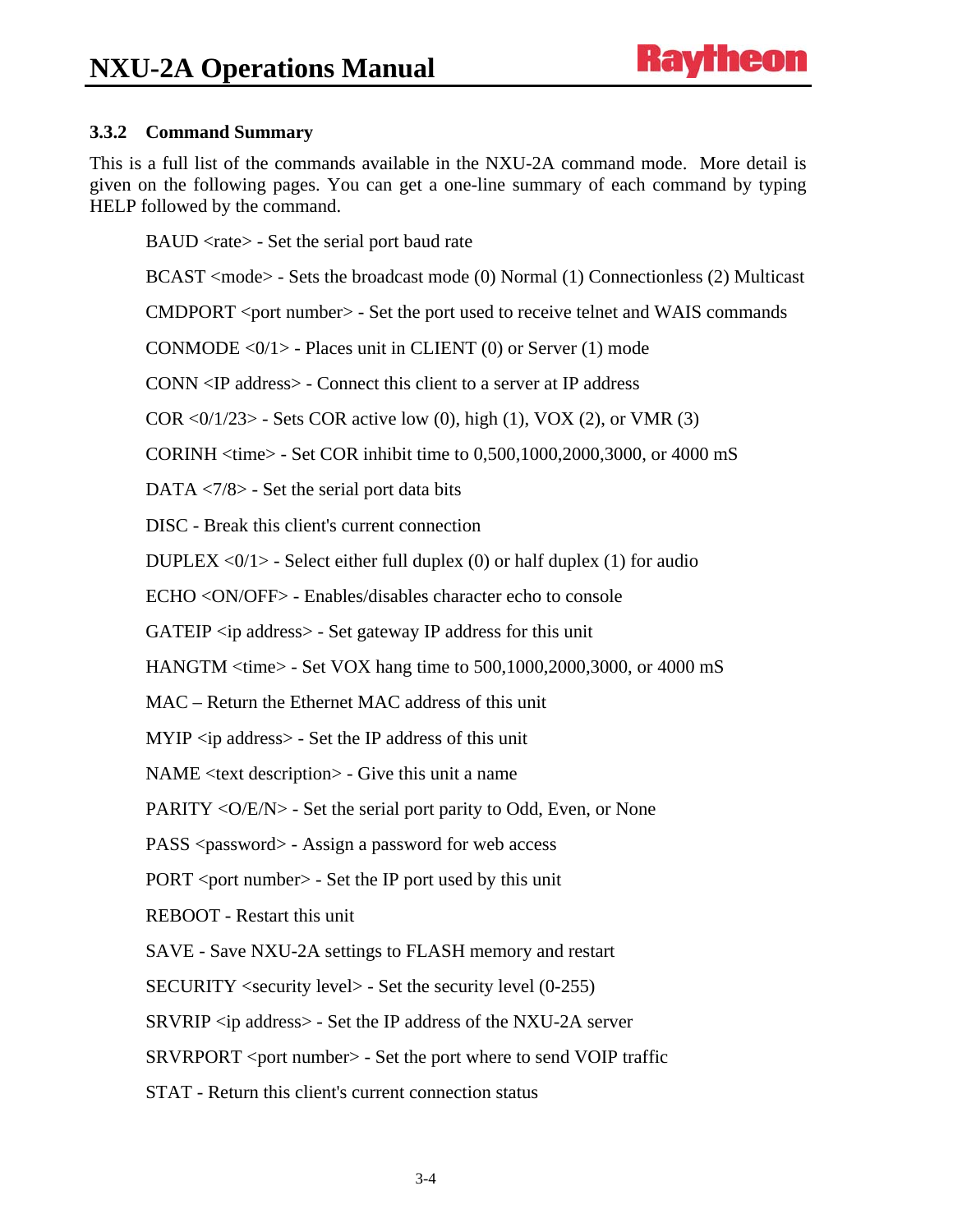$STOP < 1/2$  - Set the serial port stop bits

SUBNET <ip address> - Set IP subnet mask for this unit

TRAN - Place this unit's serial port in transparent mode

VER - Print the software version information for this unit

VOCODER <number> - Select the voice compression method (1-5)

WHAT - Print a description of this unit's settings

BOOST  $\langle 0/1 \rangle$  - Select either no boost (0) or +20 dB boost (1) on audio input

RXDELAY <0-9999> - Set the received audio delay in milliseconds

TXDELAY <0-9999> - Set the transmitted audio delay in milliseconds

VSENSE  $\langle 0/1/2 \rangle$  - set the VOX/VMR sensitivity to low (0), medium (1), or high (2)

#### **3.3.3 Setting Unit IP Address**

The first thing you should do is to set the IP address of the unit. The NXU-2A comes from the factory with a default IP address set to 192.168.1.200. Set the address by typing:

MYIP <IP address>

Where  $\leq$ IP address is the IP address of the unit in dotted quad notation. All configuration commands are entered by a carriage return. In this example, if your desired IP address is 192.168.1.1 you would type MYIP 192.168.1.1 and press ENTER

#### **3.3.4 Setting Unit Subnet Mask and Gateway Address**

Now set your subnet mask using the SUBNET command. If you are using a gateway, set the gateway address (the address of your router) using the GATEIP command. If on a LAN with no gateway, leave the gateway address set at the default address 0.0.0.0.

#### **3.3.5 Using DHCP to Assign IP Parameters**

If you have a DHCP server on your network, you may configure the NXU-2A to obtain its IP address, subnet mask, and gateway address via DHCP. Setting the NXU-2A IP address to 0.0.0.0 will cause it to attempt to contact a DHCP server on power-up. NOTE: Using DHCP is not recommended for NXU-2A Server units since the IP address assigned by the DHCP server is not generally known and is subject to change. If DHCP is to be used, it should only be used on client NXU-2A units.

#### **3.3.6 Setting VoIP Port (Optional)**

The port used by the NXU-2A for receiving audio from the network which defaults to 1221. Under normal circumstances, this should not be changed. The default value may be changed, if necessary, by using the PORT command. Type PORT <port number> and press ENTER to select a new VoIP port. The port number must range from 1 to 65535 and be different from the command port.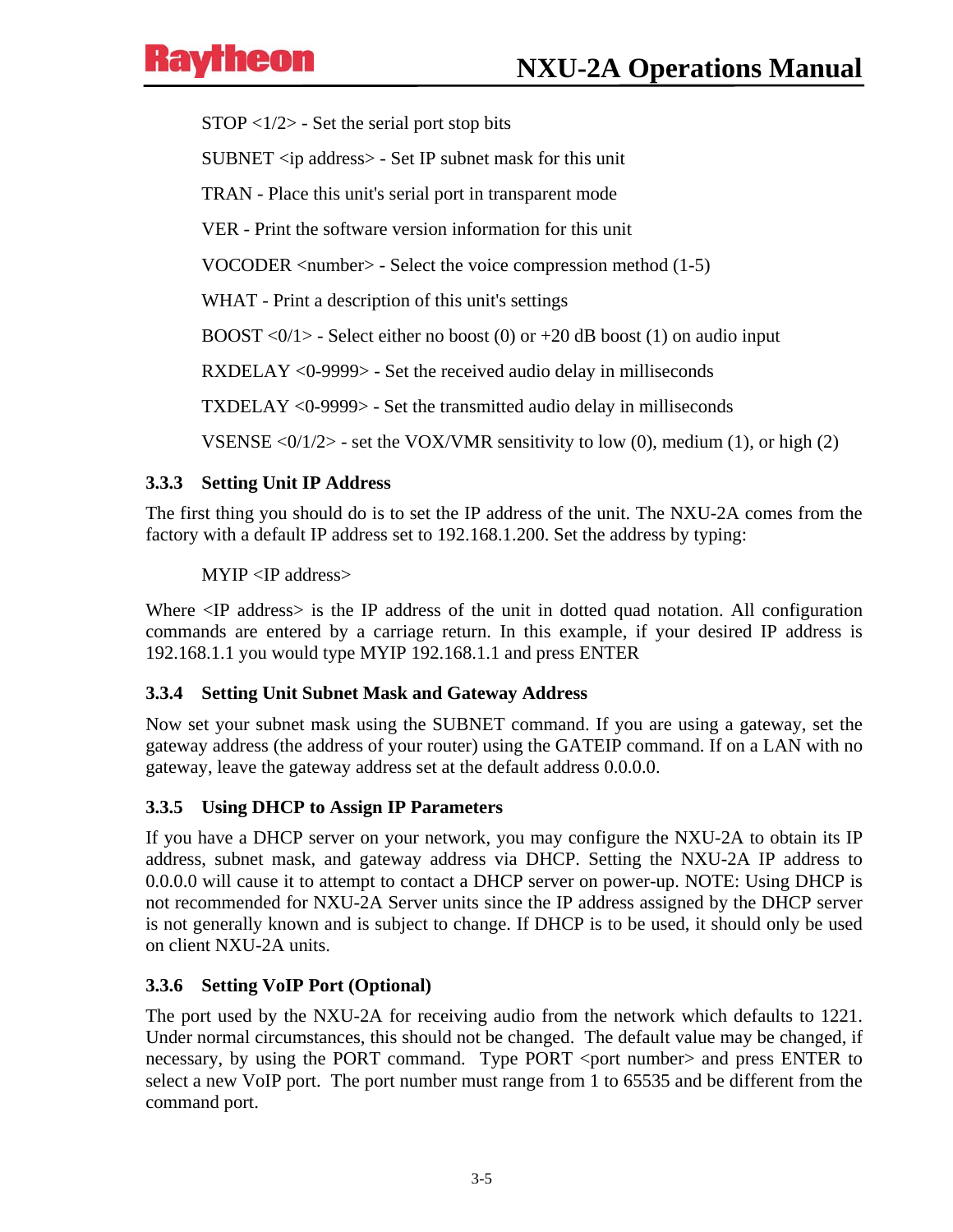#### **3.3.7 Client/Server Selection**

Whether the unit will be a client (a unit which can make and break connections) or a server (a unit which only accepts connections from a client) will need to be decided. This selection is made with the CONMODE command. CONMODE 0 configures the unit as a client, while CONMODE 1 configures the unit as a server. For a client unit, you also need to set the IP address and port of the corresponding server with the SRVRIP and SRVRPORT commands. For example, if a client unit is going to be connected to a server NXU-2A at address 192.168.1.10 and port 1221, then the commands must be issued:

SRVRIP 192.168.1.10

#### SRVRPORT 1221

On the client unit, if you do not want the client unit to connect to a server automatically at power-up then set the server IP address to 0.0.0.0 by typing SRVRIP 0.0.0.0.

Note: The server port on a client unit corresponds to the VoIP port on the server unit that the client unit is going to connect to. Also, the client unit's VoIP port does not need to match the server unit's VoIP port (or client unit's server port) for the two units to communicate. The server unit will automatically determine where to send audio so the client unit receives it.

#### **3.3.8 COR and VOX Settings**

The NXU-2A uses the COR (Carrier Operated Relay) or equivalent signal from your radio to determine when to send audio data across the network. When the COR input is active, audio is transferred to the other side of the network. The COR command allows you to select the polarity of the COR input. If a COR output signal is not available, you may select VOX (Voice Operated Switching). VOX operation uses the detection of an audio signal from your radio or other audio device to control the flow of audio from the NXU-2A.

Select the polarity of the COR input by using the COR command. **COR 0** selects active low COR, while **COR 1** selects active high COR sense. **COR 2** selects VOX mode. In VOX mode, no connection to the NXU-2A COR input is required, since the audio input level itself is used to determine when a signal is present*.* **COR 3** selects VMR (Voice Modulation Recognition) mode. In VMR mode the unit must detect speech content before a signal is determined to be present. In order to conserve network bandwidth, digital audio packets are only sent when COR is active. If using the NXU-2A in an application where the connected equipment does not support the COR line, then the COR line must either be tied to its active state (in which case audio will be sent across the network continuously) or you must select VOX or VMR mode. *In any case, the COR, VOX, or VMR mode must be set properly since the NXU-2A uses this setting to determine when to send audio data across the network.*

#### **3.3.9 Duplex Setting**

The NXU-2A allows full-duplex audio operation. Audio can be received and transmitted at the same time. In some applications this is required, but in other applications this may not be desirable. For example, if the system echoes back the transmitted audio to provide sidetone monitoring the resulting audio will be slightly delayed. Listening to a delayed version of your own voice can be distracting, and in such cases it would be better to use half-duplex audio. Use the DUPLEX command to set full- or half-duplex. **DUPLEX 0** selects full-duplex operation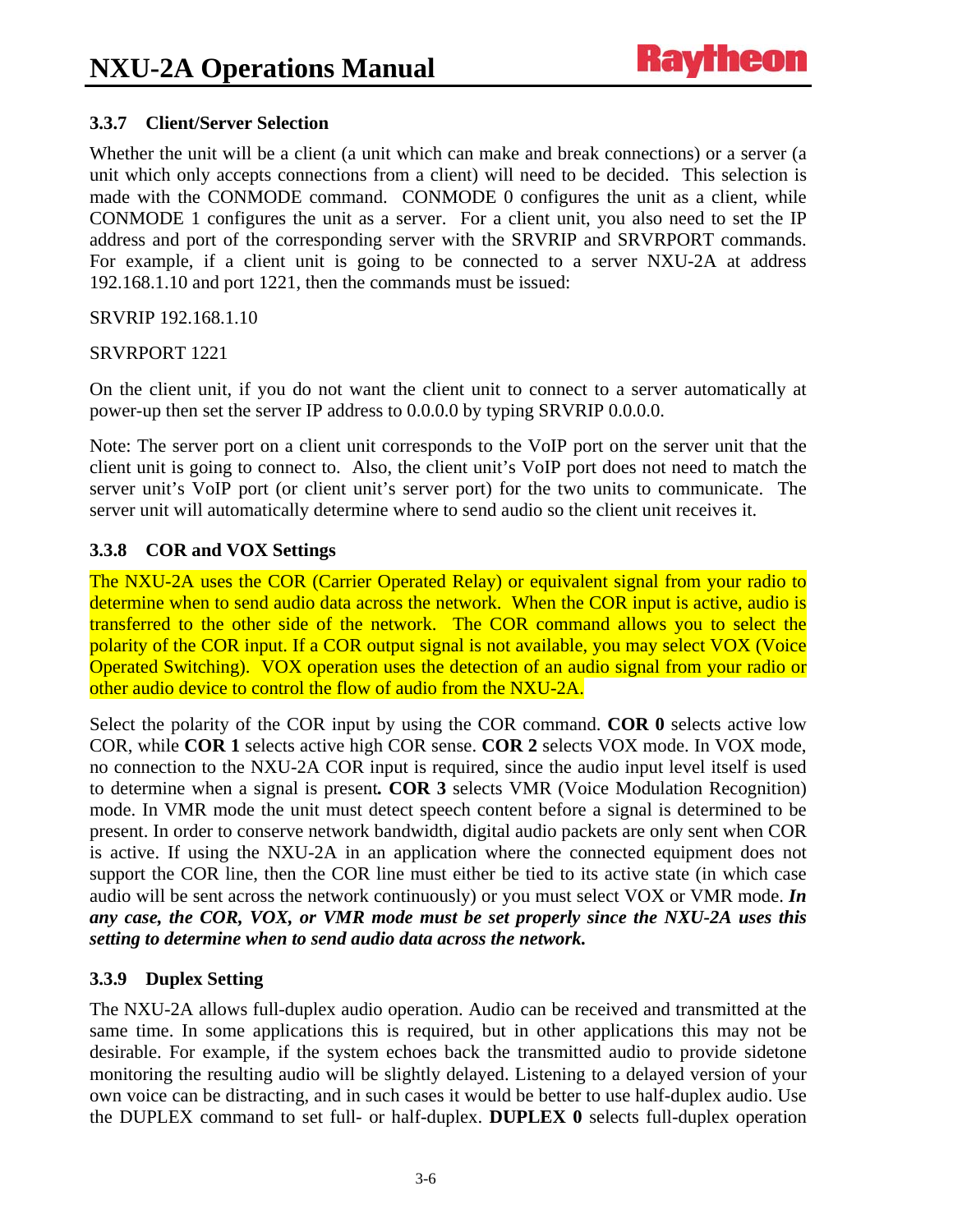(the default) while **DUPLEX 1** selects half-duplex. NOTE: When half-duplex operation is selected the NXU-2A will not receive incoming audio while its COR or VOX is active. Audio from where????

#### **3.3.10 VOX Hang Time**

When VOX mode is enabled, you may also adjust the VOX hang time. This is the amount of time the VOX remains active after the input signal falls below the VOX threshold, and may be set to 500, 1000, 2000, 3000, or 4000 milliseconds. This is useful to prevent the VOX from dropping out between words or syllables. Use the HANGTM command followed by 500, 1000, 2000, 3000, or 4000 to select the hang time. The factory default is 500 milliseconds.

#### **3.3.11 COR Inhibit Time**

In some applications it may be necessary to inhibit the NXU-2A's response to the COR input (whether hardwired COR or VOX) for a brief period of time (and under certain circumstances) in order to avoid problems with the "ping pong" effect.

The "ping-pong" effect can occur when the COR output of a device is activated momentarily by the device when it switches out of the TX mode. There are varieties of reasons why this can happen (including squelch tails on some radios), and it may occur with COR or VOX, but the result is the same.

To illustrate the problem, assume that there are two radios connected over a network by a pair of NXU-2As. An active COR at one end of the network creates an active PTT at the other end. When the COR of Radio 1 is active, Radio 2 is transmitting, and vice versa. Consider what can happen when the switch out of the TX mode causes a momentary active COR output:

Radio 1 COR becomes deactivated, so the Radio 2 switches out of the TX mode and activates its COR output momentarily. This momentary Radio 2 active COR signal causes Radio 1 to switch momentarily to TX mode, and when it quickly drops back out of the TX mode its own COR output is momentarily activated. This will once again put Radio 2 in the TX mode, causing an endlessly repeated cycle where the radios "pingpong" back and forth and in and out the TX mode.

The COR Inhibit feature prevents this problem by ignoring any active COR input that occurs just after the NXU's TX output command is de-activated. The unit ignores the COR input (whether hardwired or VOX) only in the specified interval immediately following the inactivation of its PTT output. Use the CORINH command followed by 500, 1000, 2000, 3000, or 4000 to select the COR inhibit time in milliseconds. Type CORINH 0 to disable the COR inhibit feature. The COR inhibit time should be set as long as required to prevent the "pingpong effect", but no longer, or the beginning of a valid audio signal being transferred might be lost.

#### **3.3.12 Serial Port Settings**

The serial port baud rate may be set using the BAUD command. Valid baud rates are 300, 1200, 2400, 4800, 9600, 19200, 38400, 57600, and 115200. The number of data bits may be programmed to 7 or 8 using the DATA command, while the number of stop bits may be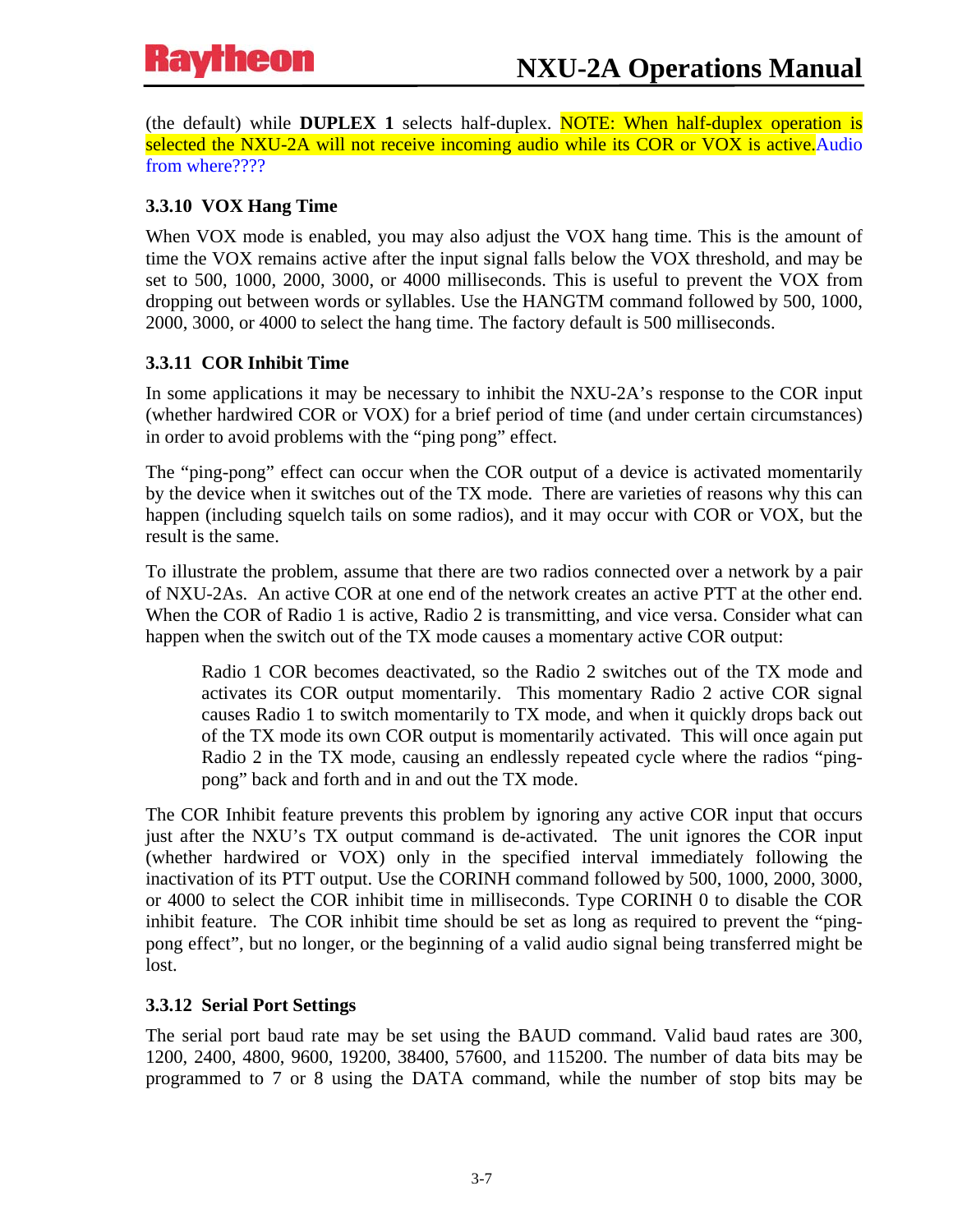programmed to 1 or 2 using the STOP command. The serial port parity may be programmed to odd, even, or none by typing the PARITY command followed by O, E, or N.

#### **3.3.13 Voice Compression Settings**

In order to send voice information over an IP network efficiently the NXU-2A uses digital signal processing algorithms to compress the voice information so that it requires less network bandwidth. The NXU-2A offers several different voice compression methods to support a variety of applications. For example, some compression methods work well with voice and provide a high amount of compression, but do not handle signaling tones very well. Other methods handle tones and voice, but use more network bandwidth because they offer less compression. You may select the method from the following voice compression schemes that optimizes the trade-offs for your particular application:

**1. GSM 13Kbps** - Suitable for voice communications only. Should not be used if any tone signaling is required. Offers the greatest compression with reasonable voice quality. This is the default setting.

**2. ADPCM 16Kbps** – Suitable for voice or tone signaling. Offers good voice compression, but the voice quality is lower than the other compression methods.

**3. ADPCM 24Kbps** – Suitable for voice or tone signaling. Offers less compression than ADPCM 16Kbps but the voice quality is higher.

**4. ADPCM 32Kbps** – Suitable for voice or tone signaling. Offers still less compression, but the voice quality is the best of the ADPCM compression types.

**5. PCM 64Kbps** – Suitable for voice or tone signaling. Offers the highest quality of all compression methods, but provides the least compression. *You should use this method only if your network offers low latency and good throughput*.

You may select a compression method with the VOCODER command followed by the number of the compression method (1-5). If you are only using voice in your application, you should select GSM 13Kbps (1). If you plan to use any tone signaling, you should select 2, 3, 4, or 5 in accordance with your network bandwidth and voice quality requirements.

#### **3.3.14 Security Settings**

The NXU-2A may be configured, monitored, and controlled remotely via its network interface using a web browser or a telnet client. In some instances, it may be desirable to limit access via one or both of these methods, or to selectively limit the things that may be done remotely. The SECURITY command allows various levels of security to be set in order to limit remote access. Additionally, a password may be assigned to limit access via a web browser. Refer to the chapter on Security for detailed information on setting the NXU-2A security parameters.

#### **3.3.15 Ethernet MAC Address**

The Ethernet MAC address of the NXU-2A may be read using the **MAC** command. When **MAC** is typed the 48-bit Ethernet MAC address will be printed as a sequence of two digit hexadecimal numbers separated by dashes. No two NXU-2A units have the same MAC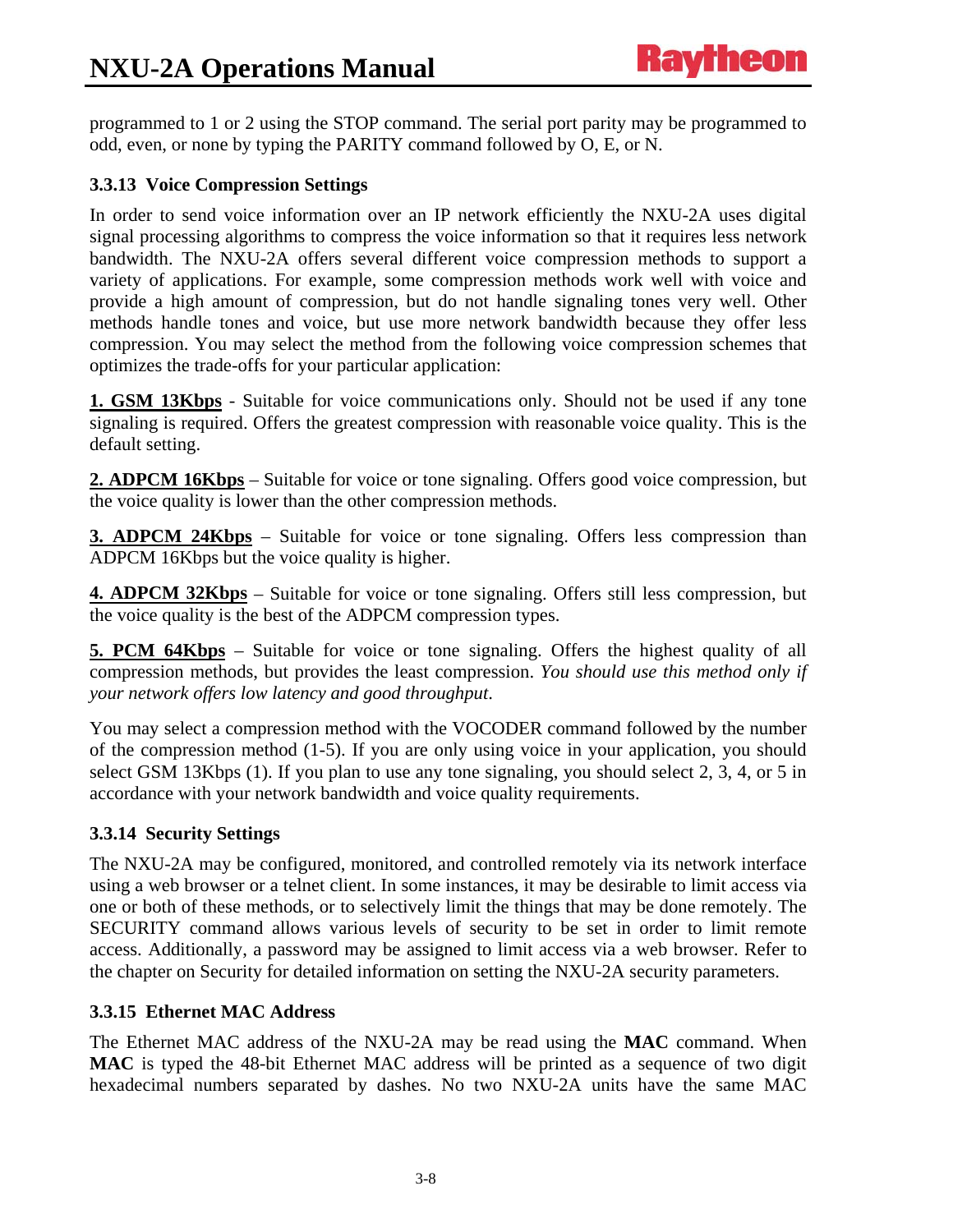address, so this may be used as an electronic serial number if desired. It cannot be changed by the user.

#### **3.3.16 Command Port**

The port used by the NXU-2A for receiving commands via the telnet protocol or from a WAIS Controller. The value defaults to 23 and under normal circumstances should not need to be changed. If necessary, the command port may be changed by using the CMDPORT command. Type CMDPORT <port number> and press ENTER. The port number must range from 1 to 65535 and must be different than the VoIP port.

#### **3.3.17 Input Level Boost +20db**

The receive input level may optionally be boosted by  $+20$ db in order to accommodate low level signal sources. Provisioning via the web interface allows selecting either "No Boost" or, "Boost +20db" in the 'RX Boost Mode' field.

#### **3.3.18 TX Delay**

Additional delay may provided to the transmit audio path. Via the web interface 'TX Delay (mS)' field, the user may introduce up to 10 seconds of delay, in specified in 1 mS increments. Upon editing the field with numeric data, the NXU-2A will round to the nearest 100mS interval. When additional delay is used, the PTT\ signal will be asserted prior to the delayed audio being presented, allowing LMR trunking systems to be accessed without audio loss.

#### **3.3.19 RX Delay**

Additional delay may provided to the receive audio path. Via the web interface 'RX Delay (mS)' field, the user may introduce from 0 to 10 seconds of delay, specified in 1 mS increments. Upon editing the field with numeric data, the NXU-2A will round to the nearest 100mS interval. When additional delay is used, the received audio will be delayed before being sent to the network.

#### **3.3.20 VMR**

Voice Modulation Recognition has been added to allow interfacing with radios which do not provide a separate COR signal. VMR provides a more robust method of 'COR Sensing' than VOX alone. VMR mode may be selected via the web interface 'COR Sense' field pulldown menu. When VMR mode is chosen, the hardware COR signal is ignored, and audio content with the appropriate speech characteristics is allowed to simulate the COR signal.

#### **3.3.21 VOX and VMR Sensitivity Adjustments**

When either VOX or VMR COR sensing is selected, three levels of sensitivity adjustments are provided to allow greater flexibility. Via the web interface, "Low" sensitivity requires more signal content to recognize and simulate COR activity. "High" sensitivity requires less signal content to recognize and simulate COR activity. The default sensitivity is "Medium".

#### **3.3.22 Restoring Factory Defaults**

The NXU-2A allows the user to restore the original factory default operating conditions. This may be useful if the unit has been incorrectly configured, and it is necessary to return to a well defined state. To restore the factory default conditions, the power to the unit needs to be removed and restored while rear panel switch "SW1" (*DEFAULTS*) is depressed. When the front panel LED's have blinked, the switch may be released, and the unit will be operational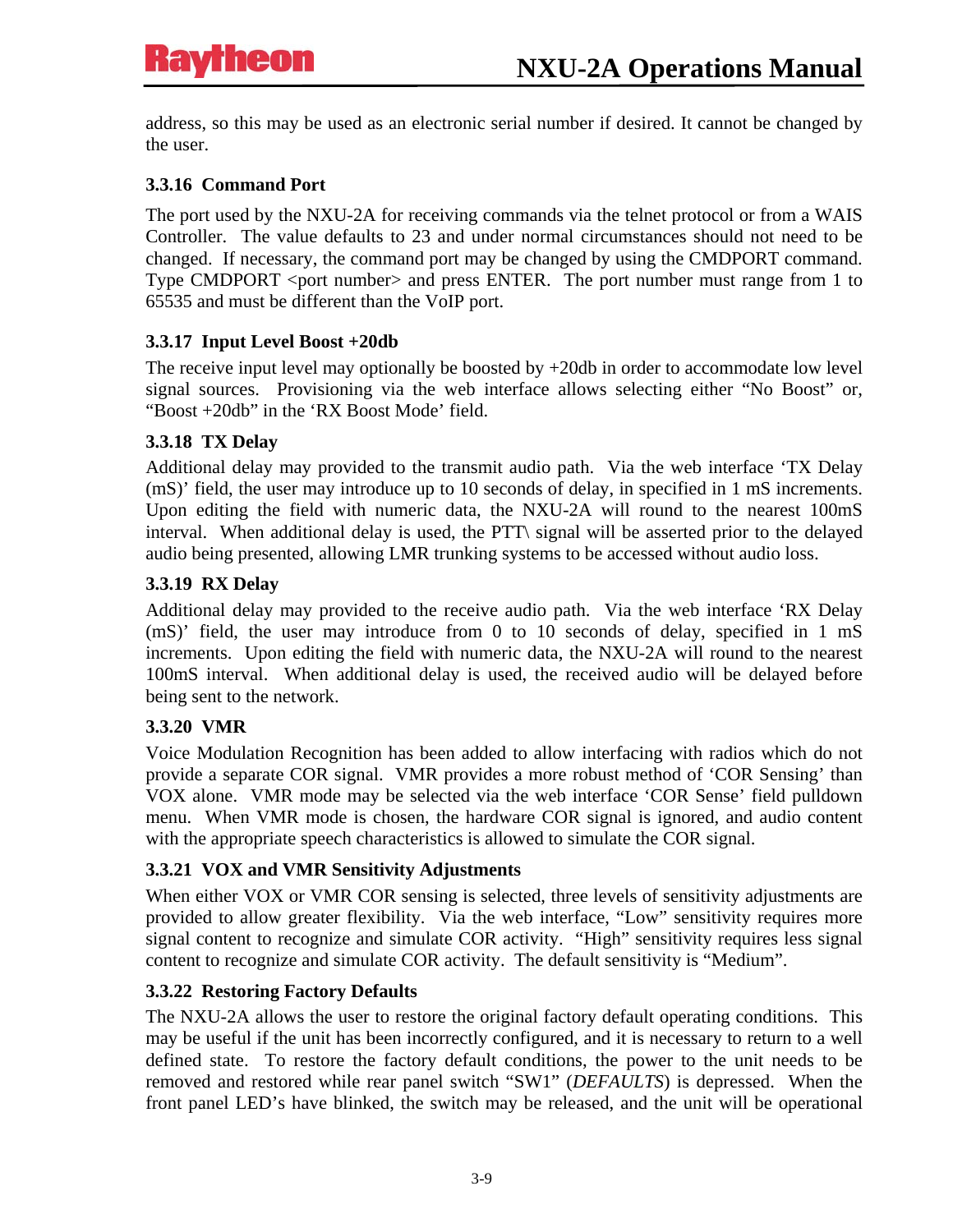using the factory default parameters. The IP address will return to "**192.168.1.200**", which will allow web configuration. All other previously assigned user parameters will be lost during this process.

#### *3.4 Network Management: SNMP support*

The NXU-2A has the capability to support Simple Network Management Protocol (SNMP). By default, the SNMP process (agent) is enabled and running, but may be disabled by changing the "SECURITY" Setting (see section on SECURITY). The Management Information Database [MIB] associated with the NXU-2A may be obtained by contacting customer support.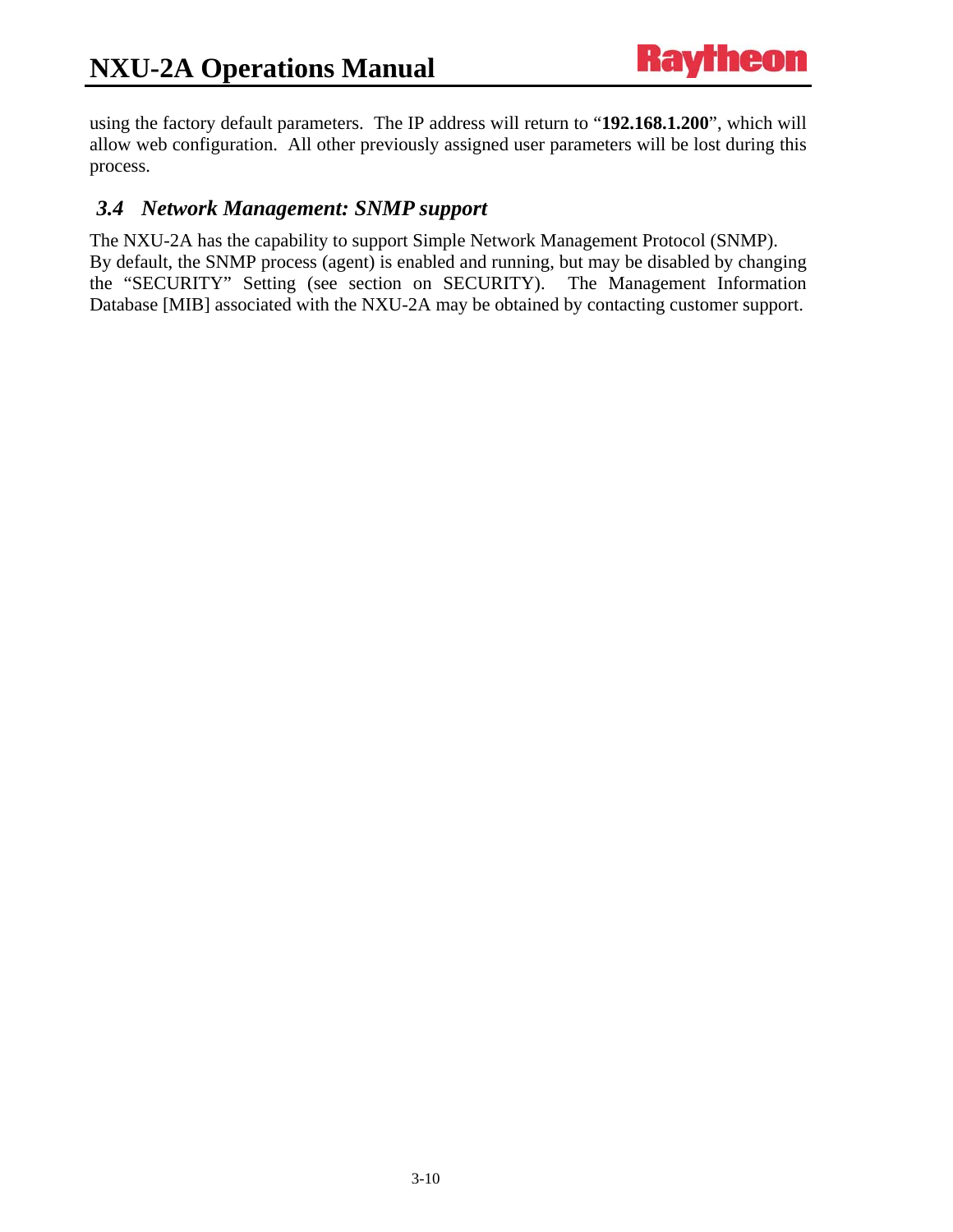#### *3.5 Communications Mode*

The NXU-2A has three communications modes: Normal, Connectionless, and Multicast.

The default mode is Normal; this consists of a TCP connection initiated by a client unit to a server unit for traffic to be exchanged between the two units' serial ports along with a unicast UDP channel for VoIP traffic. This is the standard mode and should be used for one-to-one unit operations.

Connectionless mode consists solely of a unicast UDP channel for VoIP traffic (along with the status bits such as PTT and COR) between the NXU-2A and another unit. No serial traffic is exchanged. This mode is reserved for special applications such as the Raytheon WAIS (Wide Area Interoperability System) and should not be used for day-to-day operation.

Multicast is a network routing technique that allows IP packets to be sent simultaneously from a single source to multiple destinations. Rather than sending the packet to each destination independently, the packet is sent to a multicast group identified by a single, specialized, Class D IP address. This is an IP address in the range of 224.0.0.0 to 239.255.255.255. Multicast mode on the NXU-2A consists of a multicast UDP channel for VoIP and status bit traffic. No serial traffic is exchanged. It can be used whenever more than two units wish to hear each others' audio.

The NXU-2A communications mode can be set using the BCAST command. BCAST 0 sets the unit to Normal mode, BCAST 1 sets the unit to Connectionless mode, and BCAST 2 sets the unit to Multicast mode. Once again, Connectionless mode is reserved for special applications and should not be used for day-to-day operation. Its use outside the advisement of Raytheon is not supported.

To use a set of NXU-2As in Multicast mode, they must all be put into the same multicast group. To do this, first select a Class D IP address, port, and vocoder for use by the entire group.

Then configure each NXU-2A in the group so that:

- Its server IP address is the IP address of the multicast group
- Both its server port and VoIP port are the ports selected for the multicast group
- It's set to use the vocoder selected for the group.

Once these configuration steps are complete, packets sent by any unit in a multicast group will be received by all other units in that group.

Please note that multicast operation is guaranteed to work only in LAN environments or private WANs where multicast enabled routers are in use. Multicast mode will not work over the Internet because not all routers on the Internet are multicast enabled.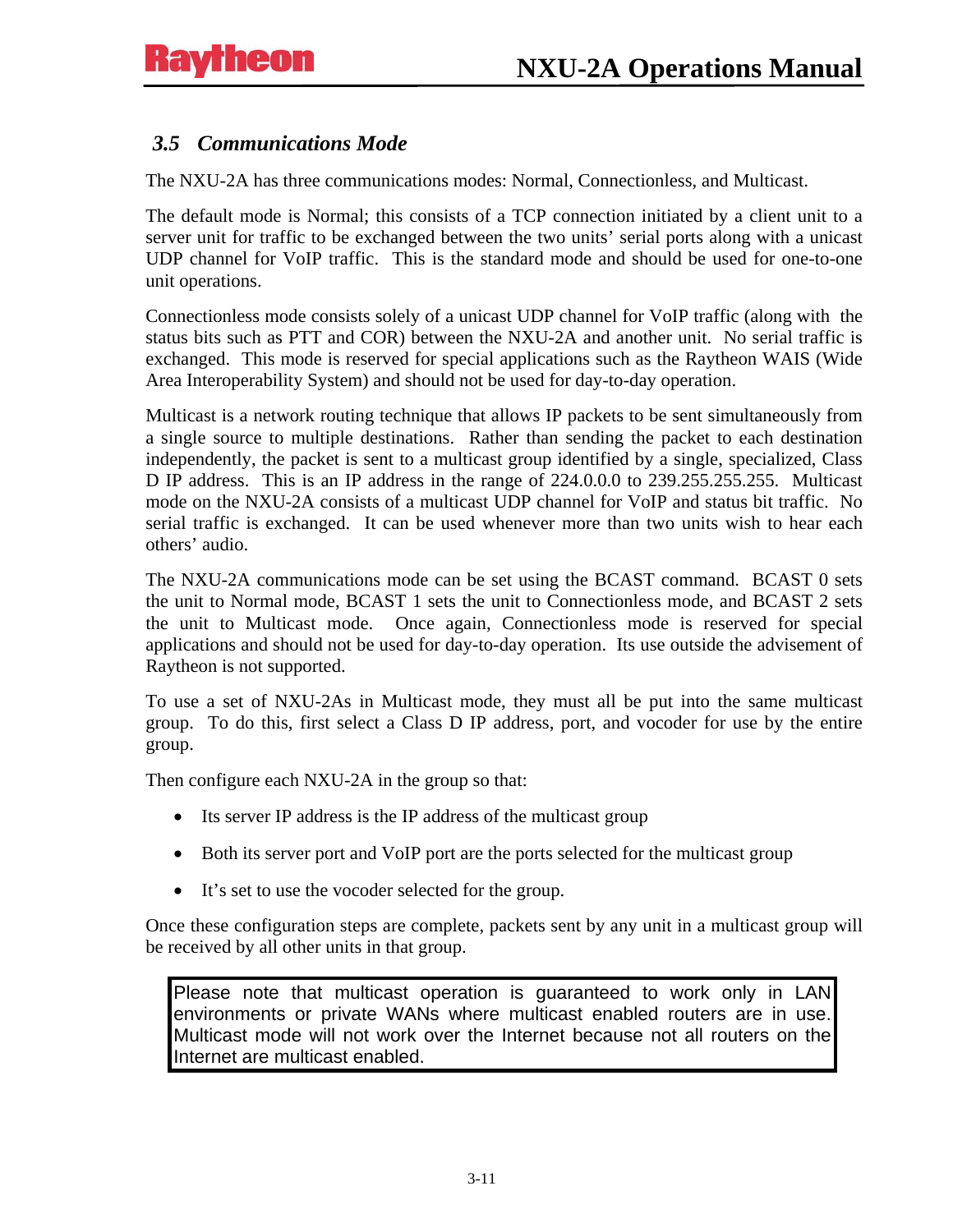#### **3.5.1 Store Setup Changes with SAVE Command**

After any configuration changes have been made, SAVE must be typed in order to store the new settings in memory. The NXU-2A will automatically restart after changes have been saved. If you do not make any changes and want to return the serial port to the data mode, type TRAN to place the serial port in transparent mode.

#### **3.5.2 NXU-2A Configuration Using the** *NXU-2A Setup Utility*

Included with the NXU-2A is a CD containing a program called NXU-2 Setup Utility. This program, which runs under Windows 95, 98, NT, 2000, or XP, can be copied to the user's hard drive and executed from there. No installation is required. With the NXU-2A connected via the serial cable to a suitable serial port on the PC, apply power to the NXU-2A. You should see the lights on the front panel blink in succession. Then run the NXU-2A Setup Utility by doubleclicking on the program or by using the Run command from the Windows Start menu. You should see the following screen:

| <b>NXU Setup Utility</b>                      |                                      |
|-----------------------------------------------|--------------------------------------|
| Eile<br>Help                                  |                                      |
| <b>Status</b>                                 |                                      |
| NXU-2 connected to 192.168.14.2               |                                      |
| Name: NXU-2 1                                 |                                      |
|                                               |                                      |
| Views                                         |                                      |
| NXU-2 Settings<br>Terminal                    | History                              |
|                                               |                                      |
|                                               |                                      |
| NXU-21<br>Name<br>Port                        | Mode Server                          |
| 1221<br>NXU-2 IP Address<br>168<br>192<br>14  | PCM 64Kbps<br>Vocoder                |
| 1221<br>Server IP Address<br>۵<br>n<br>n<br>O | VOX hang time<br>500 ms              |
| 2<br>168<br>192<br>Gateway IP Address         | COR sense Active Low                 |
|                                               |                                      |
| 255<br>I٥<br>Iо<br>255<br>Subnet Mask         | COR inhibit time<br>10 <sub>ms</sub> |
| Security                                      | Baud 115200                          |
| $\nabla$ Allow telnet access                  | Data Bits   8                        |
| M Allow HTTP connection management            | Stop Bits<br>11                      |
| $\nabla$ Allow HTTP configuration             |                                      |
| Allow HTTP access                             | Parity None                          |
| lightfoot<br>Password for web access:         |                                      |
|                                               | <b>Update Settings</b>               |

*Figure 3-2 NXU-2A Setup Screen*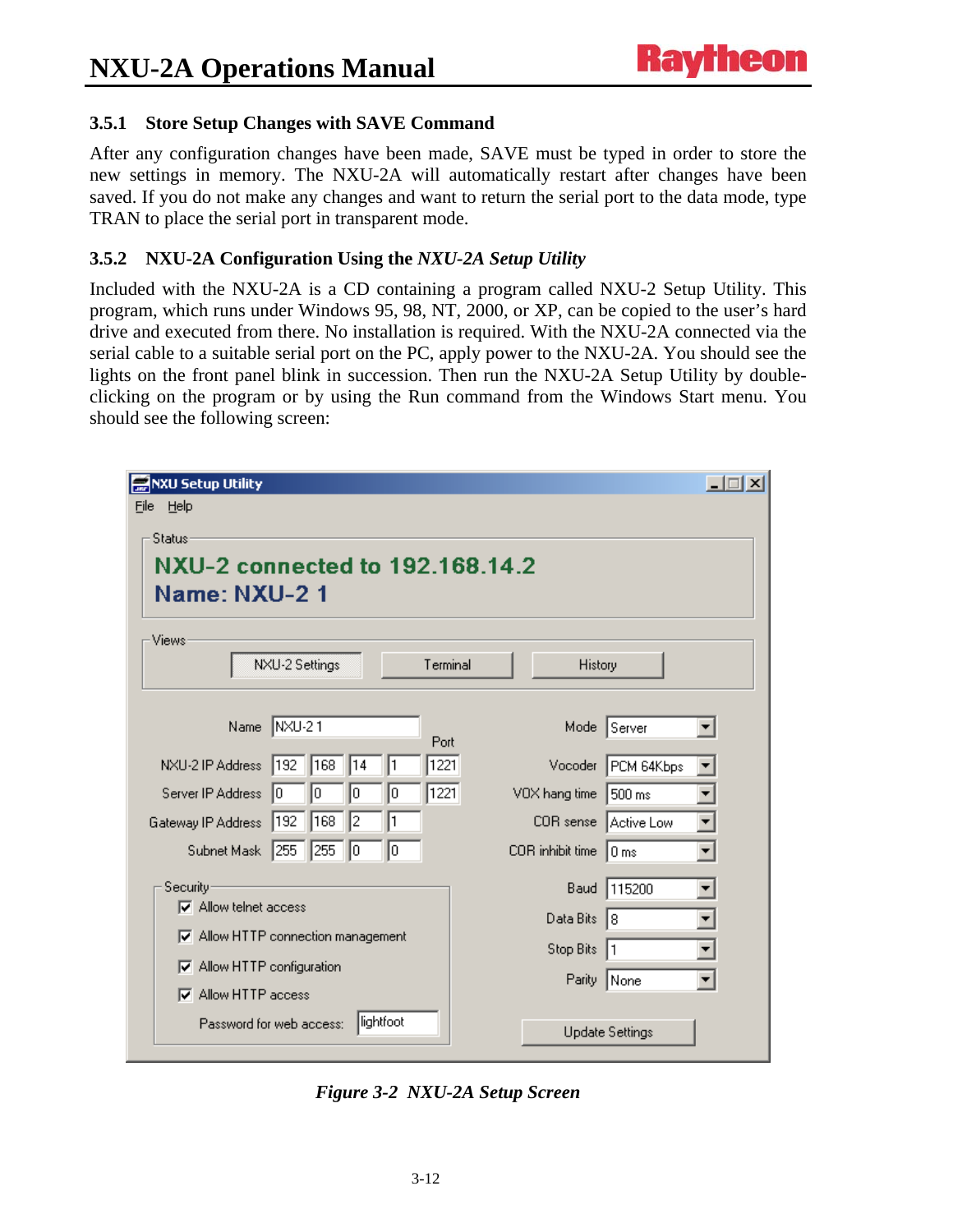**NOTE**: The program defaults to serial port COM1. If you are using a different serial port you must select the appropriate serial port from the File menu.

Make the appropriate changes by selecting the various menu options. When you have finished making configuration changes, click the *Update Settings* button to save the new configuration information in the NXU-2A. The NXU-2A will restart and the new settings will then be in effect.

The *NXU-2A Setup Utility* allows the user to see the actual commands being sent to and received from the NXU-2A. Click on the Terminal button to bring up the terminal window. If you wish to enter an NXU-2A command manually you may type it into the *Command Entry* window and click *Send*. If an NXU-2A has been disconnected or powered down (and is no longer in command mode) it may be placed in command mode by clicking the *Attention* button.

| NXU Setup Utility                     | $\Box$ |
|---------------------------------------|--------|
| File Help                             |        |
| <b>Status:</b>                        |        |
| NXU-2 connected to 192.168.14.2       |        |
| Name: NXU-2 1                         |        |
| Views                                 |        |
| Terminal<br>NXU-2 Settings<br>History |        |
|                                       |        |
| <b>PARITY</b><br>PARITY N             |        |
| PASS<br>PASS lightfoot                |        |
| <b>SRVRPORT</b><br>SRVRPORT 1221      |        |
| STAT<br>CON 192.168.14.2              |        |
|                                       | Save   |
| Command Entry                         |        |
| Send                                  |        |
| Attention                             |        |

*Figure 3-3 NXU-2A Terminal Screen*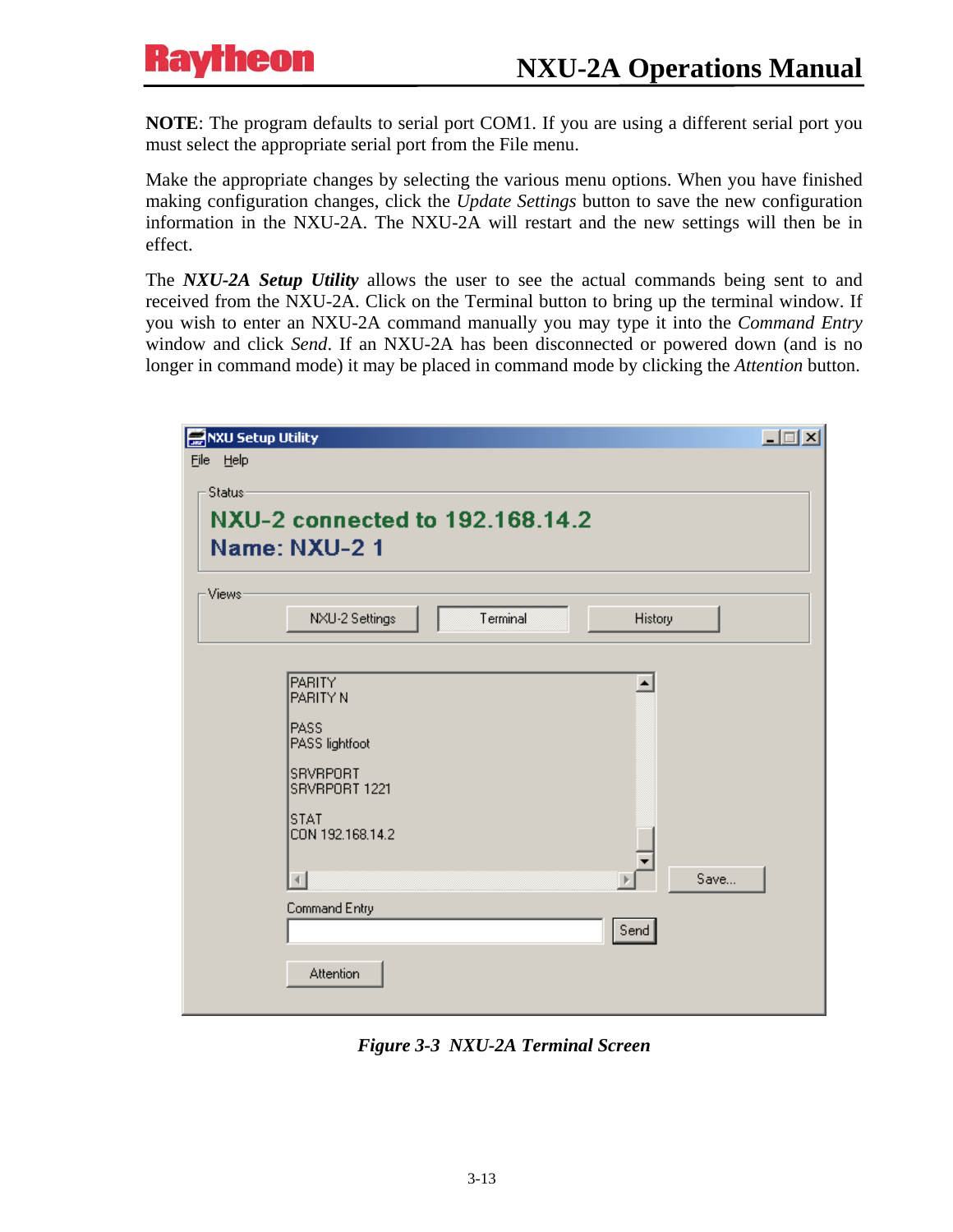The NXU-2A Setup Utility may also be used to keep records on various NXU-2A devices. Once an NXU-2A has been configured, click on the *History* button to bring up the history window as shown below. To add the current unit to the configuration history, type a name for the unit into the box beside the *Add Current* button and click the button. The NXU-2A will be added to the list of units shown in the *NXU-2A List* window. To review the settings for a particular unit, simply choose it from the list and the settings will be displayed. To remove a unit from the list, highlight the unit and click *Remove*.

| MXU Setup Utility |                                                  |          |                                                                                                                                                                                                                                                                                                                                             | $ \Box$ $\times$ |
|-------------------|--------------------------------------------------|----------|---------------------------------------------------------------------------------------------------------------------------------------------------------------------------------------------------------------------------------------------------------------------------------------------------------------------------------------------|------------------|
| File Help         |                                                  |          |                                                                                                                                                                                                                                                                                                                                             |                  |
| <b>Status</b>     |                                                  |          |                                                                                                                                                                                                                                                                                                                                             |                  |
|                   | NXU-2 connected to 192.168.14.2<br>Name: NXU-2 1 |          |                                                                                                                                                                                                                                                                                                                                             |                  |
|                   |                                                  |          |                                                                                                                                                                                                                                                                                                                                             |                  |
| Views:            |                                                  |          |                                                                                                                                                                                                                                                                                                                                             |                  |
|                   | NXU-2 Settings                                   | Terminal | History                                                                                                                                                                                                                                                                                                                                     |                  |
|                   |                                                  |          |                                                                                                                                                                                                                                                                                                                                             |                  |
| NXU-2 List        |                                                  |          | Settings                                                                                                                                                                                                                                                                                                                                    |                  |
| [A]]              | NXU-21 (192.168.14.1:1221)                       | 1221     | Serial Number:<br>Name: NXU-21<br>IP Address: 192.168.14.1:1221<br>Gateway IP: 192.168.2.1<br>Subnet Mask: 255.255.0.0<br>Client/Server Mode: Server<br>S/W Ver: NXU-2 3.0 20050209<br>Access via HTTP: Yes<br>Configuration via HTTP: Yes<br>Control connections via HTTP: Yes<br>Access via telnet: Yes<br>Web access password: lightfoot |                  |
| Add Current       |                                                  |          | Save to file                                                                                                                                                                                                                                                                                                                                |                  |
| Remove            |                                                  |          |                                                                                                                                                                                                                                                                                                                                             |                  |

*Figure 3-4 NXU-2A History Screen*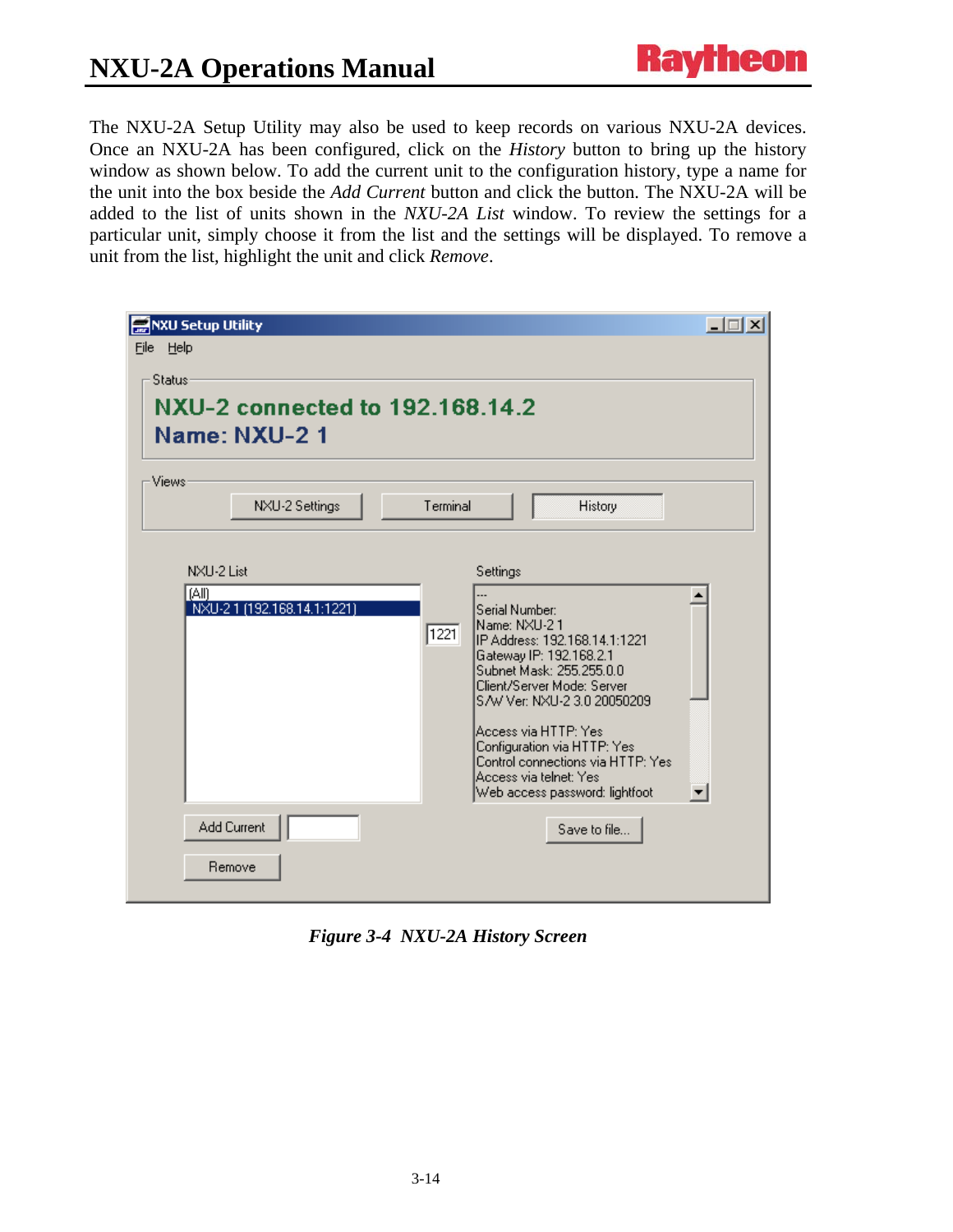#### *3.6 Network Configuration*

After the NXU-2A has been assigned a valid IP address and is on the network, you may configure it via telnet or a web browser. For telnet, use your PC's telnet client to connect to the IP address of the NXU-2A. Once a telnet connection is made, configuration of the NXU-2A is identical to configuration via the serial port as described in Section 3.3 except that there is no need to type +++ to enter command mode. The telnet connection to the NXU-2A will automatically disconnect after two minutes of no activity, or LOGOUT may be typed to disconnect the telnet connection manually.

 A web browser may also be used to browse the IP address of the NXU-2A. From the opening page select NXU-2A Configuration. The following page will be seen where configuration changes can be made and saved.



*Figure 3-5 Network Configuration Screen* 

### *3.7 I/O DESCRIPTIONS*

This section provides detailed explanations of the NXU-2A's audio interfaces and its parallel control inputs and outputs.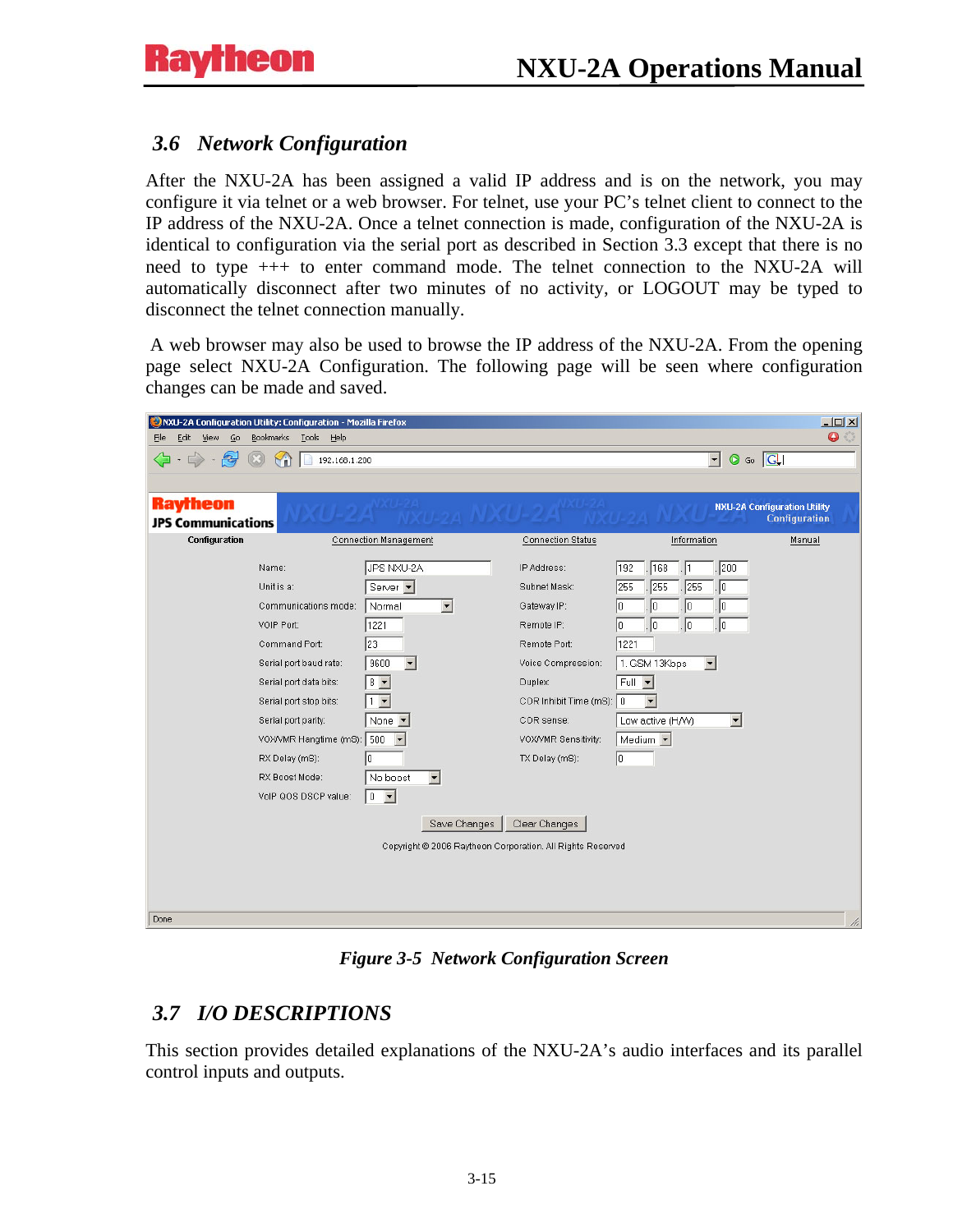#### **3.7.1 Audio Input**

The NXU-2A audio input is 47K ohm, balanced. It can be used as an unbalanced input by grounding one half of the balanced pair and connecting the single-ended input to the remaining half. The use of balanced inputs and shielded cables is recommended for superior immunity to noise.

The audio input will accept signal levels from  $-30$  to  $+11$  dBm. Internal circuitry is used to amplify or attenuate this input as necessary to optimize the level to the DSP. The signal level is adjusted by the IN LVL potentiometer accessible from the rear panel. The input is set to 0 dBm when shipped. This means the IN LVL potentiometer is adjusted so that an audio input of 0 dBm provides the correct level to the DSP circuitry.

#### **3.7.2 Audio Input Test Point**

Access to an audio test point, TP1, is provided via the rear panel so the actual audio signal voltage applied to the A/D converter can be measured with an AC voltmeter. The correct level for best operation as measured at TP1 is about 0.2V or –12dBm (600 ohm reference.)

#### **3.7.3 Audio Output**

The audio output from the NXU-2A is a low impedance (10 ohm) unbalanced AC coupled output. The output level is adjusted by the OUT LVL potentiometer accessible from the rear panel. This output provides a 0 dBm nominal level; +15 dBm clipping into a 600 ohm load. The audio output will supply signal levels from  $-30$  to  $+11$  dBm.

#### **3.7.4 COR Input**

The COR input to the NXU-2A is a high impedance input and can be programmed to be active high or active low. In the active low configuration the input is pulled up to  $+5V$  DC internally through a 47K ohm resistor. In the active high configuration the input is pulled down to ground through a 22K ohm resistor. The logic threshold is 2.5V DC nominal, and the input is protected from momentary surges up to  $+100$  V DC.

#### **3.7.5 AUX Inputs**

The AUX inputs (AUX IN0 and AUX IN1) are high impedance inputs, and are always active low. They are pulled up to +5V DC internally through a 47K ohm resistor. The logic threshold is 2.5V DC nominal, and the input is protected from momentary surges up to +100 V DC.

#### **3.7.6 PTT Output**

The PTT output from the NXU-2A is an open drain type. It can sink up to 100 mA of current, and can withstand open-circuit voltages up to +60V DC. In order to avoid conflicts with internal pull-up resistors on the PTT lines of some radio equipment, there is no internal pull-up resistor on the NXU-2A PTT output.

#### **3.7.7 AUX Outputs**

The AUX outputs from the NXU-2A (AUX OUT0 and AUX OUT1) are open drain types. They can sink up to 100 mA of current, and can withstand open-circuit voltages up to  $+60V$ DC. These lines are pulled up to  $+5V$  DC through a 47K ohm resistor.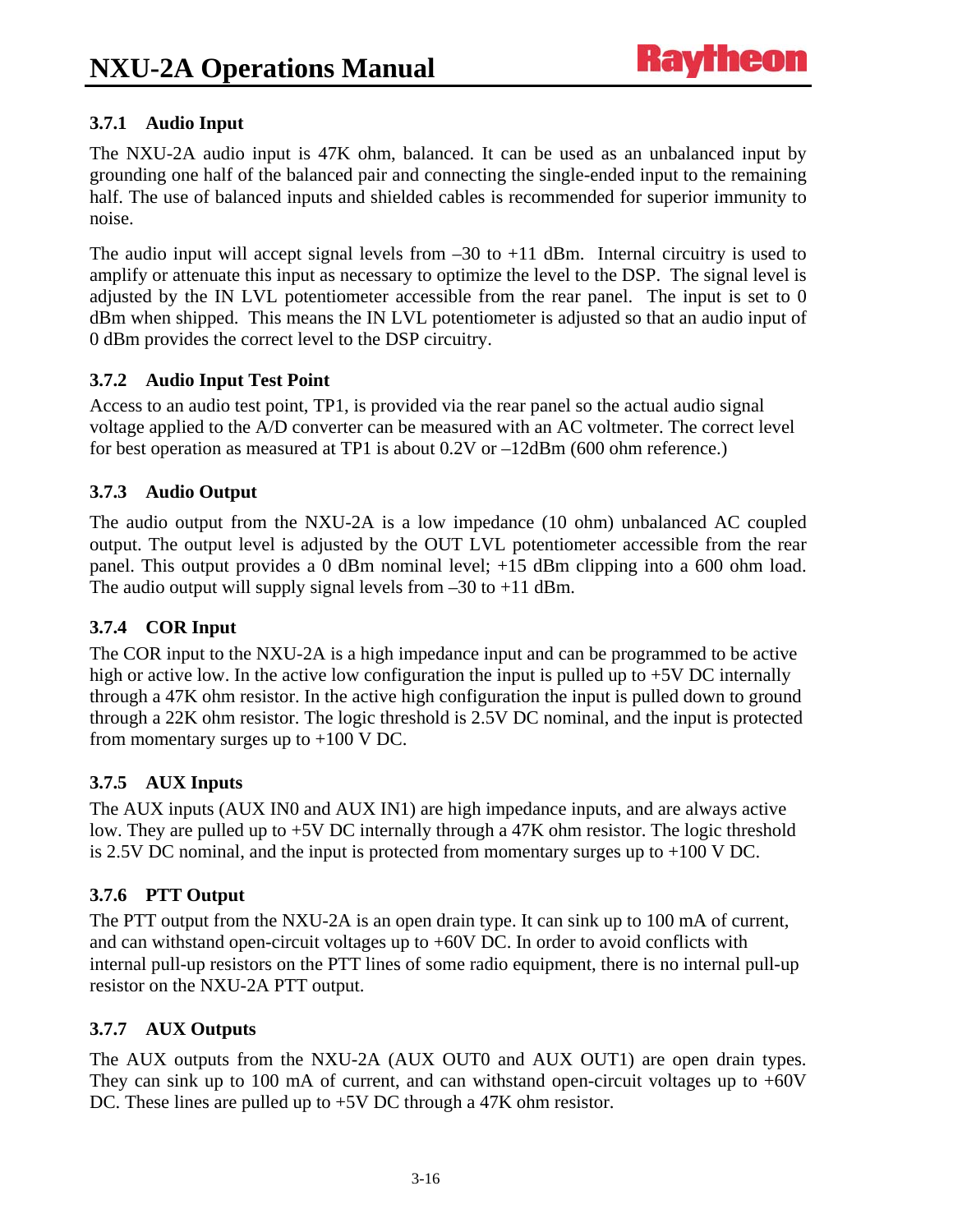### **4 Operation**

#### *4.1 General*

This Section contains information and instructions required for proper operation of the NXU-2A. Refer to Figure 2-2 Control and Connector Locations for views of controls and connectors.

#### *4.2 Front Panel Indicators*

All front panel indicator LEDs are explained below, starting at the left side of the unit.

#### **4.2.1 Power LED**

This yellow LED is lit whenever DC power is applied to the unit.

#### **4.2.2 Link Active LED**

The green Link Active LED is illuminated whenever the NXU-2A has an IP connection open to another NXU-2A on the network. If this indicator is not lit, either the NXU-2A does not have an active VoIP connection or the connection has been lost.

#### **4.2.3 Channel Active LED**

This green LED is lit whenever COR is active. This also indicates that the NXU-2A is sending audio data across the IP link.

#### **4.2.4 Audio Input LED**

This yellow LED is provided as a visual aid in setting the proper input audio level for optimal operation. See Section 4.4.2 Input/Output Level Adjustments for instructions.

#### *4.3 Rear Panel Connectors, Adjustments and Level Potentiometers*

Section 2.8 Rear Panel Adjustments and Connectors contains full explanations and pin-outs for all rear panel connectors. Figure 2-2 displays connector locations.

### *4.4 NXU-2A Operation*

Basic operation and control of the NXU-2A is discussed in the following paragraphs. These instructions assume the NXU-2A has already been correctly configured per Section 3 Configuration.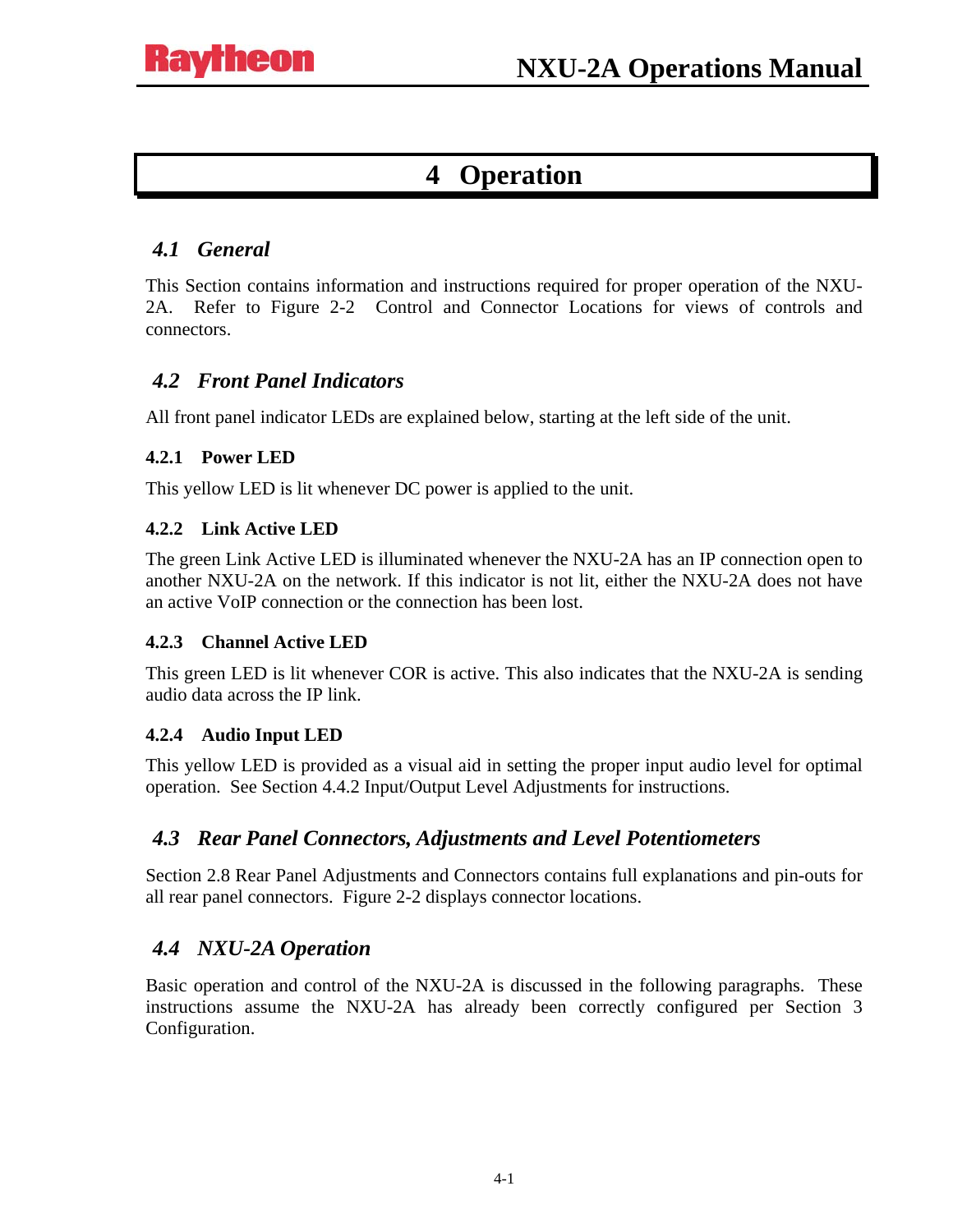#### **4.4.1 Operation at Power-Up**

When the units have been connected and configured and are attached to the network the client will automatically connect to the server when power is applied.

If no default server has been specified for the client to contact (using the SRVRIP command; see Section 3.3.7, Client/Server Selection), the client unit will wait until a manual connection is requested, either via serial or telnet commands or via the web interface. If the client is able to connect to the server, the LINK ACTIVE indicator will light indicating that a connection has been made.

#### **4.4.2 Input/Output Level Adjustments**

At this point, the audio input level to the NXU-2A may be set by adjusting the IN LVL control on the rear panel. With normal audio input applied at J7, adjust the IN LVL control until the AUDIO INPUT indicator flashes on voice peaks. The OUT LVL control sets the audio output level from the NXU-2A and may be adjusted to the level suitable for the equipment connected to the unit.

The proper audio input level may also be set by connecting an AC voltmeter to the test point TP1 on the real panel and adjusting the IN LVL control for an average audio level of about  $0.2V$  or  $-12dB$ m.

#### **4.4.3 COR Input Description**

The COR input on J7 controls the flow of data across the network. When COR is not active the units will send a keep-alive packet every 4 seconds just to keep the connection from timing out. If a unit has an active COR input, that unit's audio input will be transferred across the network and will appear at the audio output on J7 at the other unit. As long as the COR input of this NXU-2A remains active, the PTT output will remain active on the unit it's connected to. The audio channels are independent, and full duplex operation is possible. If the radio or other audio equipment does not have a COR output, it's possible to tie the NXU-2A COR input line to the active state so that data will be transmitted continuously.

#### **4.4.4 RS-232 Serial Data**

RS-232 data at J4 is sent across the network connection to the RS-232 connector on the unit at the other end of the link. Any data input to the RX DATA line on one end will appear at the TX DATA line on the other end. The serial port data may be sent even while audio is being transmitted as the two functions are independent. Audio and RS-232 data are multiplexed over the same IP connection.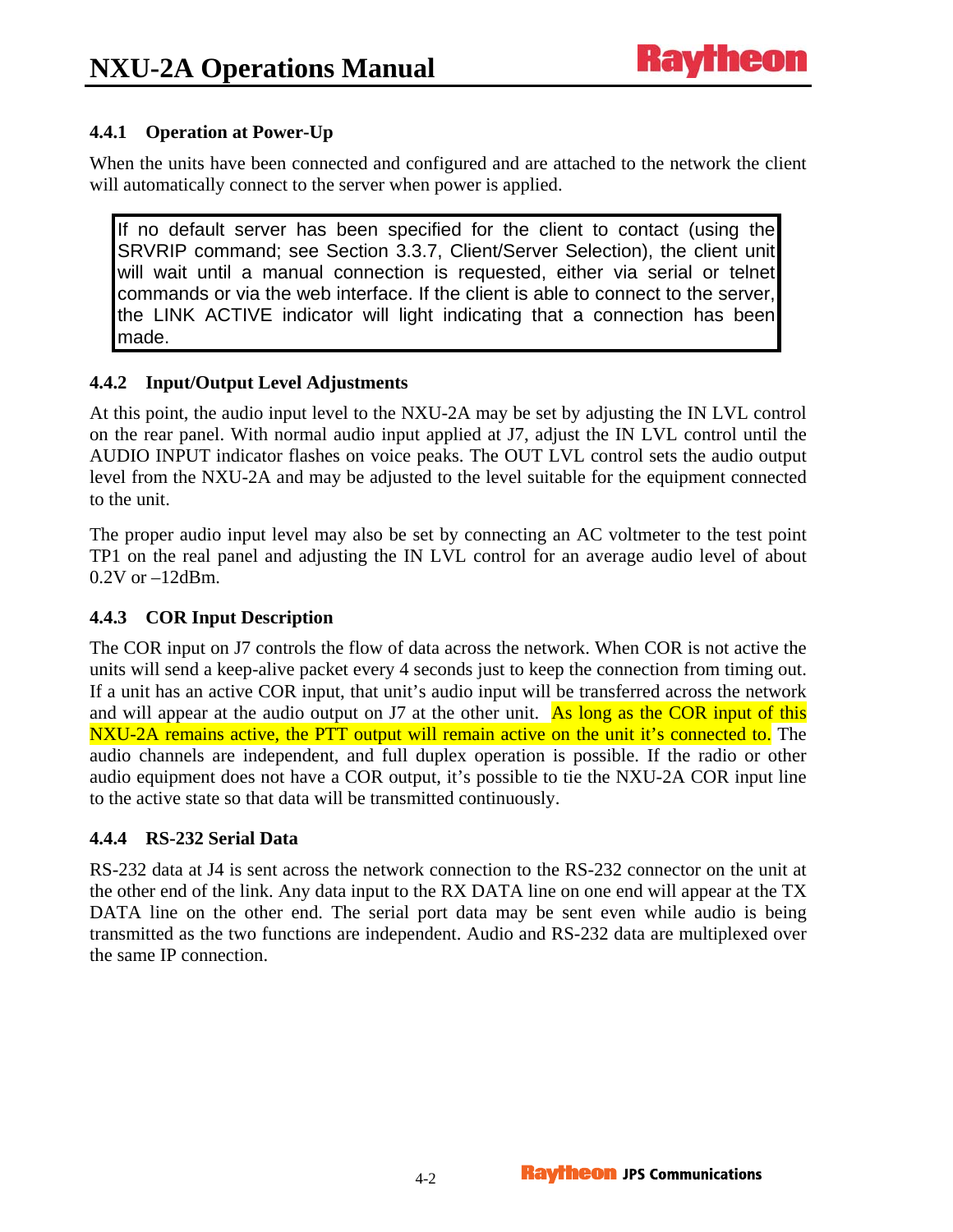**Note:** If data is to be transferred across the IP link, the NXU-2A serial port must not be in the Command Mode (see Section 3.3.1). Be sure to return the unit to the Transparent Mode (by issuing a TRAN command) if you have placed the unit in Command Mode.

#### **4.4.5 Auxiliary I/O**

The NXU-2A has two sets of independent inputs and outputs that may be used for control of the user's equipment. AUX IN 0 and AUX IN 1 are active-low inputs which, when activated on one end, will cause AUX OUT 0 and AUX OUT 1 on the other end to become active. The AUX OUT lines are open drain devices and each is capable of sinking 100 mA. *Note: the auxiliary I/O lines are designed for switching and control applications, and do not have quick enough response times to send or receive data.*

#### *4.5 Controlling Connections*

Normally the NXU-2A client automatically connects to the preprogrammed NXU-2A server when power is applied. The user may also manually control the connection state of the NXU-2A client. This can be done via the serial port (by entering command mode as described in Section 3.3.1) or via the network using Telnet or a Web Browser.

#### **4.5.1 Serial or Telnet Control**

When using the serial port (in command mode) or Telnet, the user may disconnect a client from a server by typing:

#### **DISC**

A connection may be made to a server by typing:

#### **CONN** <IP address>

The status of these commands may be viewed by typing:

#### **STAT**

STAT returns the following responses:

|            | $CON < IP$ address> The unit is connected to an NXU-2A at address $\langle IP \text{ address} \rangle$ |
|------------|--------------------------------------------------------------------------------------------------------|
| <b>DIS</b> | The unit is not connected                                                                              |

**ATT** <IP address> The unit is attempting a connection to <IP address>

Depending upon the characteristics of the network, the CONN and DISC commands may not take effect immediately. In order to determine when a CONN or DISC command has completed, issue the STAT command repeatedly to poll the status of the connection.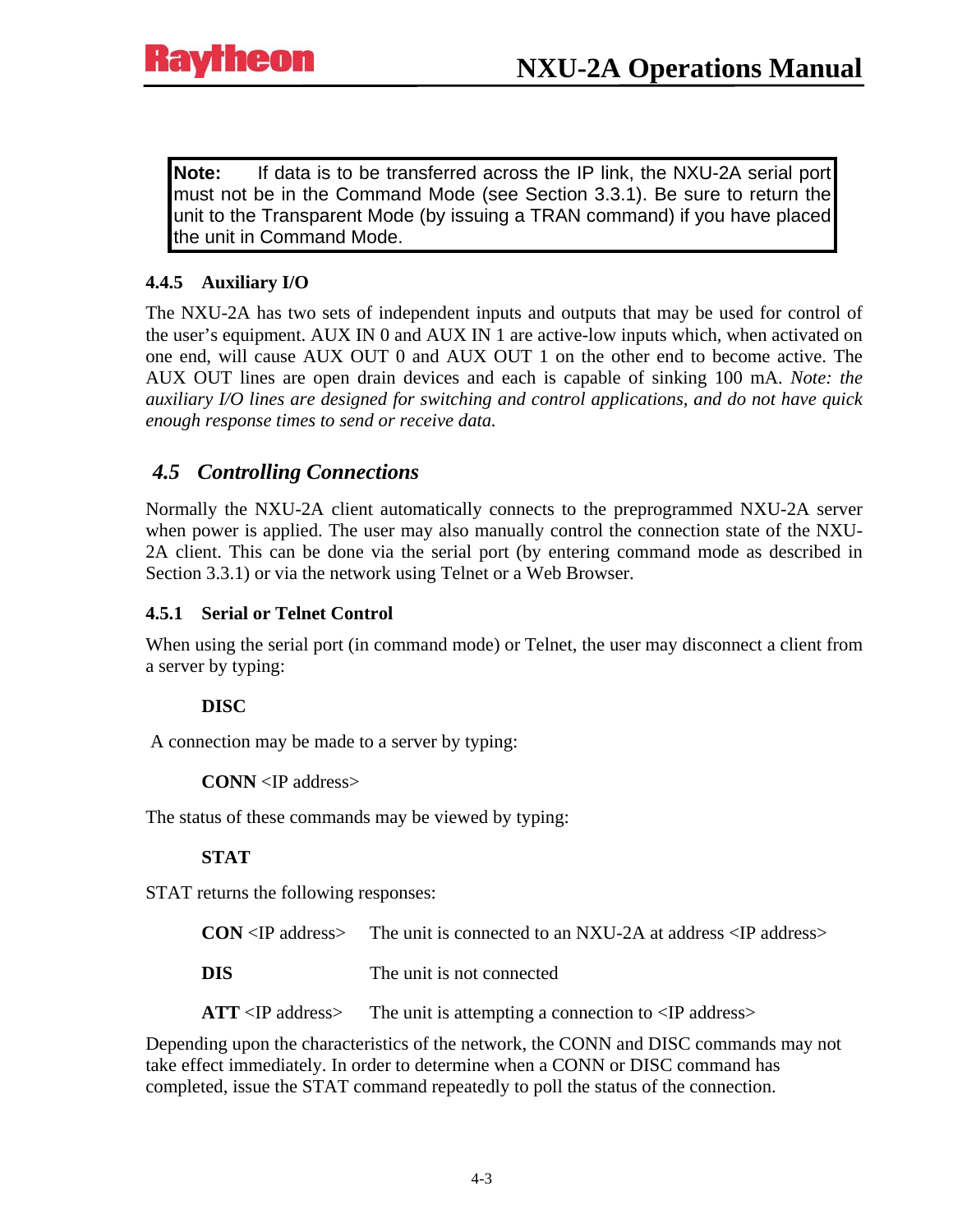4-4

#### **4.5.2 Web Browser Control**

The NXU-2A client connection may be managed by browsing to the NXU-2A client IP address and selecting the Connection Management menu option. The user may then issue connect or disconnect commands via the web browser.



*Figure 4-1 NXU-2A Connection Management Screen*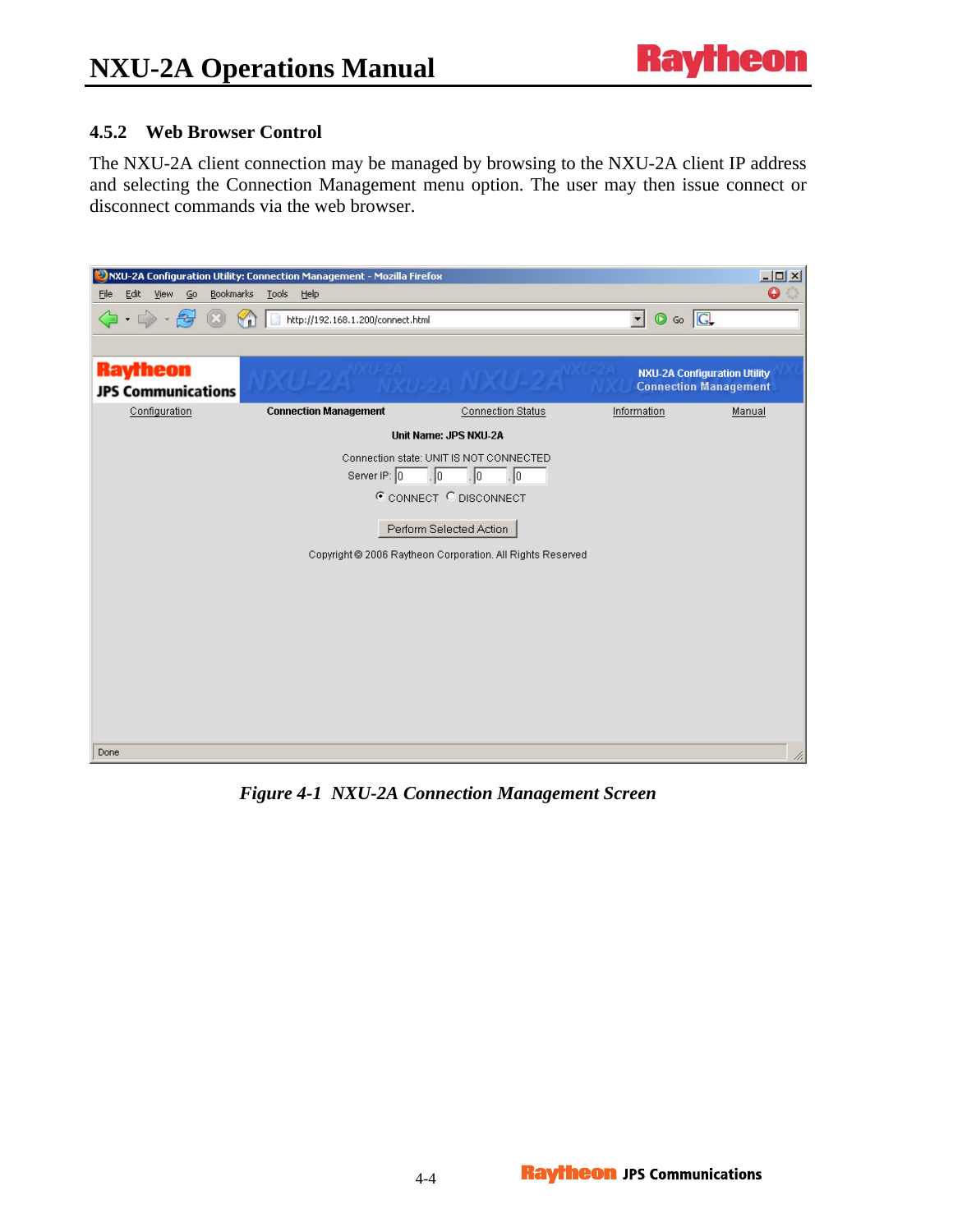#### *4.6 Security*

In some applications, it may be desirable to restrict network access to the configuration or connection management features of the NXU-2A. The NXU-2A can be programmed to one of several different levels of security by using the SECURITY command in the command mode. Possible settings are listed below:

| <b>SECURITY 0</b>   | Full access via serial port, telnet, or web browser |
|---------------------|-----------------------------------------------------|
| <b>SECURITY 8</b>   | Telnet access disabled                              |
| <b>SECURITY 16</b>  | Password required for HTTP (web) access             |
| <b>SECURITY 32</b>  | Connection management via HTTP disabled             |
| <b>SECURITY 64</b>  | Configuration via HTTP disabled                     |
| <b>SECURITY 128</b> | All HTTP (web) access disabled                      |

The above numbers may be added together to select various security options. For example, setting the security level to 136 (128+8) disables both telnet and HTTP access. Setting security to 96 (64+32) allows the connection status to be monitored by HTTP, but no configuration or connection changes may be made via HTTP. Setting security to 24 (8+16) disables telnet access and requires the user to enter a password for HTTP access.

Note: The default security setting from the factory is SECURITY 0, which places no restrictions on network access to the NXU-2A.

#### **4.6.1 Password Setting**

The NXU-2A security level may be set to require a password for HTTP access. The password may be programmed while in the command mode using the PASS command followed by the desired password. Typing PASS with no password specified will report the current password. Passwords are case-sensitive. You must type SAVE while in the command mode in order to save the new password. The default factory setting for the NXU-2A password is "lightfoot".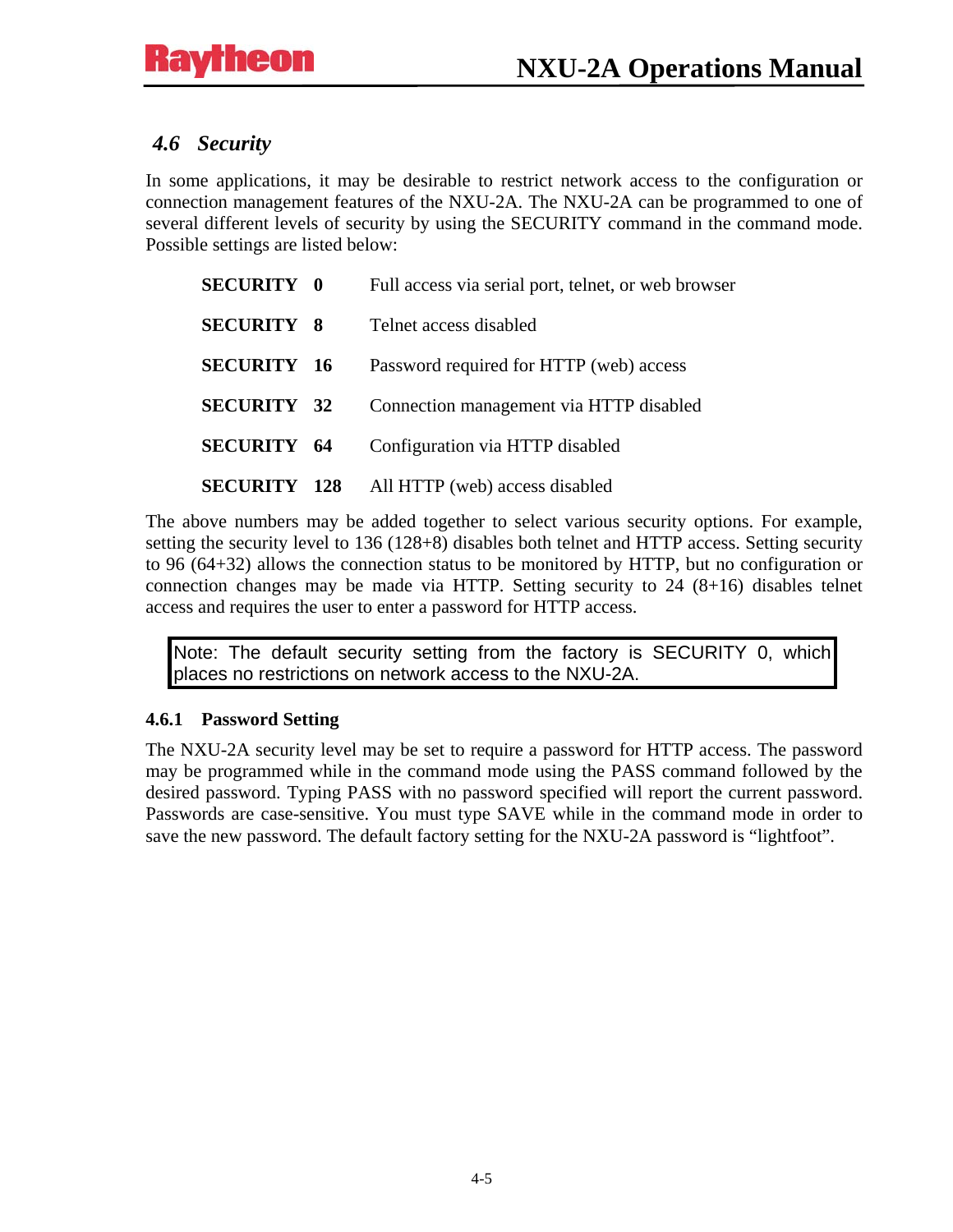#### **4.6.2 Web Access with Password Protection**

When the NXU-2A security level is set to require a password, any attempt to access the unit via HTTP will result in the web browser displaying the following dialog:

| <b>Enter Network Password</b> |                                                 |  |  |  |
|-------------------------------|-------------------------------------------------|--|--|--|
|                               | Please type your user name and password.        |  |  |  |
| Site:                         | 192.168.1.191                                   |  |  |  |
| Realm                         | NXU-2                                           |  |  |  |
| User Name                     |                                                 |  |  |  |
| Password                      |                                                 |  |  |  |
|                               | $\Box$ Save this password in your password list |  |  |  |
|                               | Cancel<br>OΚ                                    |  |  |  |

#### *4-2 Network Password Dialog*

In order to access the NXU-2A you must enter the password that was previously programmed using the PASS command. The User Name is not required – you may enter anything or nothing in this field, but the password must be entered correctly in order to access the unit. Once you have entered the password you will not need to enter it again unless you exit your web browser.

**Note:** The security level and password must be programmed via the serial port.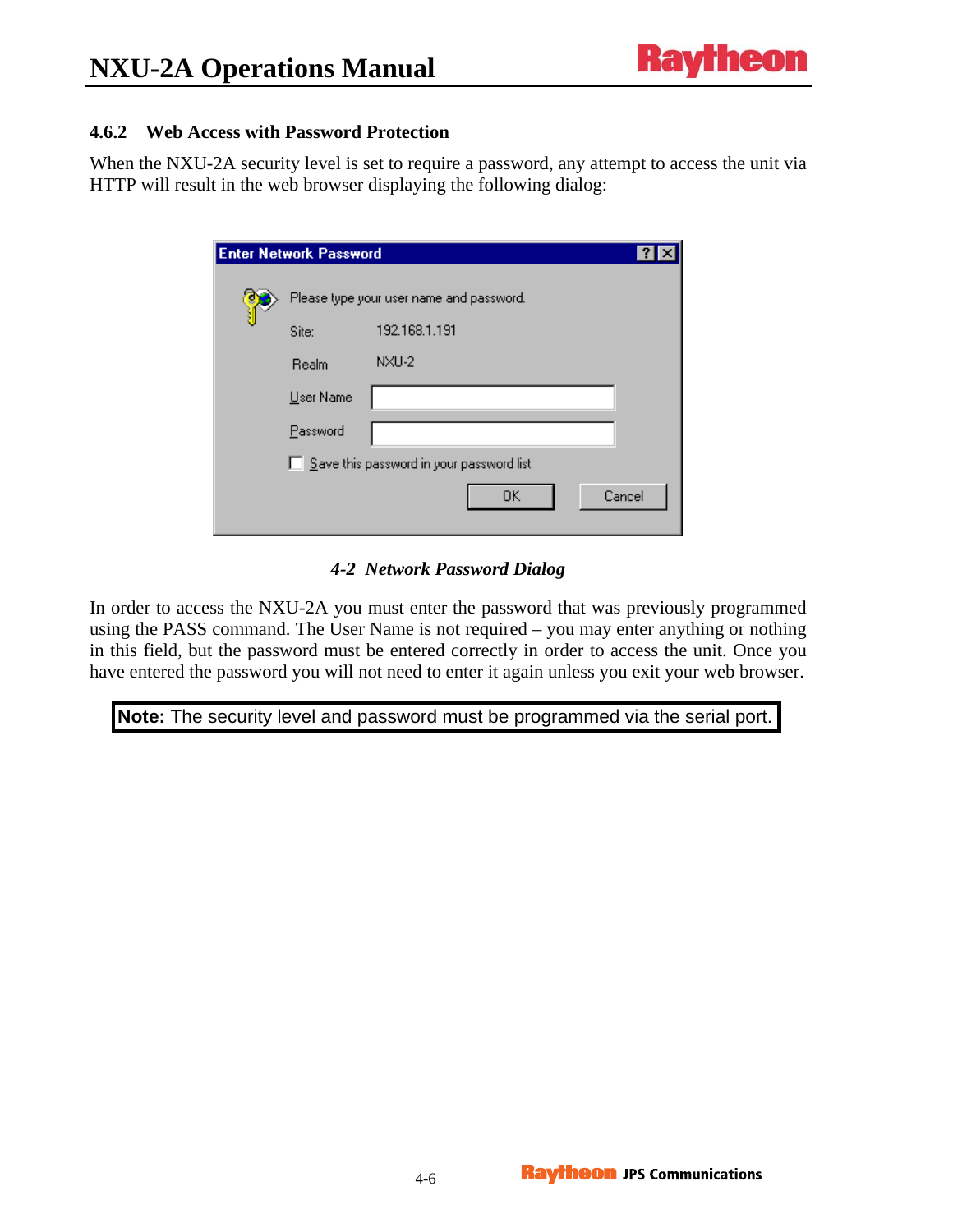## **5 NXU-2A Troubleshooting**

The following table may be used to troubleshoot any problems you may encounter during installation or operation of the NXU-2A.

| Table 5-1<br><b>Troubleshooting</b>                                                         |                                                                                                                                                                                        |  |  |  |  |
|---------------------------------------------------------------------------------------------|----------------------------------------------------------------------------------------------------------------------------------------------------------------------------------------|--|--|--|--|
| <b>Symptom:</b>                                                                             | <b>Possible Causes:</b>                                                                                                                                                                |  |  |  |  |
| Main Power LED is not illuminated                                                           | Check that AC adapter is operational and<br>firmly plugged in.                                                                                                                         |  |  |  |  |
| Cannot place the unit into Command Mode as<br>outlined in Section 3.3                       | Check RS-232 connections<br>Verify terminal settings: 115200 baud, 8 data<br>bits, 1 stop bit, no parity                                                                               |  |  |  |  |
|                                                                                             | (Note: if you have previously used Command<br>Mode to set the serial port baud rate to a<br>value different than 115200 then you must use<br>the new baud rate to enter Command Mode.) |  |  |  |  |
|                                                                                             | Verify that no flow control, either hardware or<br>software, is being used in your terminal<br>program.                                                                                |  |  |  |  |
|                                                                                             | Make sure you wait at least 5 seconds, and<br>then type $++$ (three plus signs) within 1<br>second.                                                                                    |  |  |  |  |
| Settings made in Command Mode do not<br>appear to take effect.                              | You must issue a SAVE command after<br>making changes in order to save the new<br>settings and restart the NXU-2A.                                                                     |  |  |  |  |
| Client and Server units are properly<br>configured and online but LINK ACTIVE is<br>not on. | Verify that both the Client and Server NXU-<br>2A units are "visible" on the network by<br>"pinging" their IP addresses from a network-<br>connected computer.                         |  |  |  |  |
|                                                                                             | Verify that the Server's IP address has been<br>programmed into the Client using the SRVRIP<br>command per Section 0 The port used by the<br>NXU-2A for receiving audio from the       |  |  |  |  |
|                                                                                             | network which defaults to 1221. Under<br>normal circumstances, this should not be                                                                                                      |  |  |  |  |
|                                                                                             | changed. The default value may be changed,<br>if necessary, by using the PORT command.<br>Type PORT <port number=""> and press ENTER</port>                                            |  |  |  |  |
|                                                                                             | to select a new VoIP port. The port number<br>must range from 1 to 65535 and be different                                                                                              |  |  |  |  |
|                                                                                             | from the command port.                                                                                                                                                                 |  |  |  |  |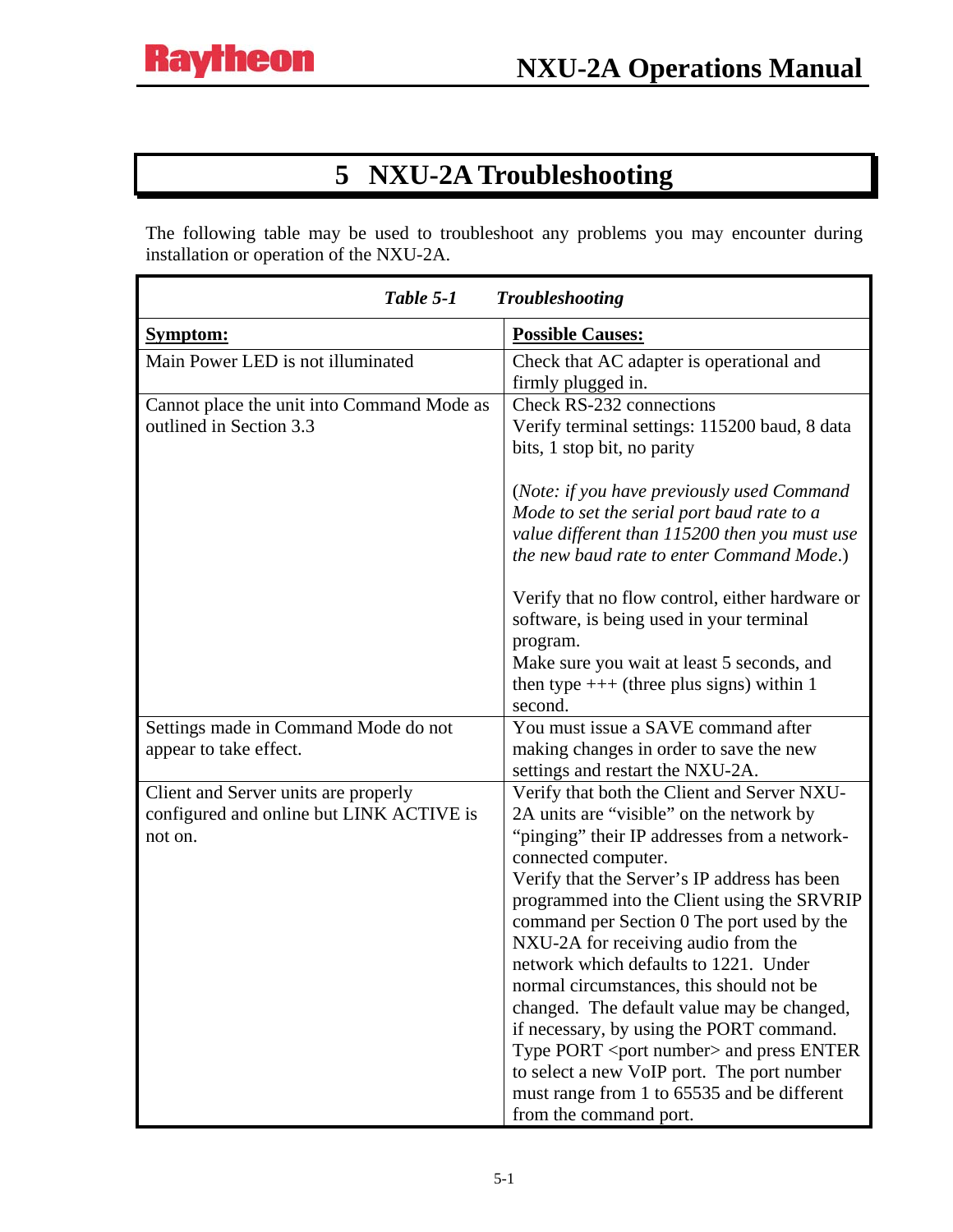| Table 5-1                                   | <b>Troubleshooting</b>                           |
|---------------------------------------------|--------------------------------------------------|
| (Continued)                                 | Client/Server Selection-OR -                     |
|                                             | If there is not a default server programmed      |
|                                             | into the client, verify that a manual connection |
|                                             | has been entered per Section 4.5 Controlling     |
|                                             | Connections.                                     |
|                                             | Verify that the PORT has not been changed        |
|                                             | from the default value of 1221, or if it has,    |
|                                             | make sure the PORT value is the same on both     |
|                                             | Client and Server.                               |
|                                             | Verify that any network firewalls in place       |
|                                             | allow traffic on UDP and TCP port 1221.          |
|                                             | Verify that another NXU-2A client is not         |
|                                             | already connected to the server.                 |
| LINK ACTIVE is on, but no audio is          | Verify that the COR line is active. Audio is     |
| transmitted.                                | only transmitted when COR is active.             |
| <b>CHANNEL ACTIVE indicator is on</b>       | Verify that the COR polarity is programmed       |
| continuously.                               | properly. See section 3.3.8.                     |
|                                             | If NXU-2A is attached to a radio COR line,       |
|                                             | make sure the radio squelch is set properly.     |
| Audio has pauses and/or gaps in it.         | Check for low bandwidth or excessive latency     |
|                                             | on the network by running a trace route from a   |
|                                             | network-connected PC to the NXU-2A at the        |
|                                             | other end of the link.                           |
| Cannot browse to the NXU-2A's IP address    | Check the NXU-2A SECURITY setting; this          |
|                                             | activity may not be allowed. See section 4.6     |
|                                             | Security for security settings.                  |
| Cannot Telnet to the NXU-2A's IP address    | Check the NXU-2A SECURITY setting; this          |
|                                             | activity may not be allowed. See section 4.6     |
|                                             | Security for security settings                   |
| RS-232 data is not being transmitted across | Verify LINK ACTIVE indicator is on.              |
| the IP link                                 | Verify that neither NXU-2A is in Command         |
|                                             | Mode; issue a TRAN command to place the          |
|                                             | RS-232 port in transparent mode if necessary.    |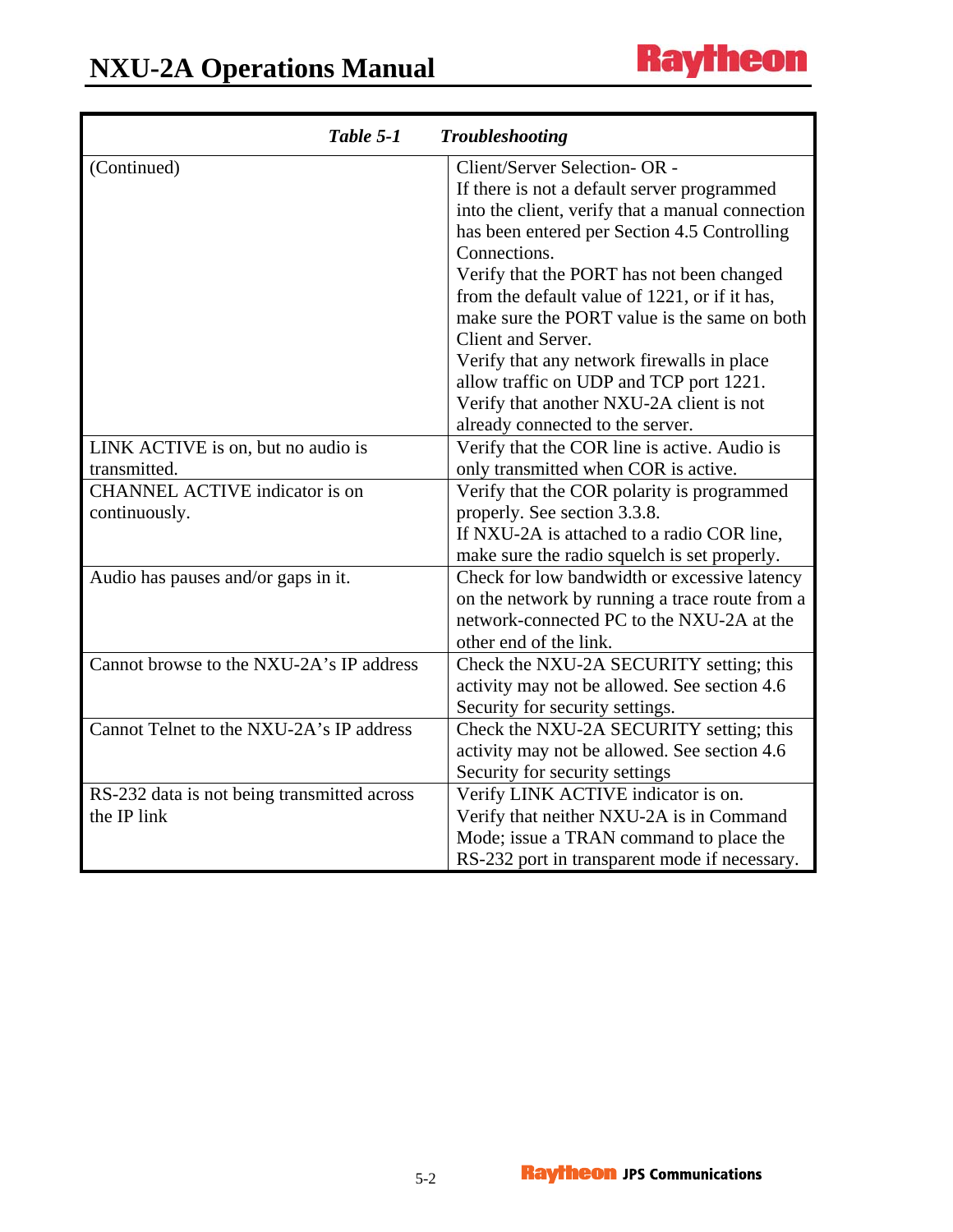### **6 NXU-2A FAQ (Frequently Asked Questions)**

#### *6.1 General*

This section provides answers to some frequently asked questions about the installation and operation of the NXU-2A.

#### *How much network bandwidth does the NXU-2A consume?*

The NXU-2A bandwidth usage varies depending on the application. When COR is inactive and no audio is being transmitted across the link, the bandwidth usage is essentially zero, since a small "keep-alive" packet is only sent every 4 seconds. When COR is activated and the default voice compression method is used, audio will be sent across the link at approximately 15Kbps. If a full-duplex connection is active (COR is active on each end) then the total bandwidth usage for audio will be approximately 30Kbps. Selecting a different voice compression method will increase the bandwidth accordingly. Voice compression method 2 will require approximately 18Kbps (half-duplex), method 3 will require 27Kbps, method 4 will require 36Kbps, and method 5 will require approximately 70Kbps. If RS-232 data is being sent simultaneously then the bandwidth will be increased by the RS-232 data rate, plus the TCP overhead.

#### *Can I use the NXU-2A on a dialup connection?*

No. The NXU-2A's network connection is via Ethernet. Most dialup (telephone line) modems only provide RS-232 connections, but even if an Ethernet connection to a dialup is available, the NXU-2A may not operate properly since the connection speed is not guaranteed on a dialup connection. Poor telephone lines or varying line conditions may cause a dialup modem to reduce its connection speed without the user being aware of this condition. For this and other reasons, dialup connections are not supported by the NXU-2A.

#### *My application does not provide a COR line. What should I do?*

COR is usually obtained from a radio and indicates that a signal is being received. If you do not have a COR line, or a line that performs this function, then you can either tie the NXU-2A COR line to its active state or you can use VOX mode. VOX mode is preferred since enabling COR permanently will cause data to flow continuously across the link, even if no audio is present.

#### *I have a 100 Mbps Ethernet. Can I connect the 10 Mbps port on the NXU-2A to my network?*

Most 100Mbps equipment (hubs, switches, routers) will work with either 10Mbps or 100Mbps connection, so it should work without any problems. Check with your network administrator if you're unsure about your network equipment capabilities.

#### *Where can I find a description of the VoIP protocol used by the NXU-2A?*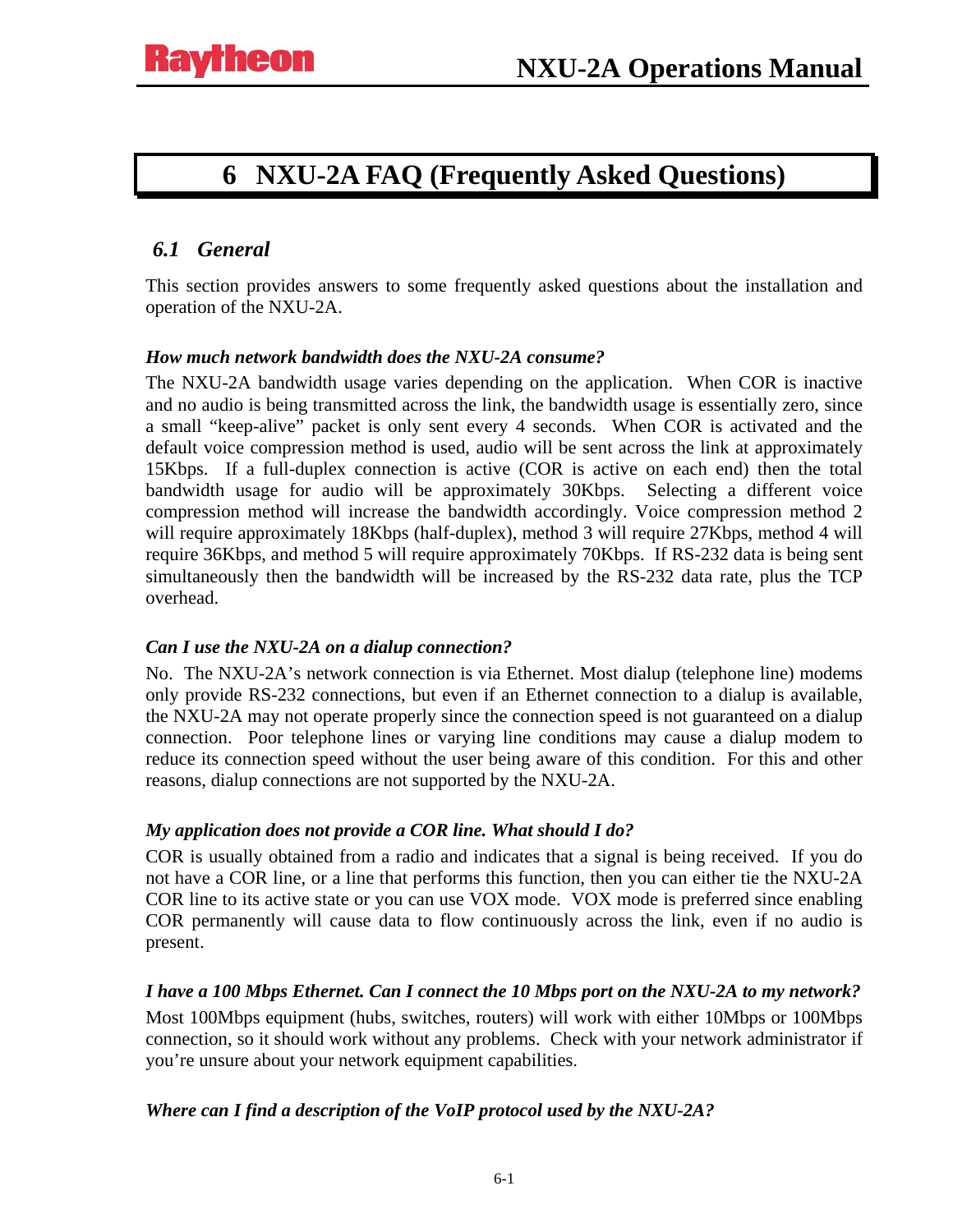The NXU-2A protocol is proprietary and not available to end-users.

#### *My system uses pilot tones and/or tone keying. Does the NXU-2A support this?*

Yes. Pilot tones and keying tones are not normally needed on the NXU-2A (due to its support for hardware COR and PTT lines), but are supported and will work with the proper vocoder selection. Tones are not supported when using the 13 Kbps vocoder (VOCODER 1). You must use one of the higher bit-rate vocoders to use any type of tone signaling.

#### *Can I hook one NXU-2A directly to another via their Ethernet ports?*

Yes, if you use a *crossover* Ethernet patch cable. A straight-through patch cable (such as the one supplied with the unit) can only be used to attach the NXU-2A to network interface equipment such as hubs, switches, or routers. You can directly connect a pair of NXU-2A units up to 100 meters apart using a CAT5 crossover cable. When directly connecting NXU-2A units in this fashion you should set the subnet mask to 255.255.255.0 and the gateway IP address to 0.0.0.0.

#### *After losing power on one end of an NXU-2A link, it takes a while for the units to reestablish communications. Why is this?*

The NXU-2A will wait up to 20 seconds before determining that the link has been disconnected. After that, it will attempt to close the IP connection, which may take several seconds. Then it has to open a new connection. This process may take 30 to 45 seconds, depending on your network.

#### *What is the difference between a static IP address and a dynamic IP address?*

On an IP network such as the Internet, the IP address is like a phone number. It is a unique number that identifies the network device, and it allows connections to be made between network devices. There are two kinds of IP addresses, those that are permanently assigned and those that are assigned temporarily. Permanently assigned IP addresses are called static IP addresses, while temporary IP addresses are called dynamic IP addresses. Static and dynamic IP addresses work the same way, but a dynamic IP address is like having a telephone number that nobody else knows; it effectively limits you to making outgoing calls only.

#### *Why do we need static and dynamic IP addresses? Why not just assign addresses permanently like phone numbers?*

One problem with IP addresses is there are not enough to go around. There are "only" about 4 billion IP addresses available. On the surface that would appear to be enough, but some companies use a lot of them, the military uses a lot of them, and all the millions and millions of people using the Internet use a lot of them. To ease this problem, many Internet providers only assign an IP address to a computer when someone actually dials in to connect to the Internet. When they disconnect, the IP address goes back into the pool of addresses so someone else can use it. This makes sense in cases where computers might sit for a long time without needing to access the Internet, as there is no point in tying up an IP address when it's not being used. There are plans for an upgraded IP addressing system that will fix the problem of too few IP addresses, but for now it is a limitation we must live with.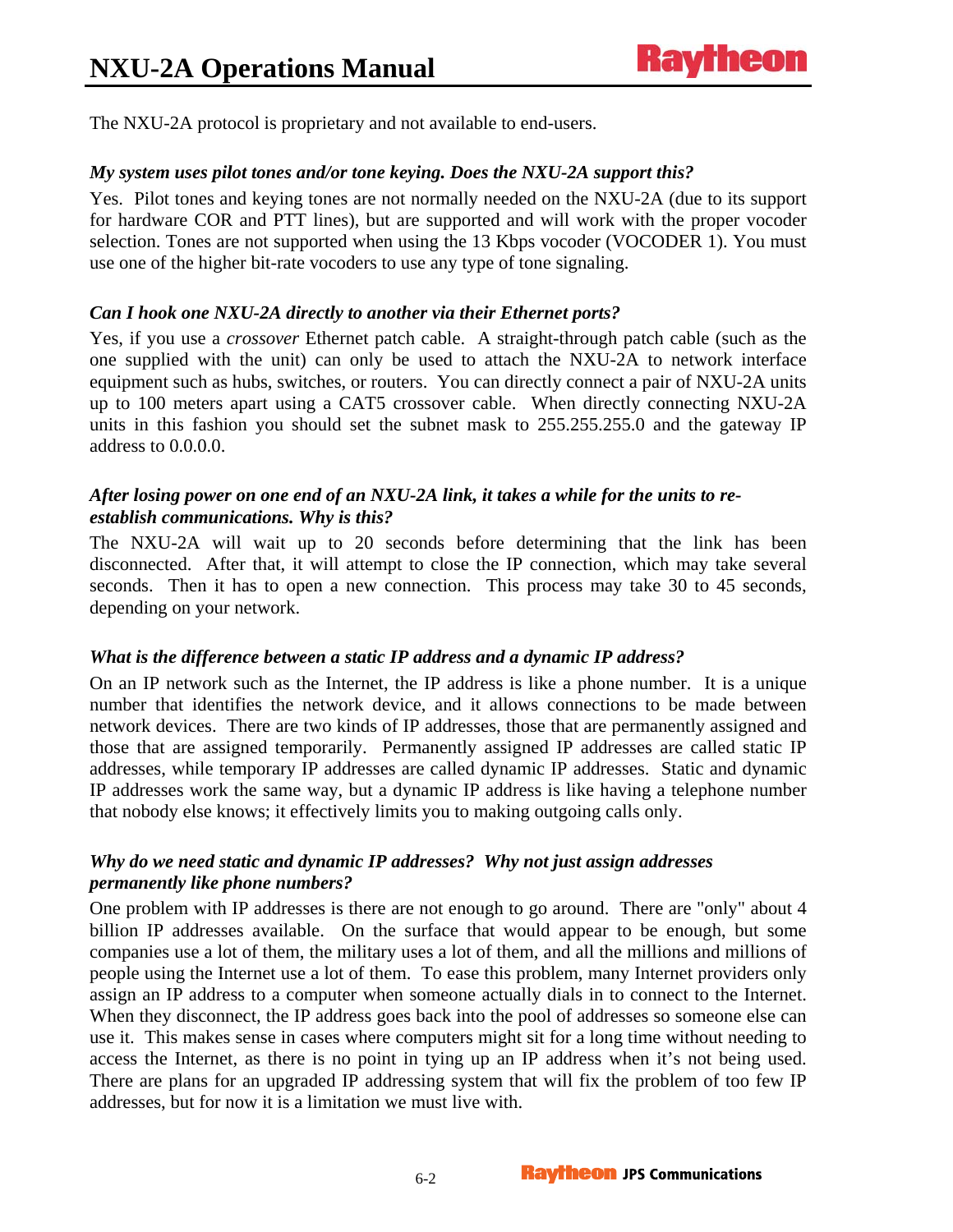#### *What kind of IP address does the NXU-2A need?*

NXU-2As are configured to be either a client (the one that establishes the connection) or a server (the one that accepts the connection.) The client can have either a static or a dynamic IP address, but the server MUST have a static IP address. However, it is best if both units have static IP addresses.

#### *Who assigns IP addresses?*

For Internet access, your Internet Service Provider (ISP) will assign IP addresses to you. If you are on a private network, (like a WAN or LAN) then your network administrator will assign IP addresses. You should never program an IP address into an NXU-2A without checking with the ISP or network administrator first.

#### *What happens if two NXU-2As have the same IP address (or an NXU-2A has the same address as some other device)?*

Bad things will happen. Well, not bad things, but obviously it will not work properly. Both units will respond at the same time, causing network errors. The extreme case would be if an NXU-2A is programmed to have the same IP address as an existing computer on the same network. This would likely render that computer unusable for network functions, and could cause other users to have problems as well. The bottom line is that two devices on the same network cannot share the same IP address.

#### *What is a firewall?*

A firewall is a device that prevents people outside of a network from accessing computers of devices inside the network. It's a security device. A company firewall prevents incoming network connections, so no one outside the company can access the company's computers via the Internet.

#### *How does a firewall affect the NXU-2A?*

A firewall may prevent a connection between two NXU-2As if one is behind the firewall and the other is not. This may occur if the client unit is outside the firewall as the firewall is intended to prevent connections initiated from outside the firewall. See subsequent FAQs for more information.

#### *Should I use a firewall with the NXU-2A?*

Strictly speaking from the standpoint of the NXU-2A, there is no reason to use a firewall with the NXU-2A. The NXU-2A is a stand-along network device which poses minimal security risks. However, if the network the NXU-2A is on is shared with computers, servers, or other network devices, then a firewall may be advisable. Talk to your network administrator about such situations.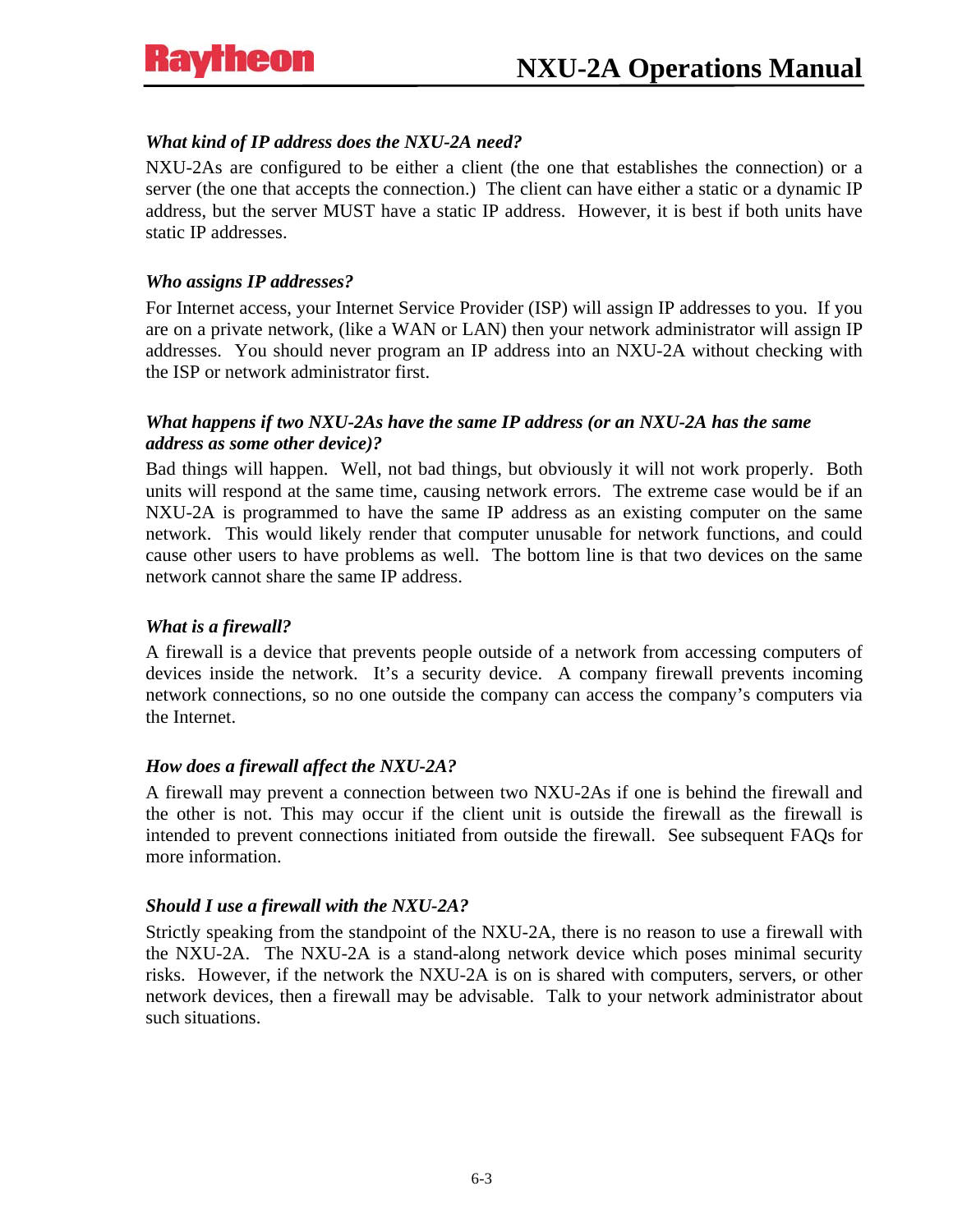#### *What do I do if my network has a firewall?*

If you know (or suspect) the network you are on has a firewall, go ahead and try to connect the two units. The firewall may already be properly configured. If it is not, then the following things should be considered.

If a server unit is behind a firewall, then the server unit's VoIP port needs to be opened on the firewall for both TCP and UDP. This is called "opening a hole in the firewall" and should only be done by (or with the cooperation of) the network administrator. This will allow TCP and UDP packets through the firewall so they can be received by the server unit. There is no security risk in doing this since the NXU-2A cannot be made to access files or forward information to or from other systems.

If a client unit is behind a firewall, then nothing needs to be configured on the firewall. Most firewalls will allow traffic back through them that is related to a connection that was initiated by a computer on its network.

#### *What is NAT?*

NAT (Network Address Translation) is a scheme by which many network devices can share one IP address. The NAT router translates packets passed through it between the single public IP address it holds and the private IP addresses used by devices on its network. This means that no computers behind the NAT router are directly accessible from outside the network since none of them have public (or routable) IP addresses.

#### *How does NAT affect the NXU-2A?*

Using NAT does not directly affect the operation of the NXU-2A. Special considerations should be made only in the event that multiple server units will be located behind a NAT router. In that case, each unit will need to be assigned a different VoIP port and the NAT router configured to allow both TCP and UDP traffic for the VoIP ports of all the units behind it. Client units are not affected by NAT and no special considerations need be made.

#### *Should I use NAT with the NXU-2A?*

The only time it is advisable to use NAT with the NXU-2A is when you wish to have multiple units on a network, but have only one public IP address. And example of this would be a bank of NXU-2As sharing a broadband type connection such as DSL or cable modem where only one IP address is allocated by your ISP.

#### *After installing a pair of NXU-2A's, the LINK ACTIVE light comes on, stays on for about 20 seconds, and then goes out. This cycle repeats endlessly. What's going on?*

The most likely cause is a firewall, which is preventing UDP traffic on port 1221. See the question above about firewall configuration.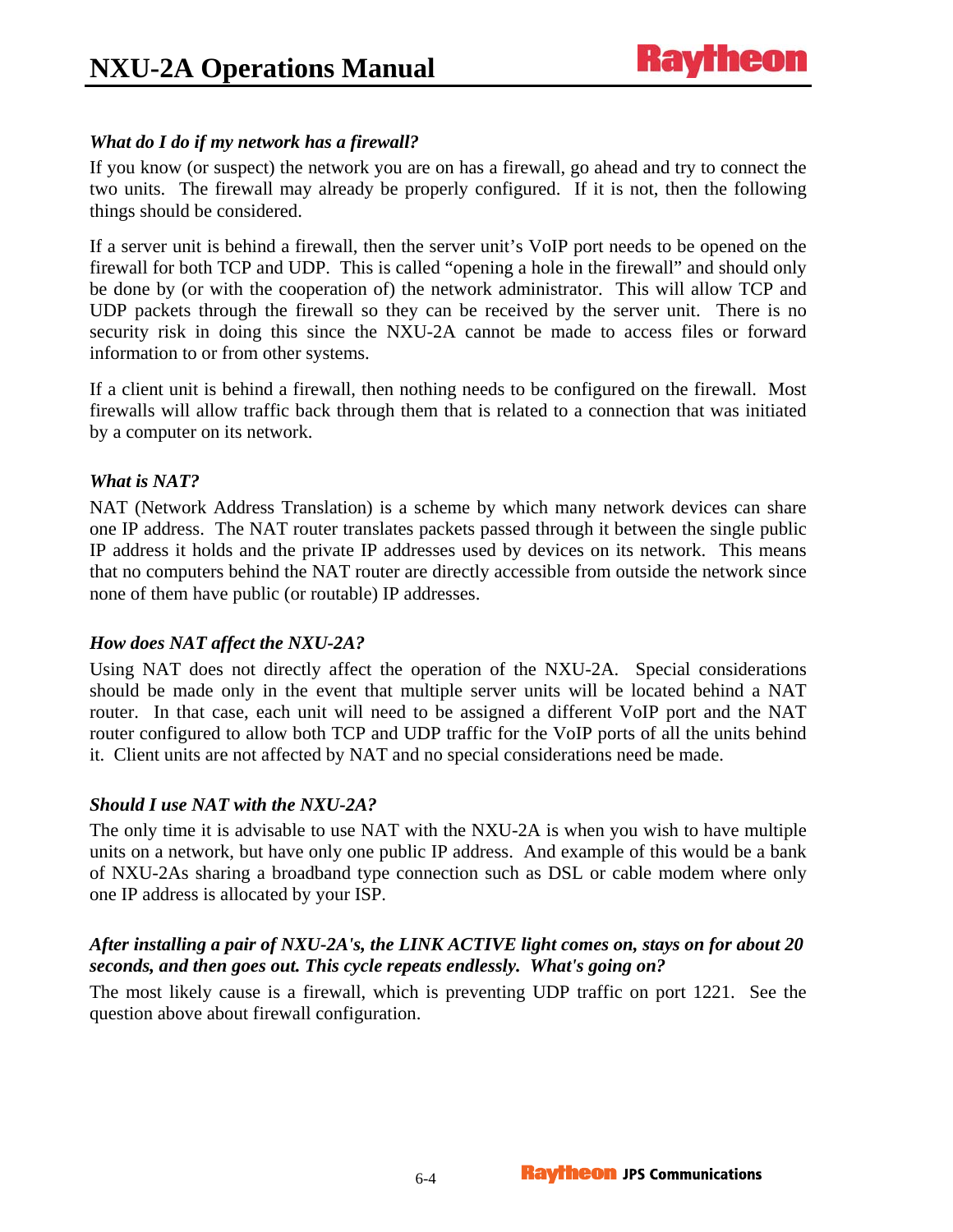#### *I want to connect my NXU-2A serial port to the ACU-1000 serial port, but the cable you supplied doesn't work. What kind of cable do I need?*

The RS-232 serial cable supplied with the NXU-2A is a straight-through cable used to connect the NXU-2A to a PC serial port. In order to connect the NXU-2A port to an ACU-1000 you need a DB-9 male-male null modem cable, also called a crossover cable.

#### *Why do I need a null modem cable to connect the NXU-2A to the ACU-1000? I don't need one when I connect my PC.*

RS-232 serial devices are divided into two types. Devices that provide control information are called DTE (Data Terminal Equipment) devices. Devices that accept control information are called DCE (Data Communication Equipment) devices. In the "old days" the DTE devices were terminals and computers, while the DCE devices were modems. The RS-232 standard specified that DTE devices would connect to DCE devices using a straight-through cable. If you wanted to connect two like devices (DTE to DTE or DCE to DCE) then you needed a null modem (crossover) cable. The PC is a DTE device, and the NXU-2A and ACU-1000 are DCE devices. That is why you need a crossover cable for connecting an ACU-1000 to an NXU-2A.

#### *Can I change the vocoder on the NXU-2A?*

Yes. This is the voice compression method used to convert the audio signal into a digital format. There are times when the user may want or need higher voice quality or transparency to certain kinds of signaling tones. The VOCODER command allows the selection of different vocoders, albeit at the expense of network bandwidth.

#### *Can I pass modem tones over the voice port of the NXU-2A?*

Some types of modem tones (such as FSK) will work if you select one of the higher bit rate vocoders, such as VOCODER 4 or VOCODER 5. Complex modem waveforms (such as 56K modem data) will not pass no matter what vocoder is selected. Pilot tone, keying tones, and other similar signaling tones will work properly with the 24, 32, and 64 Kbps vocoders.

In general data should be sent via the RS-232 port.

#### *I've connected my radio to the NXU-2A, I have the levels turned all the way up, and can still barely hear the audio. What's wrong?*

The NXU-2A uses balanced audio on the input. If, instead of connecting to both balanced input lines, you connect your audio to one audio input and ground, you'll get the effect described above. There is enough leakage in the transformer to get some audio through, but it won't work properly. The solution is to ground one side of the NXU-2A balanced input.

#### *I've connected my radio to the NXU-2A and it works, but the audio sounds very "tinny" and doesn't have much bass.*

 Make sure you haven't used the discriminator output, which is sometimes available on FM receivers and transceivers. Discriminator audio is pre-emphasized, and there is no de-emphasis circuitry in the NXU-2A. You'll need to use your regular audio output instead.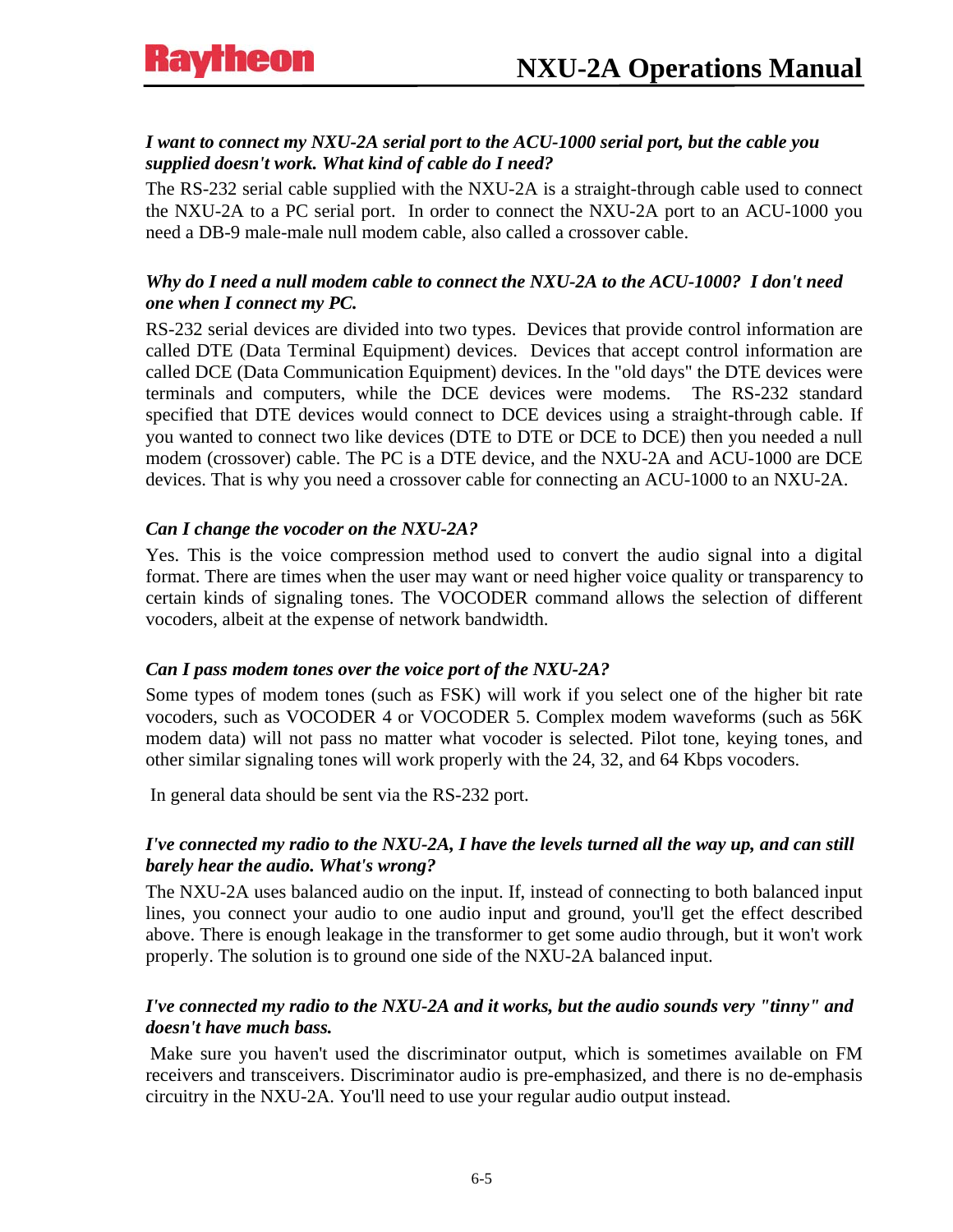#### *I've connected the NXU-2A to my computer serial port as described in Section 3.3 of the NXU-2A manual, but I can't put the NXU-2A into Command Mode as described in 3.3.1. What do I do now?*

First, if you're using HyperTerminal (the serial terminal program included with Windows) you need to make sure that you have the flow control set to 'None' in the serial port configuration menu. In addition, you may have to exit HyperTerminal and start the program again in order for program configuration changes to take effect. Second, you must follow the instructions in Section 3.3.1 exactly. Wait 10 seconds and then type three plus signs +++ and nothing else. If you type more than three plus signs the procedure won't work. Wait a few seconds and try again. In addition, the three plus signs must be typed within a one second period in order to be recognized. You may have better results using the *NXU-2A Setup Utility* which is supplied with the NXU-2A and allows convenient menu driven setup on Windows computers.

#### *I've configured my terminal program (or the NXU-2A Setup Utility) and followed the procedure exactly, and I still can't get the 'OK' prompt telling me that the NXU-2A is in Command Mode. Now what?*

If the NXU-2A has been configured previously and the baud rate was changed to something other than the factory default of 115200 then you'll need to set your terminal program (or the *NXU-2A Setup Utility*) to use the new baud rate in order to enter the Command Mode.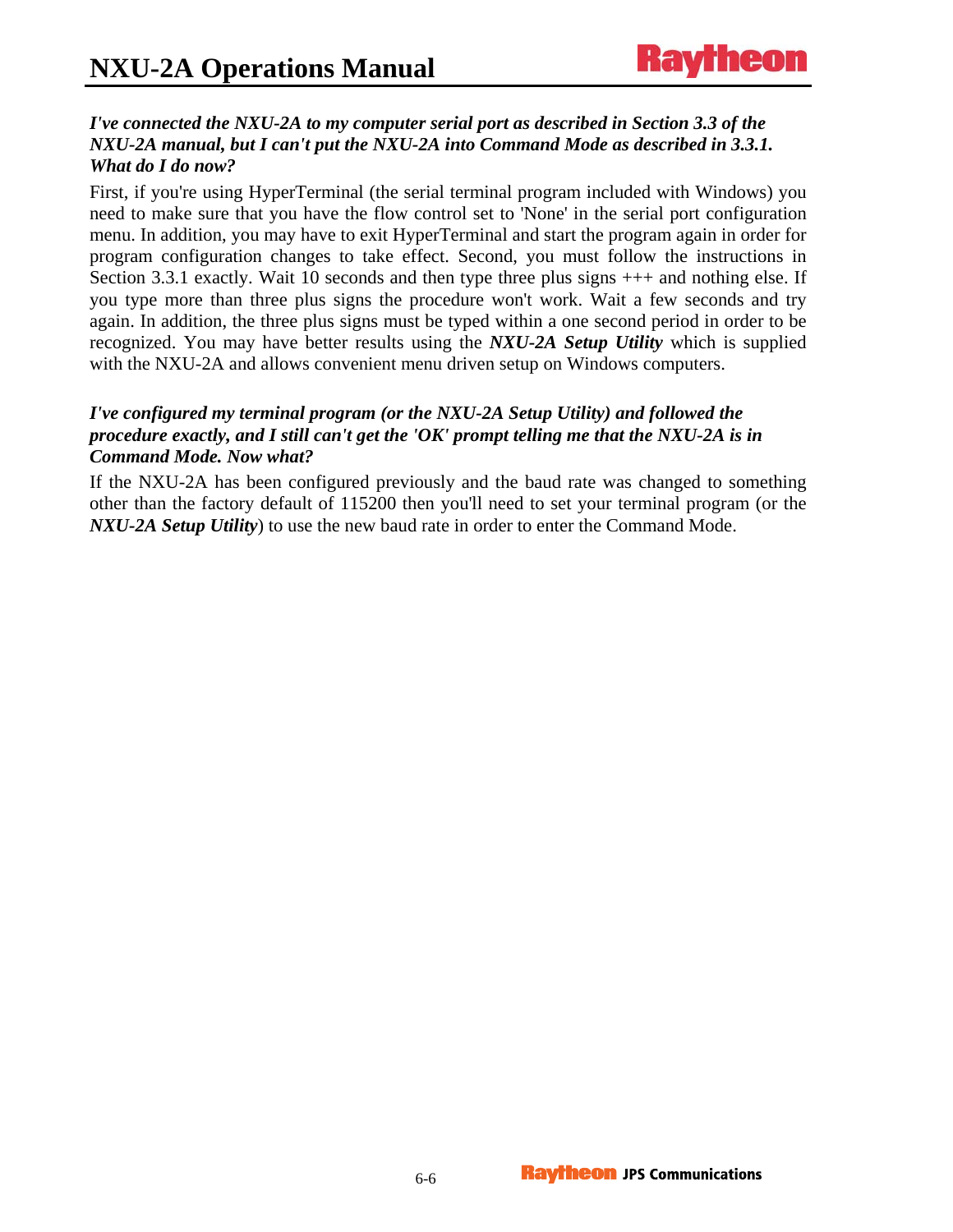### **7 Theory of Operation**

The NXU-2A Network Extension Unit consists of two main circuits – the network processor and the digital signal processor (DSP). The network processor, a Motorola Coldfire MCF5272, handles all the Internet Protocol (IP) related tasks, and provides an Ethernet interface to the network. The DSP, a Texas Instruments TMS320VC5409A, handles all the audio-related tasks, including the voice compression and decompression.

The NXU-2A can be configured as a client or a server. Servers can only accept IP connections from clients, and clients can only make and break connections from servers. Once a connection is established, however, the operation of an NXU-2A is the same regardless of whether it's a client or a server. This operation is outlined below.

When power is applied to an NXU-2A it either waits for a connection (if it's a server) or attempts a connection to a server (if it's a client). The server it attempts to connect to is the one that has an IP address identical to the SRVRIP address programmed in the client. This connection is a standard TCP/IP connection on port 1221. Once a connection is established, each NXU-2A DSP begins converting analog data into digital data and compressing it to reduce the amount of bandwidth it will take to send it across the network to the associated unit. This conversion/compression process runs continuously, even if data is not currently being sent across the network. The network processor on each NXU-2A shares a common area of memory with the unit's DSP processor, allowing data to be exchanged between the two processors quickly and easily. When the network processor sees the unit's COR input line go active it collects the frames of compressed digital audio from the DSP and packages them into packets for transmission across the network. These audio packets are sent to the NXU-2A at the other end of the link using UDP on port 1221. In addition to the audio information, the packets also contain information about the status of the COR and AUX IN lines.

When these packets are received at the other end of the link, the receiving network processor separates the audio from the status information and updates the unit's PTT output and AUX OUT lines based on this status information. The audio frames are then sent to the DSP for decompression. When the DSP has completed the decompression of a frame, it sends the resulting samples to the digital-to-analog (D/A) converter; the resulting analog audio signal is available at the units audio output port. This process can run in both directions simultaneously since the NXU-2A is capable of full duplex operation.

Transmission of RS-232 data is handled solely by the network processor, and is sent using TCP on port 1221. If COR is not active the NXU-2A will send an empty packet every four seconds in order to keep the connection from timing out.

The DSP master clock is the source of timing for A/D and D/A conversions as well as for transmission of packets across the network. The buffer management software in the NXU-2A can account for slight differences in master clock frequencies on each end, and can account for network jitter or packets which arrive late.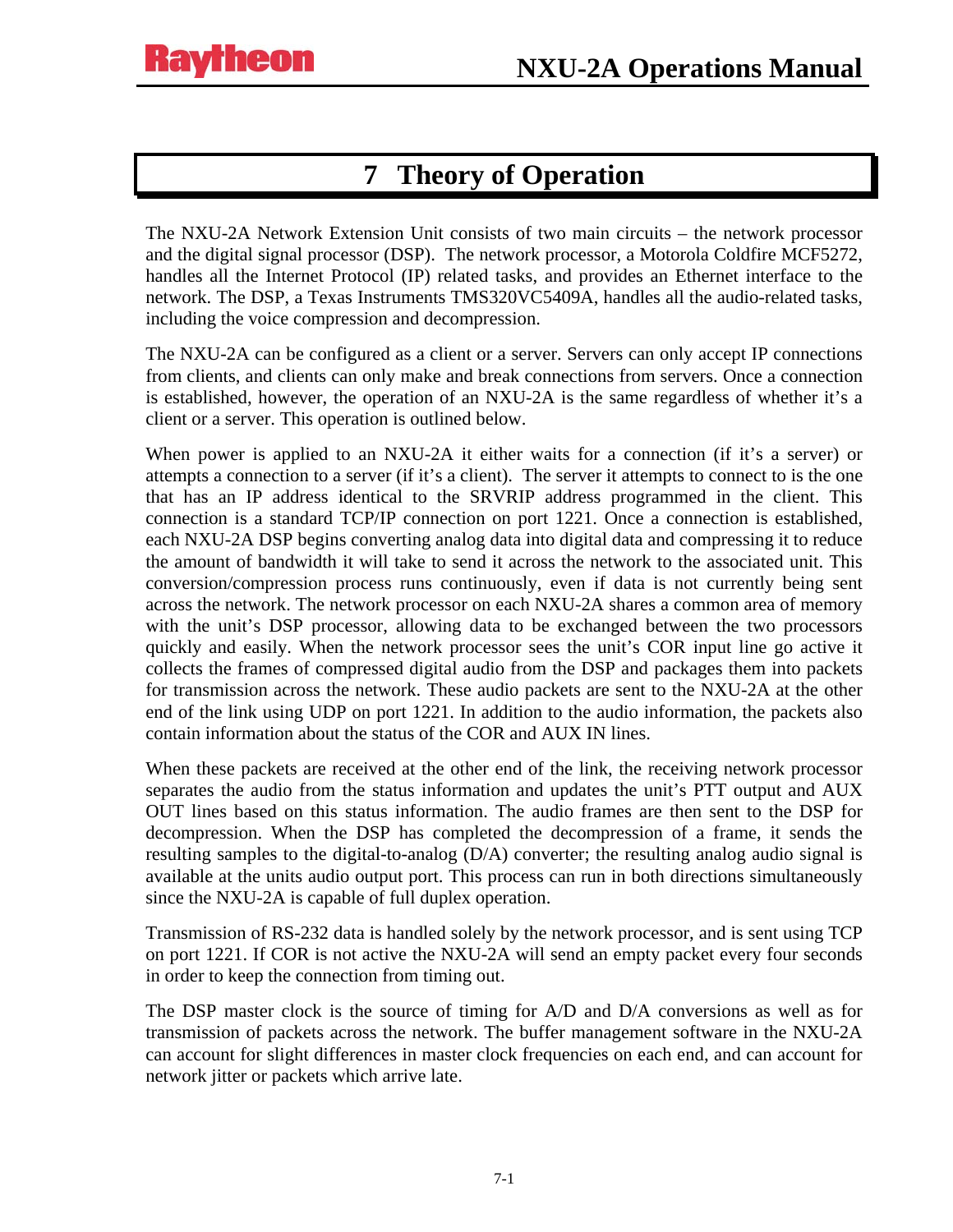*.*

*This Page Left Intentionally Blank.*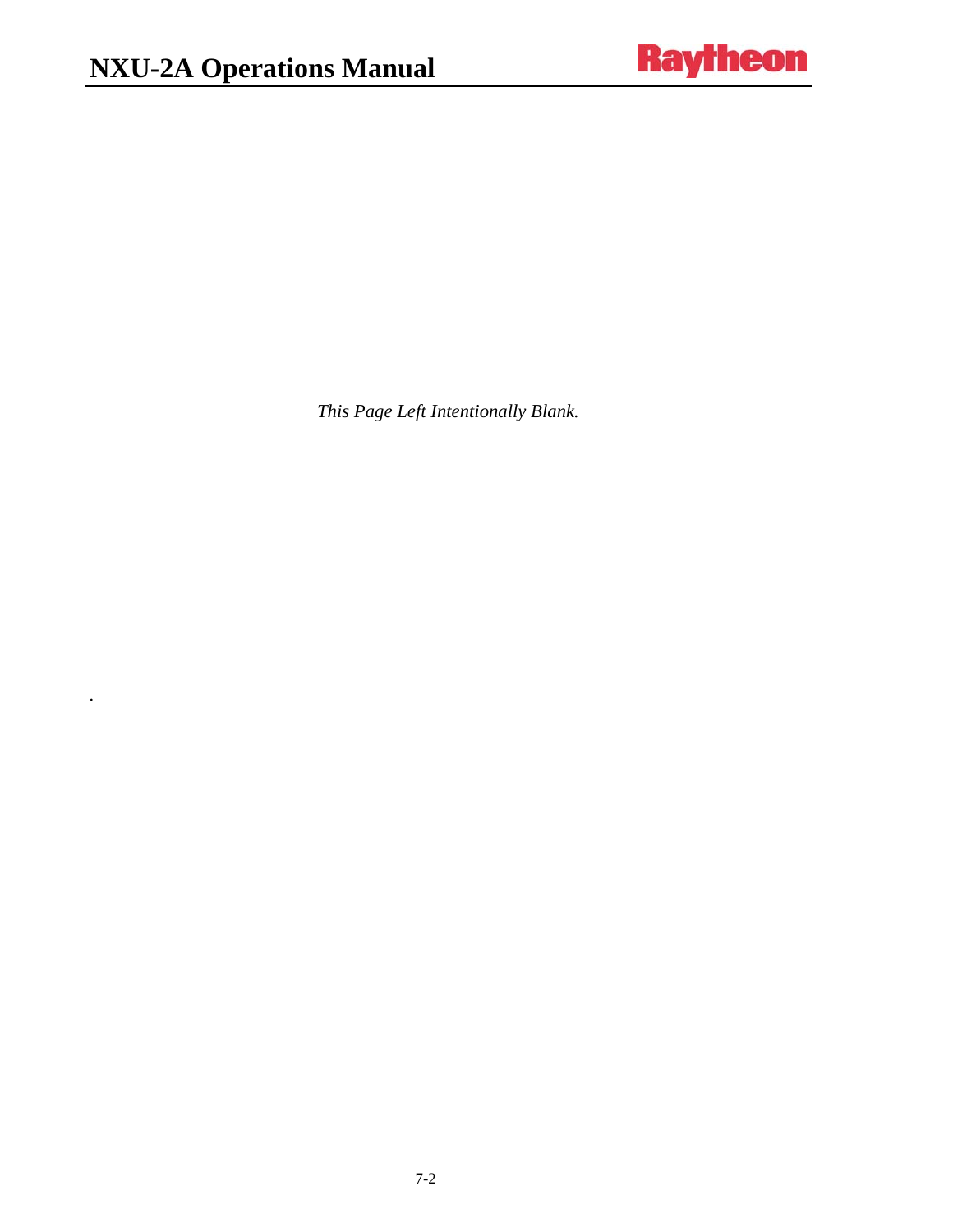## 8 Index

#### $\boldsymbol{l}$

#### $\boldsymbol{B}$

#### $\pmb{C}$

| Connection Management Screen 4-4 |  |
|----------------------------------|--|
|                                  |  |
|                                  |  |
|                                  |  |
|                                  |  |
|                                  |  |
|                                  |  |
|                                  |  |
|                                  |  |

#### $\boldsymbol{D}$

#### $\pmb{E}$

#### $\pmb{F}$

### $\boldsymbol{G}$

#### $\boldsymbol{I}$

#### $\boldsymbol{L}$

#### $\pmb{M}$

#### $\boldsymbol{N}$

#### $\boldsymbol{o}$

| Optional Equipment - Not Supplied 1-5 |  |
|---------------------------------------|--|
|                                       |  |
|                                       |  |

#### $\boldsymbol{P}$

#### $\pmb{R}$

#### $\boldsymbol{S}$